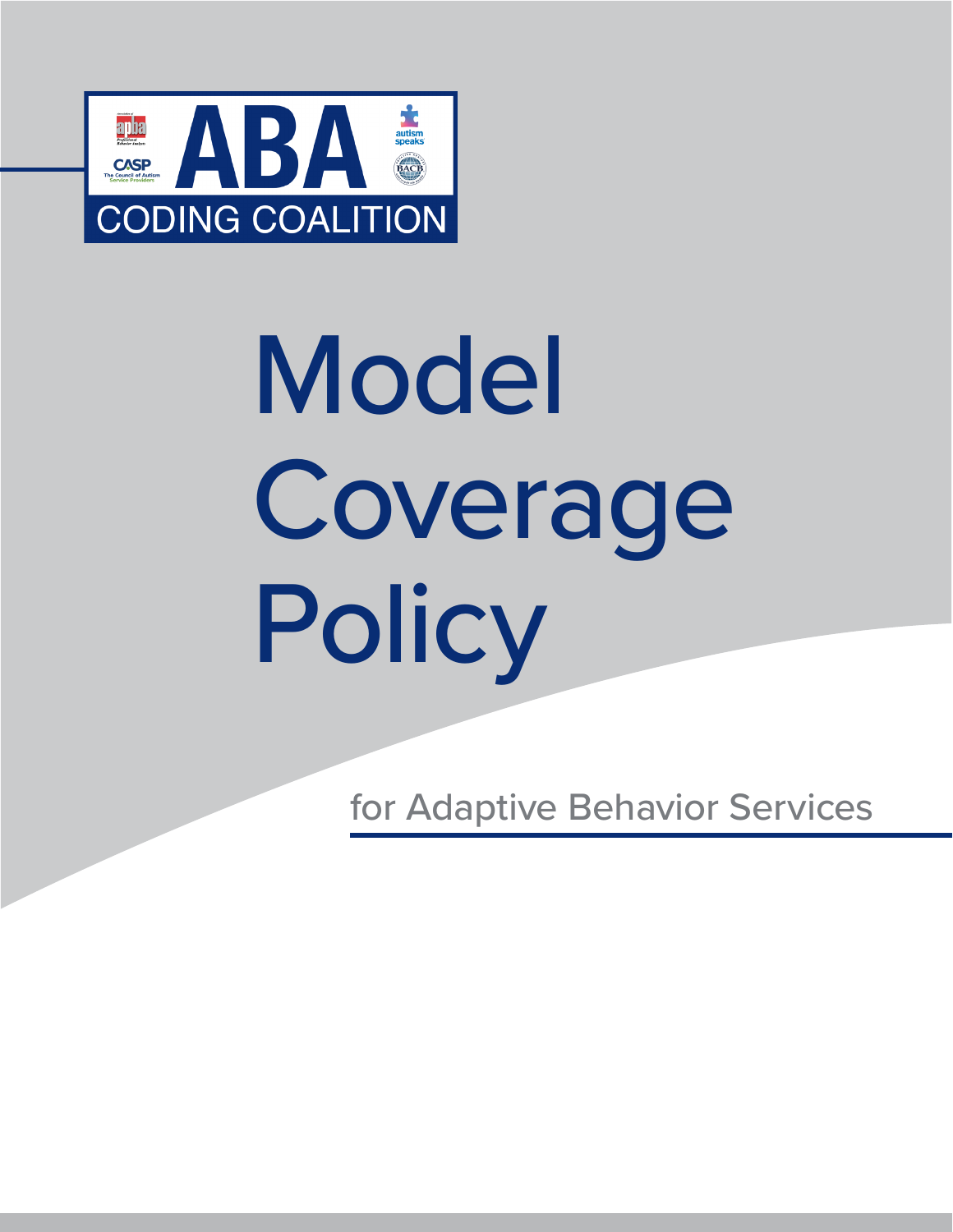# **Overview**

This document is a model health insurance coverage policy. It was developed in 2020 by the ABA Coding Coalition (representatives of the Association of Professional Behavior Analysts, Autism Speaks, Behavior Analyst Certification Board, Council of Autism Service Providers, and their CPT® consultant). The Coalition comprises most of the individuals and organizations who authored the application that was submitted to the American Medical Association in 2016 to obtain Category I CPT® codes for adaptive behavior (applied behavior analysis; ABA) assessment and treatment services.

The purpose of this model coverage policy is to help providers of ABA services communicate with payers about appropriate coverage determinations, including indications, limitations, and competence recommendations. Providers may use this document in conversations with Medicaid, Medicare, TRICARE, and commercial payers. Many commercial payers have national policies, but several have local discretion. At present there is considerable variability across payers in policies regarding these services. We encourage use of this model coverage policy to enhance consistency in the coverage of ABA services.

If you have questions regarding this model coverage policy or the 2019 CPT® codes for adaptive behavior services, please feel free to contact the ABA Coding Coalition at<https://abacodes.org/contact/>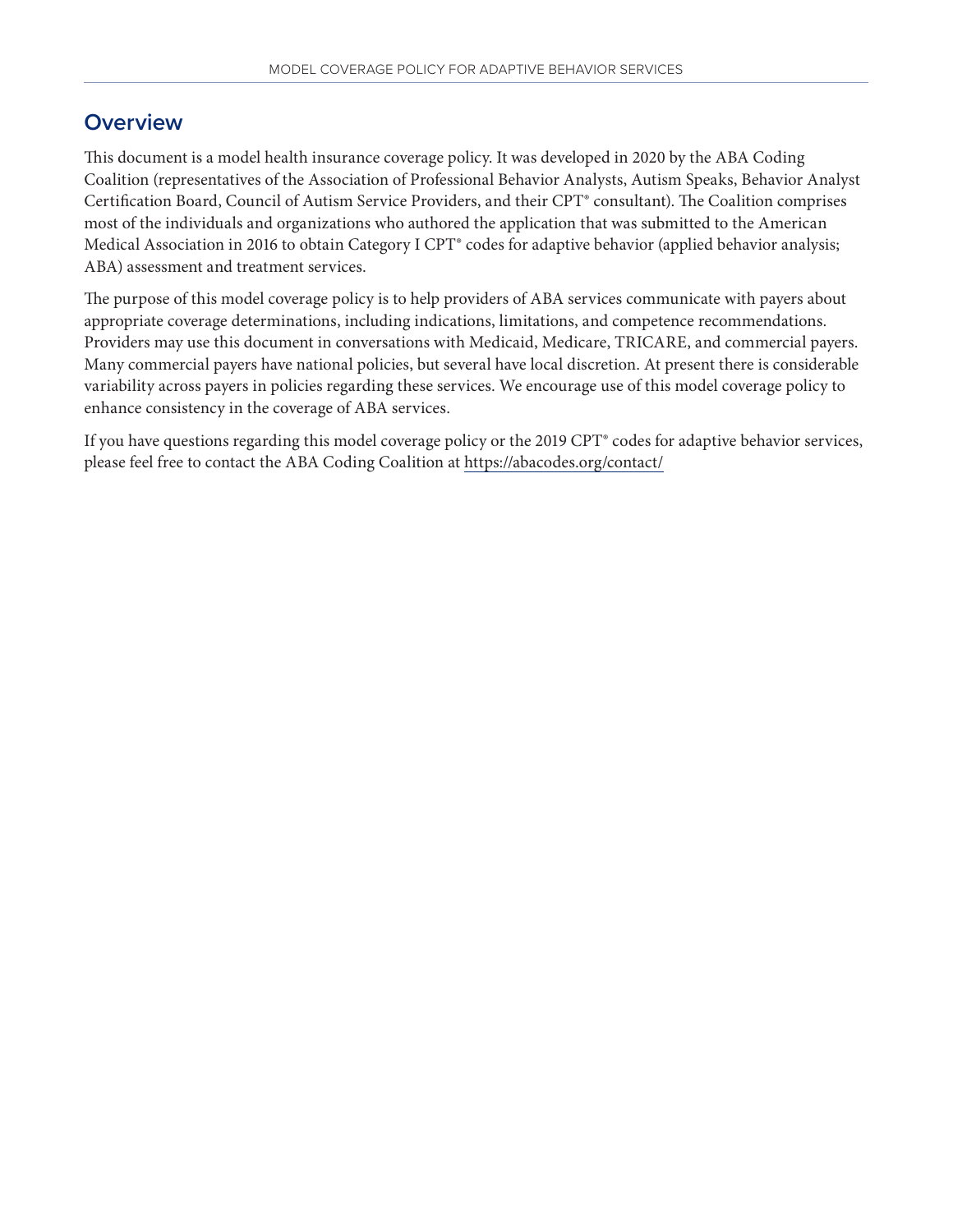# **Table of Contents**

| a.             |                                                                            |  |  |  |
|----------------|----------------------------------------------------------------------------|--|--|--|
| b.             |                                                                            |  |  |  |
|                |                                                                            |  |  |  |
| a.             |                                                                            |  |  |  |
| b.             |                                                                            |  |  |  |
| C <sub>1</sub> |                                                                            |  |  |  |
| d.             |                                                                            |  |  |  |
| e.             |                                                                            |  |  |  |
| f.             |                                                                            |  |  |  |
| g.             |                                                                            |  |  |  |
| h.             |                                                                            |  |  |  |
| i.             |                                                                            |  |  |  |
| j.             |                                                                            |  |  |  |
| k.             |                                                                            |  |  |  |
| $\mathsf{L}$   |                                                                            |  |  |  |
| m.             |                                                                            |  |  |  |
| n.             |                                                                            |  |  |  |
| O.             |                                                                            |  |  |  |
|                |                                                                            |  |  |  |
|                |                                                                            |  |  |  |
|                |                                                                            |  |  |  |
|                |                                                                            |  |  |  |
| a.             |                                                                            |  |  |  |
| b.             |                                                                            |  |  |  |
| C <sub>1</sub> |                                                                            |  |  |  |
| d.             |                                                                            |  |  |  |
| e.             |                                                                            |  |  |  |
| f.             | Medically Unlikely Edits - Per-Patient Per-Day Service Units Guidelines 17 |  |  |  |
| g.             |                                                                            |  |  |  |
| h.             |                                                                            |  |  |  |
| Ť.             | ICD-10-CM Codes that DO NOT Support Medical Necessity  18                  |  |  |  |
| j.             |                                                                            |  |  |  |
|                |                                                                            |  |  |  |
|                |                                                                            |  |  |  |
|                |                                                                            |  |  |  |
|                |                                                                            |  |  |  |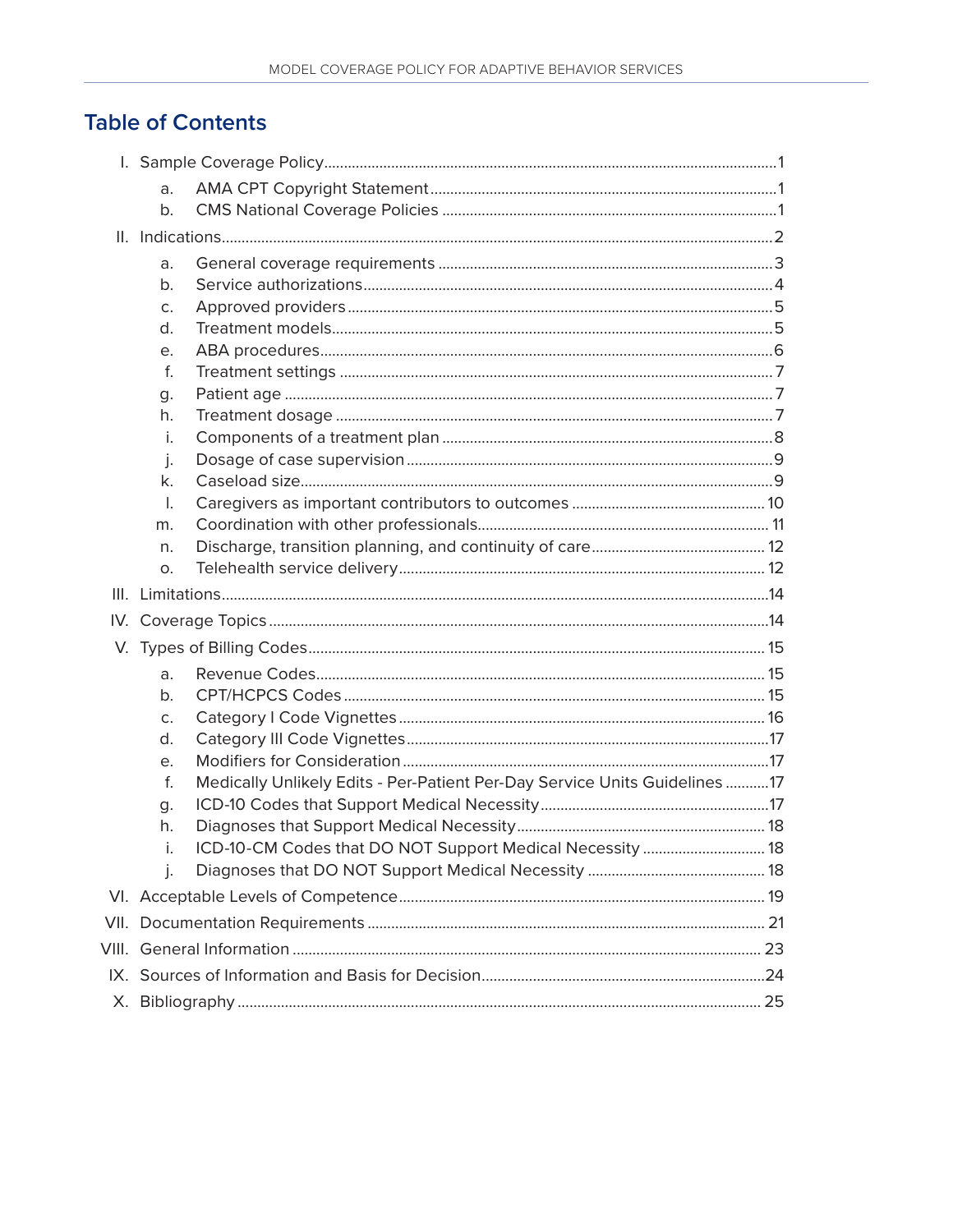# <span id="page-3-0"></span>**Sample Coverage Policy**

Contractor Name Contractor Number Contractor Type LCD Database ID Number LCD Title: Adaptive Behavior Services

# **AMA CPT Copyright Statement**

CPT Copyright 2020 American Medical Association. All rights reserved. CPT® is a registered trademark of the American Medical Association.

# **CMS National Coverage Policies**

Title XVIII of the Social Security Act, Section 1862 (a)(1)(A)

This section allows coverage and payment only for services considered medically reasonable and necessary.

Title XVIII of the Social Security Act, Section 1833 (e)

This section prohibits Medicare payment for any claim that lacks the necessary information to process the claim.

CMS Manual System, Pub 100-9, Contractor Beneficiary and Provider #9; Communication Manual, Chapter 5, Section 20).

This section addresses standards of medical/surgical practice and the correct coding initiative (CCI).

42 CFR Part 441, Subpart B - Early and Periodic Screening, Diagnosis, and Treatment (EPSDT) of Individuals Under Age 21.

This benefit provides comprehensive and preventive health care services for children under age 21 who are enrolled in Medicaid. EPSDT is key to ensuring that children and adolescents receive appropriate preventive, dental, mental health, developmental, and specialty services.

CMS Informational Bulletin, Clarification of Medicaid Coverage of Services to Children with Autism. July 7, 2014.

This Bulletin clarified that EPSDT services must be made available to eligible children with Autism Spectrum Disorder.

Primary Geographic Jurisdiction

Oversight Region

CMS Consortium

Original Determination Effective Date

Original Determination Ending Date

Revision Effective Date

Revision Ending Date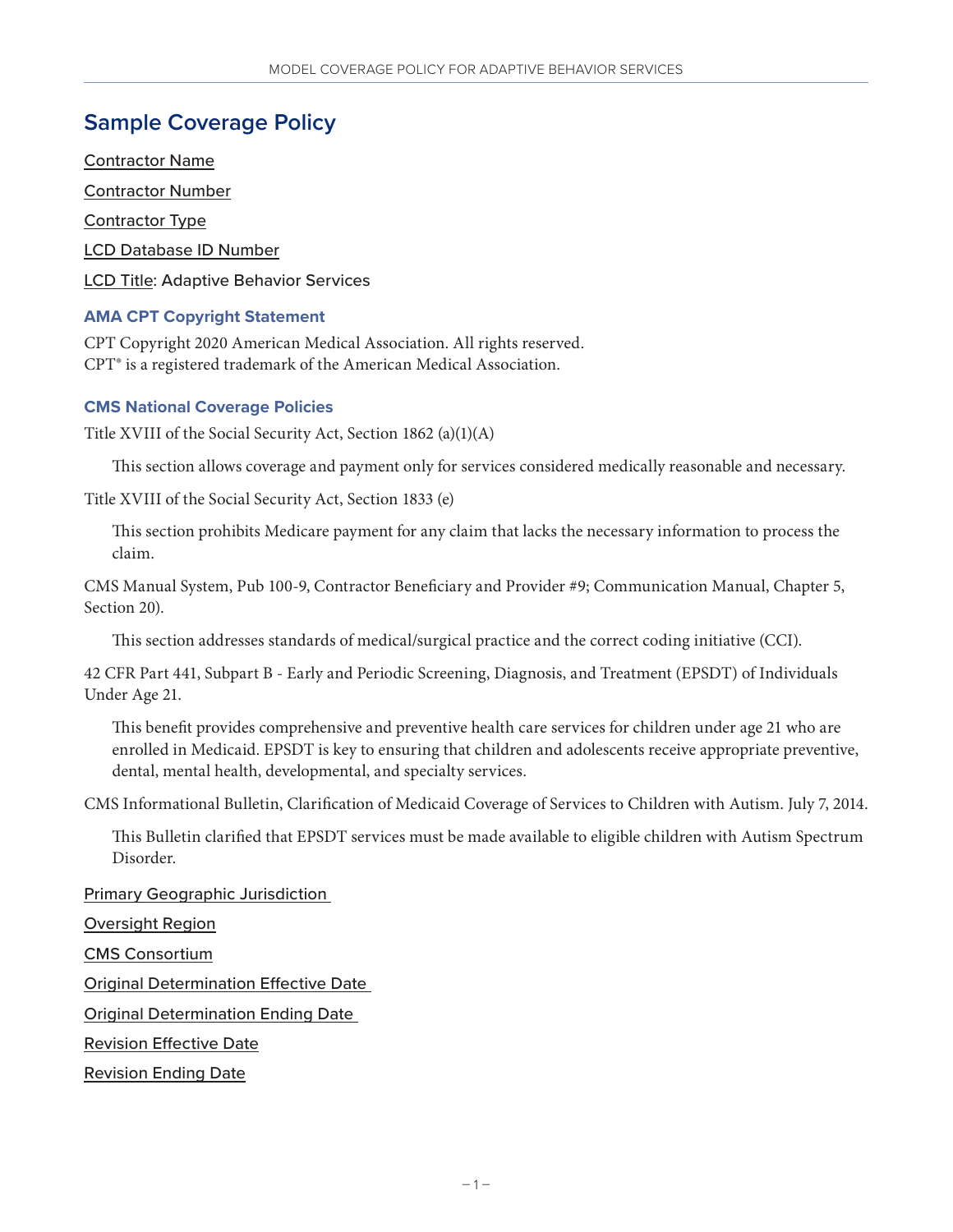# <span id="page-4-0"></span>**Indications**

Behavior analysis is a natural science discipline whose subject matter is behavior interacting with environmental events. Applied behavior analysis (ABA) involves applying scientific principles and procedures discovered through basic and applied research to improve socially important behaviors to a meaningful degree. Extensive research conducted since the 1960s has documented the efficacy of scores of ABA procedures – singly and in various combinations – for building useful skills and reducing problem behaviors in many clinical and nonclinical populations.

In particular, when designed and overseen by qualified professionals, ABA treatments have proved effective for ameliorating symptoms, developing adaptive behaviors, and reducing maladaptive behaviors so as to enhance healthy, successful functioning and prevent deterioration and regression in patients with disorders that arise during the developmental period. Those include but are not limited to autism spectrum disorder, intellectual and other developmental disabilities, attention-deficit/hyperactivity disorder, brain injuries and diseases, movement disorders, feeding disorders, and behavior disorders. Examples of adaptive behaviors include social, communication, cognitive, leisure, self-care, daily living, vocational, and personal safety skills. Maladaptive behaviors that have been treated effectively with ABA procedures include self-injury, property destruction, pica (ingesting inedible items), aggression, elopement (wandering), obsessive behaviors, hyperactivity, and fearful behaviors.

ABA treatments may be focused (addressing a small number of adaptive and/or maladaptive behaviors) or comprehensive (addressing a large number of adaptive behaviors in multiple domains as well as maladaptive behaviors). In either case, the services have the following core elements:

- Comprehensive assessment that describes specific levels of behavior at baseline and informs selection of treatment goals
- An emphasis on understanding the current and future value (or social importance) of behavior(s) targeted for treatment
- A focus on establishing small units of behavior that are built systematically toward larger changes to improve health, safety, and independent functioning
- Ongoing collection, quantification, and analysis of graphed direct observational data on all treatment targets
- Efforts to design, establish, and manage social and learning environment(s) to minimize maladaptive behavior(s) and maximize progress toward all goals
- An approach to the treatment of maladaptive behavior that links treatment procedures to the function of (the reason for) the behavior
- Development of a carefully constructed, individualized and detailed treatment plan that utilizes reinforcement and other behavior-analytic procedures and excludes the use of procedures that lack scientific evidence of effectiveness
- Use of written treatment protocols that are implemented repeatedly, frequently, and consistently in multiple settings. Protocols may be implemented by the professional behavior analyst and/or by assistant behavior analysts, behavior technicians, interns and other trainees, and/or family members who are trained and overseen by the professional.
- Support and training of family members and other caregivers to promote generalization and maintenance of behavioral improvements, to the extent that is practical given family circumstances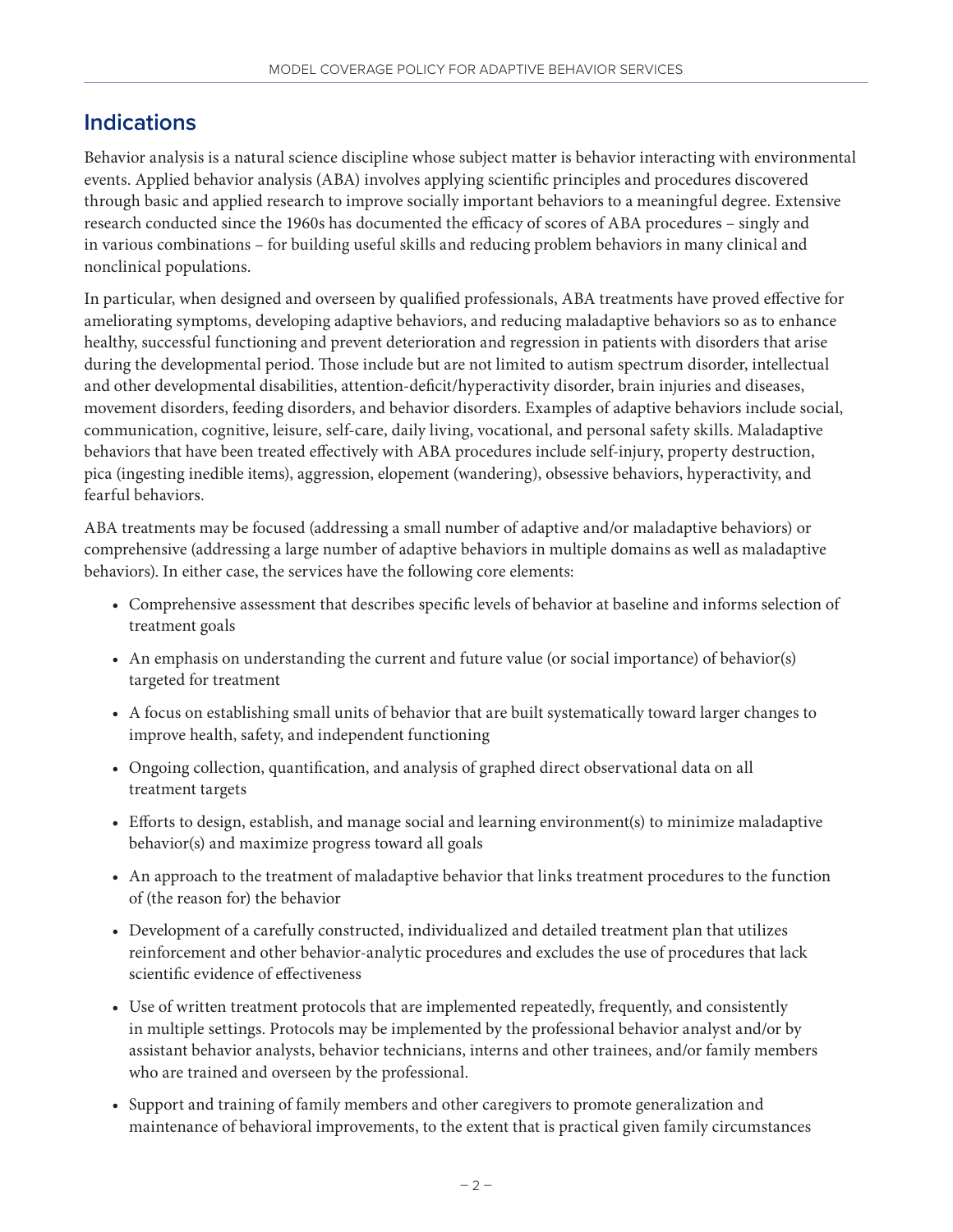<span id="page-5-0"></span>• Ongoing careful case supervision<sup>1</sup> and clinical direction<sup>2</sup> by a professional behavior analyst that includes but is not limited to coordinating care with other providers; directing the implementation of the treatment plan by behavior technicians, caregivers, and other supervisees; reviewing patient progress data frequently; and modifying treatment protocols and the treatment plan as indicated by the data

## **General coverage requirements**

Services must be medically necessary to ameliorate symptoms of a diagnosed disorder, build adaptive behaviors, and/or reduce maladaptive behaviors to enhance the patient's health, safety, and overall functioning and/or to prevent deterioration or regression.

CMS defines medical necessity as healthcare services or supplies that are needed to diagnose or treat an illness or injury, condition, disease, or its symptoms. The services or supplies must also meet accepted medical standards. Medicaid's Early and Periodic Screening, Diagnostic, and Treatment (EPSDT) program provides a comprehensive array of prevention, diagnostic, and treatment services for eligible infants, children, and adolescents under age 21, as specified in Section 1905(r) of the Social Security Act (the Act). The EPSDT benefit is more robust than the Medicaid benefit for adults and is designed to assure early detection and care so that a child's health problems are averted or diagnosed and treated as early as possible. The goal of EPSDT is to assure that individual children get the health care they need when they need it – "the right care to the right child at the right time in the right setting."3

Under EPSDT, Medicaid covers medically necessary services for identified physical, dental, developmental, and mental health conditions. That includes all medically necessary services in the categories of mandatory and optional services defined in Medicaid law section 1905(a), regardless of whether a state chooses to cover such services for adults and elderly. Some examples of covered services for children include:

- preventive visits
- mental and behavioral health services
- case management
- speech-language-hearing, occupational, and physical therapy
- eyeglasses, hearing aids, and augmentative communication devices
- dental care
- medical equipment and supplies

<sup>1</sup> **"Supervision"** of a technician or other employee by a qualified health care provider (QHP) generally refers to processes through which the QHP ensures that the supervisee (a) practices in a competent, professional, and ethical manner in accordance with the standards of the profession; (b) engages with and follows the employer's policies and procedures; (c) continues to develop their knowledge and skills; and (d) receives the personal support needed to cope with the stressors and demands of their position. "Supervision" may also involve activities to enable the supervisor and supervisee to comply with specific requirements for obtaining or maintaining a paraprofessional or professional credential, such as a certification or license, or to fulfill ethical responsibilities. **"Case supervision"** as the term is used in behavior analysis refers to the work conducted by the behavior analyst to develop, deliver, and oversee implementation of a patient's treatment plan. It encompasses both direct contact with the patient or caregivers and indirect services. Supervision activities that do not involve delivery of services directly to patients are generally not reportable or billable to health plans using CPT codes (except code 97151), though some payers may allow them to be billed using HCPCS or other codes. Those that do involve direct delivery of services to maximize benefits to individual patients may be reportable and billable to a health plan and fulfill some supervision requirements for certification or licensure purposes, but only the former should be reported to the health plan.

<sup>2</sup> **"Clinical direction" or "direction"** refers to the QHP directly monitoring the delivery of treatment to a patient by a behavior technician. The focus is on ensuring that treatment protocols are implemented correctly in order to maximize benefit to that patient. Direction of a technician includes, but is not limited to, the QHP frequently observing the technician implementing the patient's protocols with the patient, providing instructions and confirming or corrective feedback as needed, and/or demonstrating correct implementation of a new or modified treatment protocol with the patient while the technician observes, followed by the technician implementing the protocol with the patient while the QHP observes and provides feedback.

<sup>3</sup> <https://www.medicaid.gov/medicaid/benefits/early-and-periodic-screening-diagnostic-and-treatment/index.html>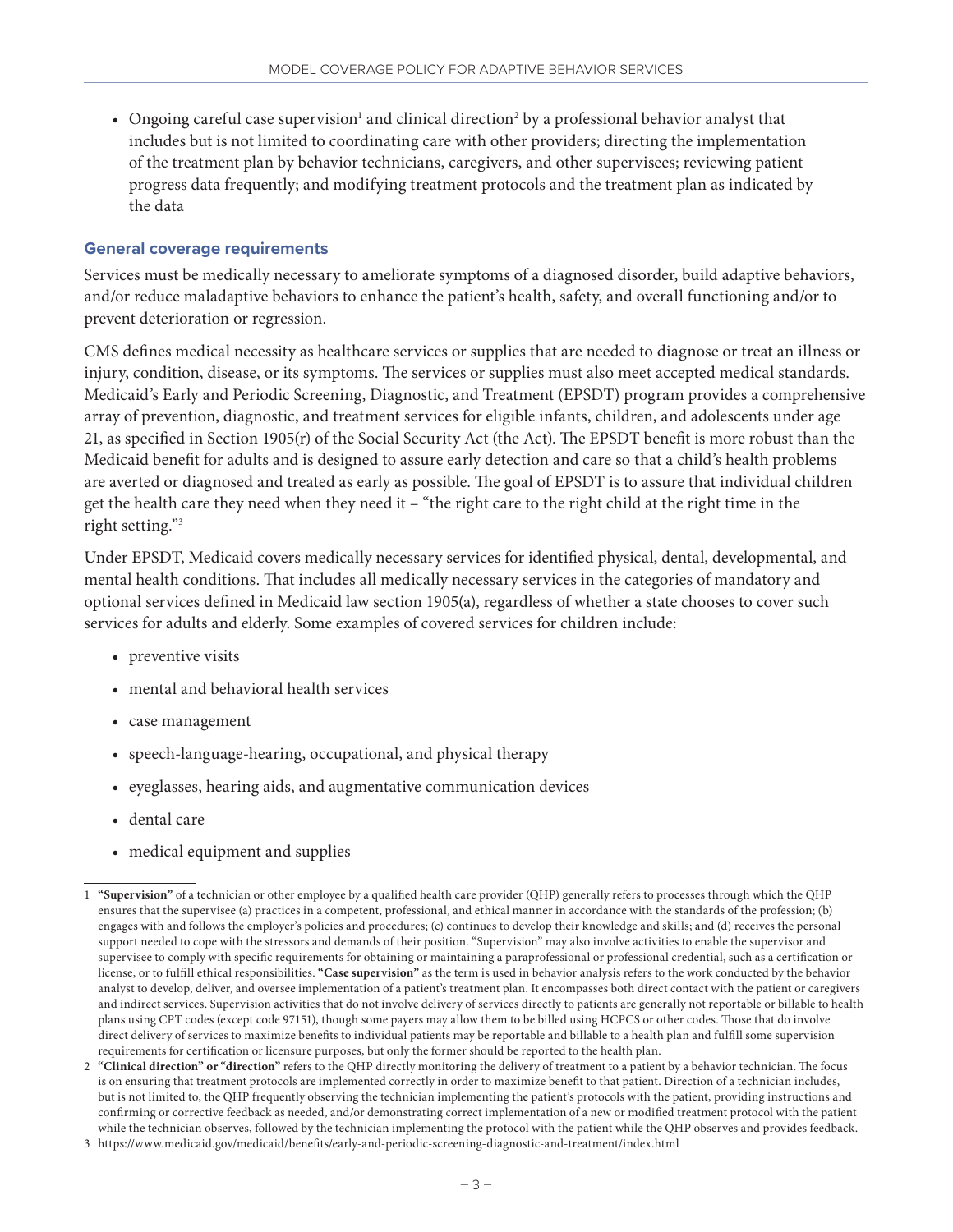- <span id="page-6-0"></span>• school-based health services
- therapeutic child care
- personal care services
- rehabilitation services
- nutritional supplements/medical foods

For Medicaid beneficiaries, determinations of medical necessity are made by the state Medicaid agency or by the health plan that has been delegated that authority by the state agency, and must be made on a case-by-case basis, taking into account the particular needs of the individual patient and guided by information from the patient's healthcare providers. Hard, fixed, or arbitrary limits (e.g., based on dollar amounts, standard deviations from the norm, lists of diseases) are not permitted. State Medicaid agencies may set limits for an individual. For example, the state cannot limit physical therapy visits to 12 per year for all children under EPSDT as an arbitrary cap on such services, but might determine that an individual child needs only 12 monthly visits in a year. Services may be (a) necessary to prevent further advancement of a condition (maintenance or control); (b) ameliorative; or (c) corrective, as when services help a child reach the age-appropriate developmental level.

Determinations of medical necessity for beneficiaries of commercial and other health plans must also be individualized to the patient based on information like that just described.

#### **Service authorizations**

Authorization periods should not be for less than 6 months and may involve some or all of the services listed below. If third-party clinical review (also known as peer review) is required by a healthcare funder or manager, the reviewer should be a credentialed professional behavior analyst who has experience in treating patients like the one that is the focus of the review.

The following services should be authorized for optimal treatment outcomes. Others may be appropriate.

- Behavior-analytic assessment
- Treatment plan development and modification
- Direct treatment to individuals or groups with implementation by behavior analysts and/or behavior technicians
- Case supervision (both direct and indirect) and clinical direction by behavior analysts
- Travel to ensure equitable access to services (for example, in rural and underserved areas)
- Parent and community caregiver training to individuals or groups
- Consultation to ensure continuity and/or coordination of care
- Discharge planning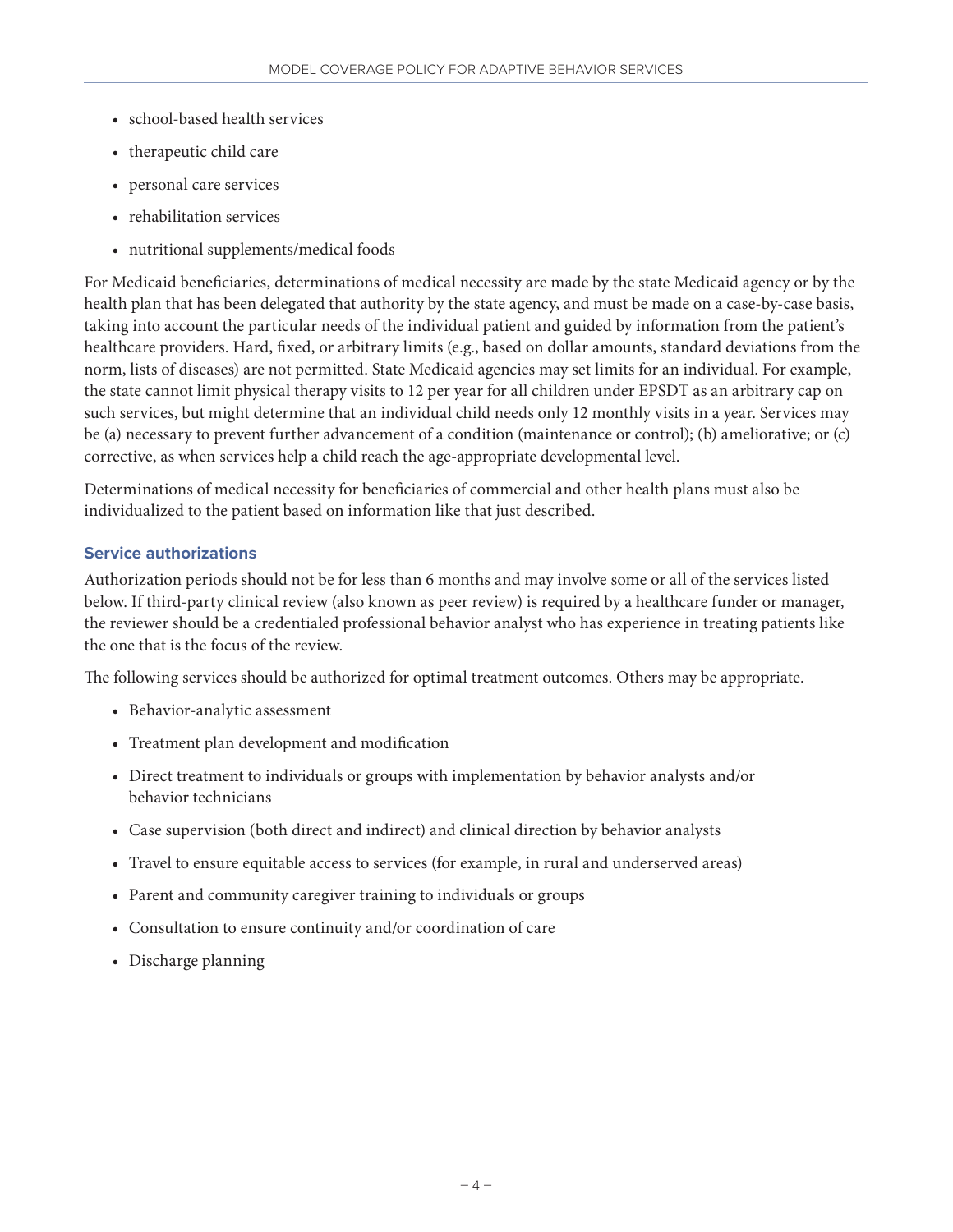## <span id="page-7-0"></span>**Approved providers**

- Licensed Behavior Analysts (in states with behavior analyst licensure laws)
- Board Certified Behavior Analysts-Doctoral<sup>TM</sup>
- Board Certified Behavior Analysts®
- Licensed psychologists where behavior analysis is in the psychology scope of practice definition in the state psychology licensure law and in the scope of the licensee's education, training, and competence

The American Medical Association (AMA) defines a qualified healthcare professional (QHP) for purposes of reporting medical services as follows: "A 'physician or other qualified health care professional' is an individual who is qualified by education, training, licensure/regulation (when applicable), and facility privileging (when applicable) who performs a professional service within his/her scope of practice and independently reports that professional service." The professionals listed above are credentialed to practice independently. They may be assisted by Licensed Assistant Behavior Analysts (where applicable) or Board Certified Assistant Behavior Analysts® and behavior technicians (paraprofessionals) who implement treatment plans under the supervision of professional behavior analysts.

## **Treatment models**

ABA treatment programs are derived from the results of thousands of applied studies published in peer-reviewed journals over a 50-year span. Treatment may vary in intensity, duration, the complexity and range of treatment goals, the extent of direct treatment provided, and other dimensions. Although there is a continuum of ABA treatments, they can generally be categorized as focused or comprehensive. Many variables -- including the number, nature, and complexity of behavioral targets and the patient's history and response to treatment - determine which model is appropriate.

1. *Focused ABA treatment*. This refers to treatment provided directly to the patient for a limited number of behavioral targets. It is not restricted by age, cognitive level, diagnosis, or co-occurring conditions. Focused ABA treatment may aim primarily to increase adaptive behaviors (e.g., communication, social initiations), reduce problem behaviors (e.g., elopement, aggression), or both. When reduction of problem behavior is the primary goal, it is critical to also target increases in alternative adaptive behavior, because the absence of adaptive behavior is often the precursor to serious behavior disorders. Therefore, focused ABA treatments are also appropriate for patients who need to acquire adaptive skills (e.g., communication, tolerating change in environments and activities, self-help, social).

Focused ABA treatment plans are appropriate for patients who (a) need treatment only to develop a limited number of key functional skills or (b) have such risky problem behavior that its treatment should be the priority. Examples of key functional skills include, but are not limited to, instruction-following, social skills, communication skills, compliance with medical and dental procedures, sleep hygiene, self-care skills, safety skills, and independent leisure skills (for example, appropriate participation in family and community activities). Examples of problem behaviors requiring focused intervention include, but are not limited to, self-injury, aggression, threats, pica, elopement, feeding disorders, stereotypic motor or vocal behavior, property destruction, noncompliance, disruptive behavior, and dysfunctional social behavior.

In prioritizing treatment targets, the following should be considered:

- Behavior that threatens the health or safety of the patient or others or that constitutes a barrier to quality of life (e.g., severe aggression, self-injury, property destruction, elopement, or noncompliance)
- Absence of adaptive, social, or functional skills that are fundamental to health, safety, social inclusion, and independence (e.g., toileting, dressing, feeding, and compliance with medical procedures).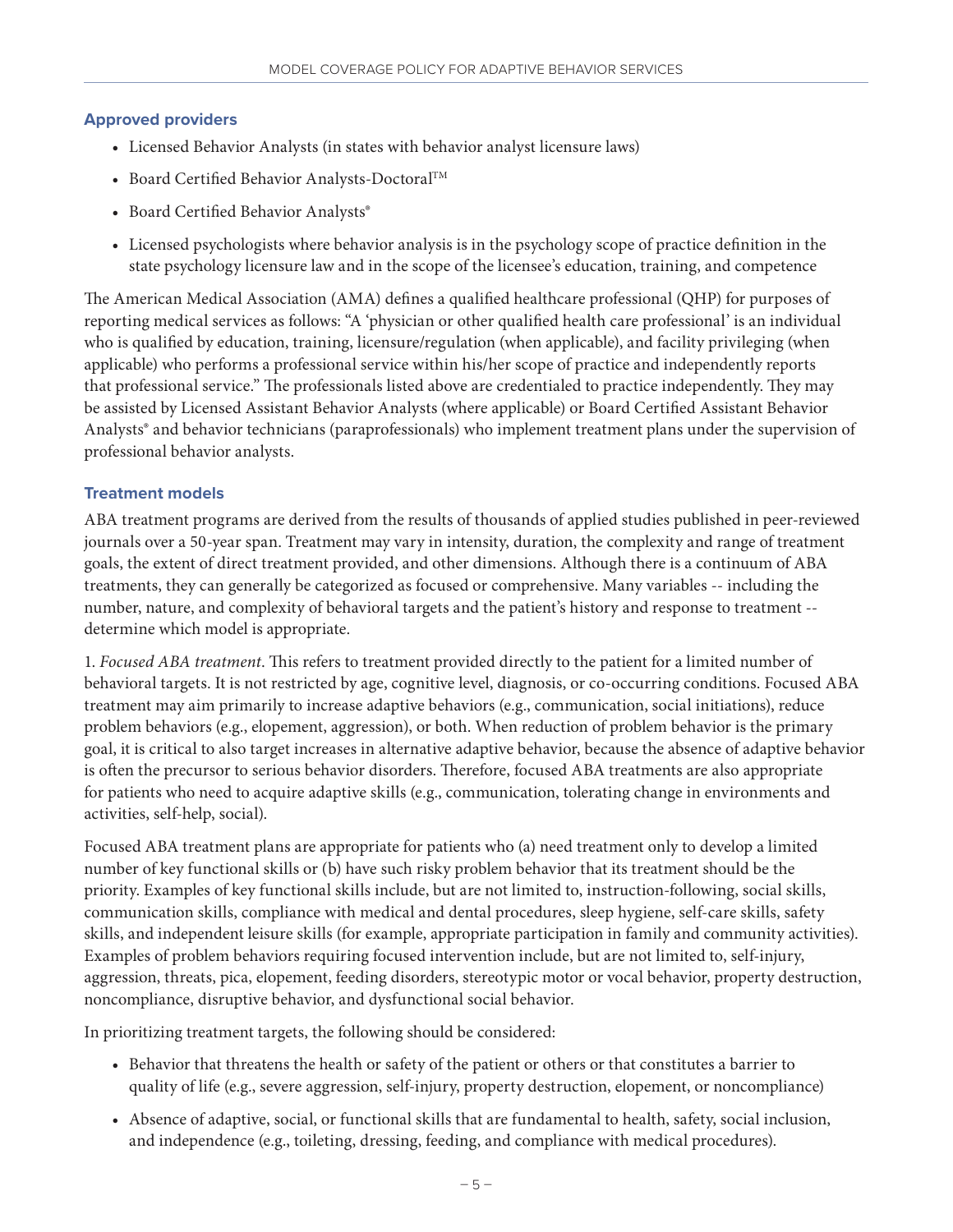<span id="page-8-0"></span>When the primary focus of treatment is increasing socially appropriate behavior, services may be delivered in either an individual or small-group format. In small-group treatment for patients with developmental disorders, typically developing peers or individuals with similar diagnoses may participate in sessions. Members of the ABA treatment team typically guide patients through the rehearsal and practice of behavioral targets with each other. As is the case for all treatments, programming for generalization of skills outside of formal treatment sessions is critical.

When the primary focus of treatment is the reduction of problem behavior, the behavior analyst identifies situations that are likely to precipitate problem behavior in order to identify its purpose ("function" in behavior analytic terms). That may require conducting a functional analysis – a specific type of assessment procedure that involves systematically testing the effects of environmental events on the behavior of interest. When the function of the problem behavior has been identified, the behavior analyst designs a treatment plan that alters the environment to reduce the motivation for problem behavior and/or establish an alternative adaptive behavior.

Some patients display severe problem behaviors that require focused treatment in specialized intensive outpatient, day treatment, residential, or inpatient programs. In some cases the behavior disorders are given separate and distinct diagnoses (for example, stereotypic movement disorder with severe self-injurious behavior). The ABA services delivered in specialized settings typically require high staff-to-patient ratios (e.g., 2 - 3 staff for each patient) and close on-site direction by the behavior analyst. They may also require specialized treatment environments (e.g., rooms designed for observation and to keep the patient and the staff as safe as possible).

2. *Comprehensive ABA treatment*. In this model, behaviors in multiple affected domains (cognitive, communicative, social, self-care, leisure, etc.) are targeted for treatment, often along with maladaptive behaviors such as tantrums, elopement, pica, self-injury, and stereotypy. One example is early intensive ABA treatment for children with autism and related disorders where the overarching goal is to close the gap between the patient's current level of functioning and that of their typically developing peers. Comprehensive treatment may also be appropriate for patients who engage in harmful and risky behaviors and/or have substantial deficits in adaptive skills that jeopardize their health and safety. Comprehensive ABA programs often involve 30 - 40 hours of treatment per week (plus direct and indirect case supervision and caregiver training). Treatment may be 1:1 initially with gradual transitions to small-group formats as appropriate. Initially, treatment may be provided primarily in structured sessions, but more naturalistic methods are also used as appropriate. As the patient progresses and meets criteria, treatments may be provided in multiple different settings.

3. *Variations in treatment models.* As noted previously, ABA treatment programs vary along several dimensions, including intensity and duration. Other variations include the extent to which peers or caregivers are involved in the delivery of treatment. Decisions about how those and other dimensions are incorporated within individual treatment plans must reflect many variables, including the research evidence, patient age and functional levels, characteristics of target behaviors, the patient's rate of progress, caregiver circumstances and skills, and resources required to implement the treatment plan across settings.

# **ABA procedures**

A large array of ABA procedures has proved effective for developing adaptive behaviors and reducing maladaptive behaviors. All of the procedures are based on the principles of behavior analysis. They include but are not limited to different types of schedules of reinforcement, differential reinforcement, shaping, chaining, behavioral momentum, prompting and prompt fading, behavioral skills training, extinction, functional communication training, discrete-trial procedures, incidental teaching, self-management, functional assessment, preference assessments, activity schedules, generalization and maintenance procedures, and many others. The discipline of behavior analysis is constantly developing and evaluating applied behavior-change procedures. The behavior analyst selects the procedures to incorporate in each individual patient's treatment plan based on results of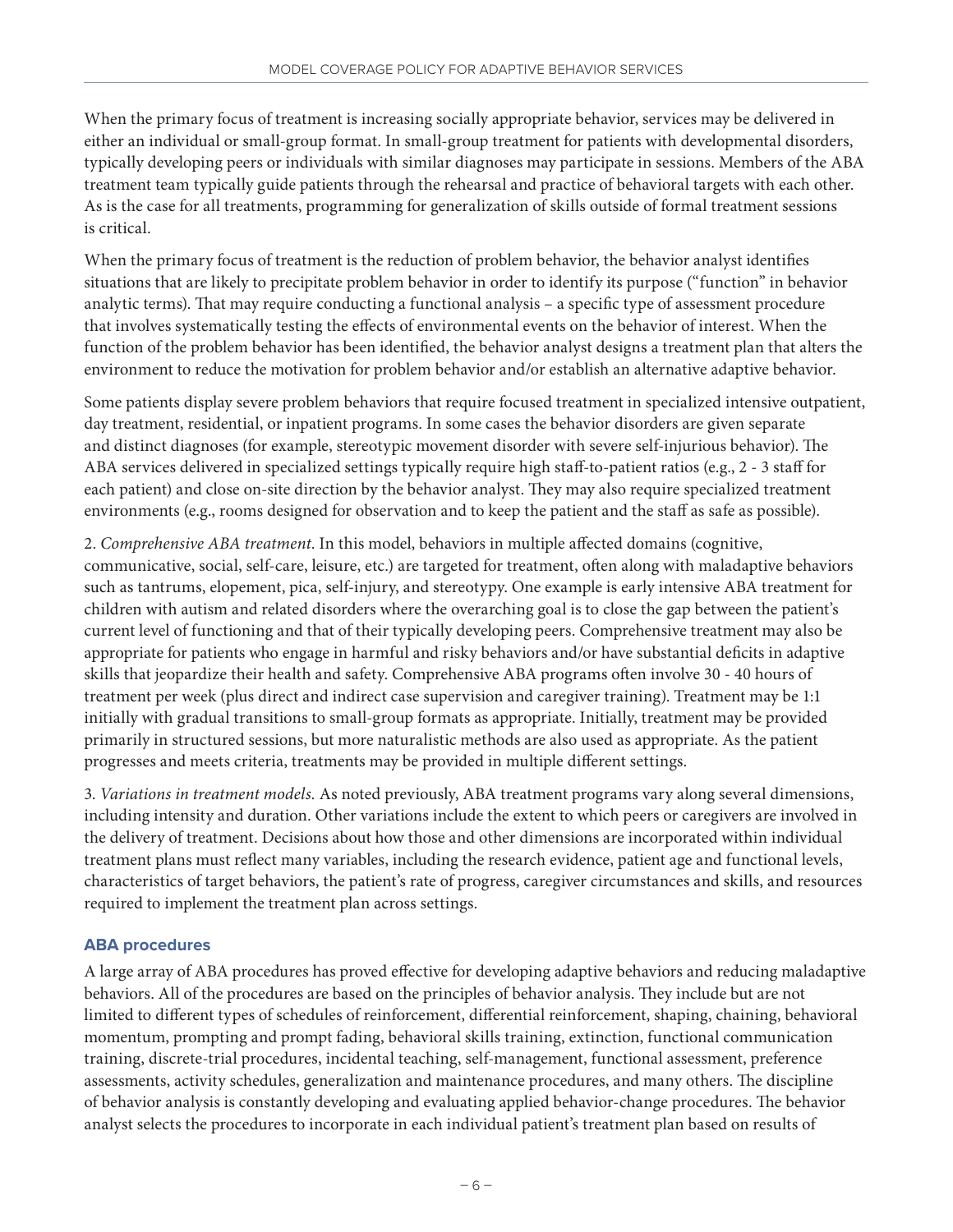<span id="page-9-0"></span>assessments, interviews with caregivers and the patient, considerations of environmental factors, and input from other professionals as appropriate. The procedures are employed with flexibility based on frequent, ongoing direct observation and measurement of the targets in the patient's treatment plan and analysis of the resulting graphed data. If the data indicate that a procedure or combination of procedures is not producing the desired results, the procedures are modified or replaced.

## **Treatment settings**

Regardless of whether they are focused or comprehensive, ABA treatments may be delivered in a variety of settings, including but not limited to residential programs, assisted living facilities, group homes, inpatient and outpatient programs, family homes, schools, hospitals, clinics, centers, workplaces, and various locations in the patient's community. Treatment across settings and people (interventionists, peers, siblings, coworkers) is necessary to promote generalization and maintenance of treatment gains. It should be noted that treatment might occur in multiple settings (e.g., home, community, and work) on the same day. Treatment should not be denied or withheld based on caregiver availability. To ensure continuity of care and maintenance of gains after discharge from formal treatment, ABA services should be delivered in subsequent settings (e.g., residence to school, clinic to home).

## **Patient age**

Treatment should be based on medical necessity for each individual patient and not constrained by age. Consistent ABA treatment should be provided as soon as possible after diagnosis, and in some cases prior to diagnosis. There is evidence that for children diagnosed with autism and other developmental disorders, intensive and comprehensive ABA treatment tends to be more effective when it begins prior to age 8 than later, but research has not established an age limit beyond which ABA treatments are ineffective. On the contrary, there is abundant evidence that a wide array of ABA treatment procedures is effective for building adaptive skills and reducing maladaptive behaviors throughout the lifespan.

#### **Treatment dosage**

The dosage of ABA treatment will vary with each patient and should reflect the goals of treatment, patient strengths and needs, patient and caregiver circumstances and preferences, available resources, and the patient's response to treatment. Treatment dosage should encompass both intensity and duration.

*Intensity* is typically measured in terms of number of hours per week of direct treatment. Focused ABA treatment generally requires 10 - 25 hours per week of direct treatment (plus direct and indirect clinical direction and caregiver training). However, treatment of severe problem behavior (for example, day or inpatient treatment of self-injurious behavior) or substantial deficits in adaptive behaviors may require more than 25 hours per week.

Comprehensive treatment often involves 30 - 40 hours of direct treatment to the patient per week, not including caregiver training, case supervision and clinical direction by the behavior analyst, and other needed services. Some patients (e.g., very young children, elders) may start with a few hours of treatment per day, with the goal of increasing the intensity as their ability to participate permits. Treatment hours should be increased or decreased based on the patient's response to treatment and current needs. Hours may be increased as needed to reach treatment goals efficiently. Decreases in hours of treatment per week typically occur when a patient has met most treatment goals and is moving toward discharge or transition to a different treatment model or program.

The recommended intensity level for comprehensive ABA treatment is based on research regarding the number of hours of treatment per week required to produce good outcomes for young children with developmental disorders. It should be noted that lower-intensity treatment, delays in commencing treatment, and interruptions in treatment may result in patients deteriorating or regressing. That will likely result in increased healthcare costs and greater dependence on more intensive services across the lifespan for those patients.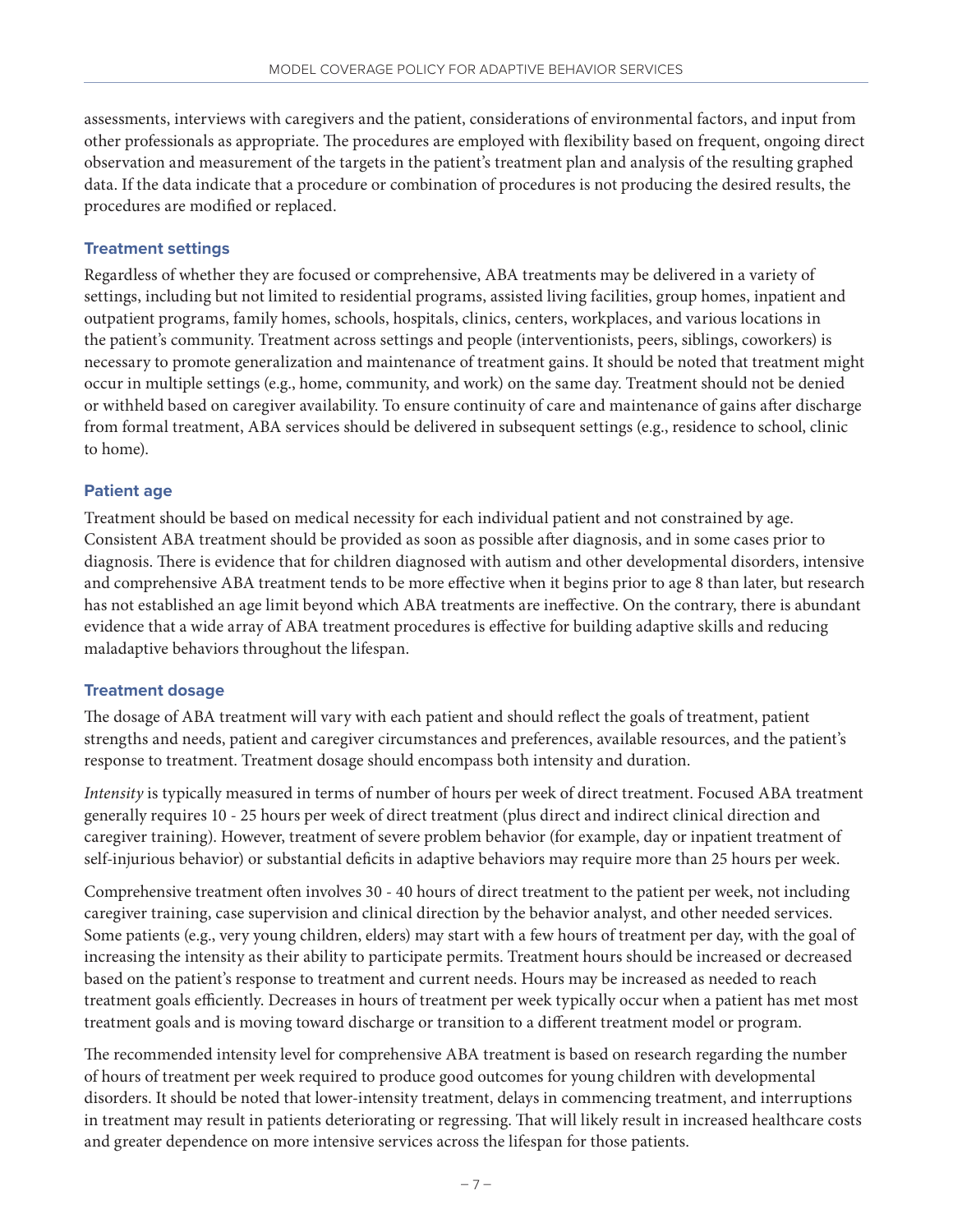<span id="page-10-0"></span>Treatment *duration* is managed by evaluating the relevant research evidence and each patient's response to treatment. Rates of progress and treatment duration can vary substantially across individuals. The evaluation can be conducted prior to the conclusion of an authorization period. For some patients, ABA services will continue to be medically necessary across multiple authorization periods.

## **Components of a treatment plan**

The treatment plan must be individualized to the patient and their caregivers and must include:

- I. Patient information
- II. Reason for referral
- III. Brief background information
- IV. Clinical interview
- V. Review of recent assessments/reports (file review)
- VI. Assessment procedures and results
- VII. Treatment plan
	- a. Treatment setting(s)
	- b. Proposed treatment targets, goals, and objectives. For each:
		- 1. Definition in observable, measurable terms
		- 2. Direct observation and measurement procedures
		- 3. Current level (baseline)
	- c. Behavior reduction and/or acquisition procedures
		- 1. Condition(s) under which behavior is to be demonstrated and mastery criteria
		- 2. Date of introduction
		- 3. Estimated date of mastery
		- 4. Plan for generalization
		- 5. For progress reports, statement as to whether goal or objective is met, not met, or modified (with explanation)
- VIII. Parent/caregiver training (where medically necessary and to the extent practical)
	- a. Proposed targets, goals, and objectives (as above)
	- b. Training procedures
	- c. Date of introduction
	- d. Estimated date of mastery
	- IX. Number of hours or units requested
		- a. Direct services to patient
		- b. Parent/caregiver training
		- c. Clinical direction
		- d. Case supervision
		- e. For each:
			- 1. Medical necessity for hours/units requested
			- 2. Billing codes (CPT, HCPCS) and modifiers if applicable
	- X. Coordination of care (where applicable)
	- XI. Transition plan
- XII. Discharge plan
- XIII. Crisis management plan (where applicable)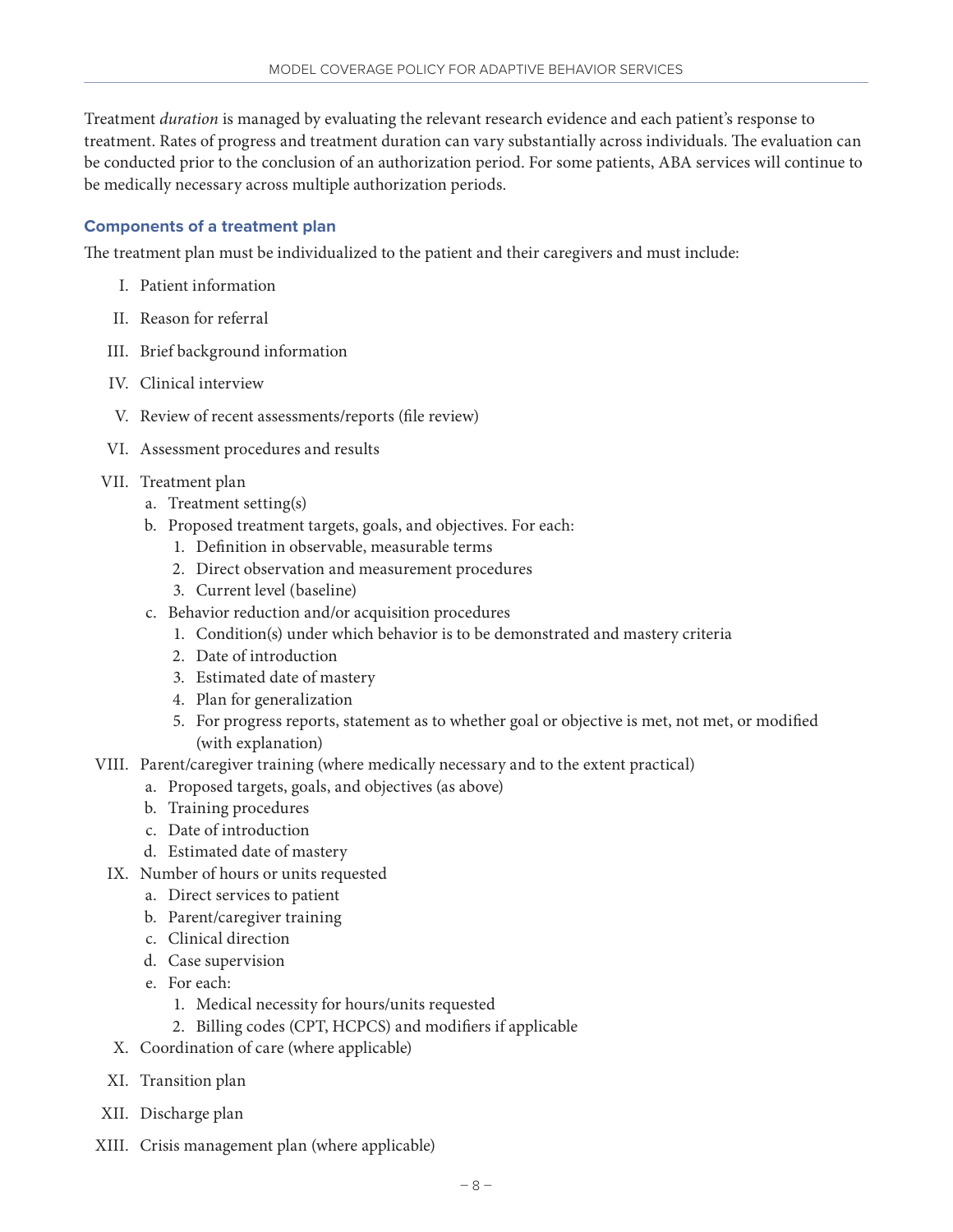## <span id="page-11-0"></span>**Dosage of case supervision**

Although the amount of case supervision and direction of technicians<sup>4</sup> by the behavior analyst must be responsive to individual patient needs, 2 hours for every 10 hours of direct treatment is the general standard of care. When direct treatment occurs for 10 hours per week or less, a minimum of 2 hours per week of case supervision is generally required. Case supervision may need to be increased temporarily to meet a patient's needs at specific points in treatment (for example, initial assessment, significant change in treatment targets).

The ratio of case supervision hours to direct treatment hours should reflect the complexity of the patient's treatment program and the responsive, individualized, data-based decision-making that characterizes ABA treatment. A number of factors increase or decrease case supervision needs on a shorter- or longer-term basis. They include:

- treatment dosage/intensity
- barriers to progress
- issues of patient health and safety (for example, certain skill deficits, dangerous problem behavior)
- the sophistication or complexity of treatment protocols
- family dynamics or community environment
- lack of progress or increased rate of progress
- changes in treatment protocols
- transitions with implications for continuity of care

The proportion of case supervision hours to direct treatment hours is a general parameter that should not be interpreted or applied rigidly. Instead, if the professional behavior analyst determines that X number of hours per week of case supervision is required, that is the number of hours that should be authorized, with the understanding that the number may need to be adjusted up or down over the course of treatment. Further, those hours must not be counted toward, substituted for, or offset against the hours of ABA treatment delivered directly to the patient.

#### **Caseload size**

Behavior analysts should carry a caseload that allows them to provide appropriate case supervision to ensure effective treatment delivery and consumer protection. Caseload size for the behavior analyst is typically determined by the following factors:

- complexity and needs of the patients in the caseload
- total treatment hours delivered to the patients in the caseload
- total case supervision and clinical direction required by the caseload

<sup>4</sup> **"Direction"** in this context refers to the QHP directly monitoring the delivery of treatment to a patient by a behavior technician (CPT 97155). The focus is on ensuring that treatment protocols are implemented correctly in order to maximize benefit to that patient. Direction of a technician includes, but is not limited to, the QHP frequently observing the technician implementing the patient's protocols with the patient, providing instructions and confirming or corrective feedback as needed, and/or demonstrating correct implementation of a new or modified treatment protocol with the patient while the technician observes, followed by the technician implementing the protocol with the patient while the QHP observes and provides feedback. That service should be reported and billed using code 97155 (adaptive behavior treatment with protocol modification administered by physician or other qualified health care professional). The technician's time is separately reportable under 97153 (adaptive behavior treatment by protocol administered by technician under the direction of a physician or other qualified health care professional). Time reported and billed must be face-to-face time with the patient.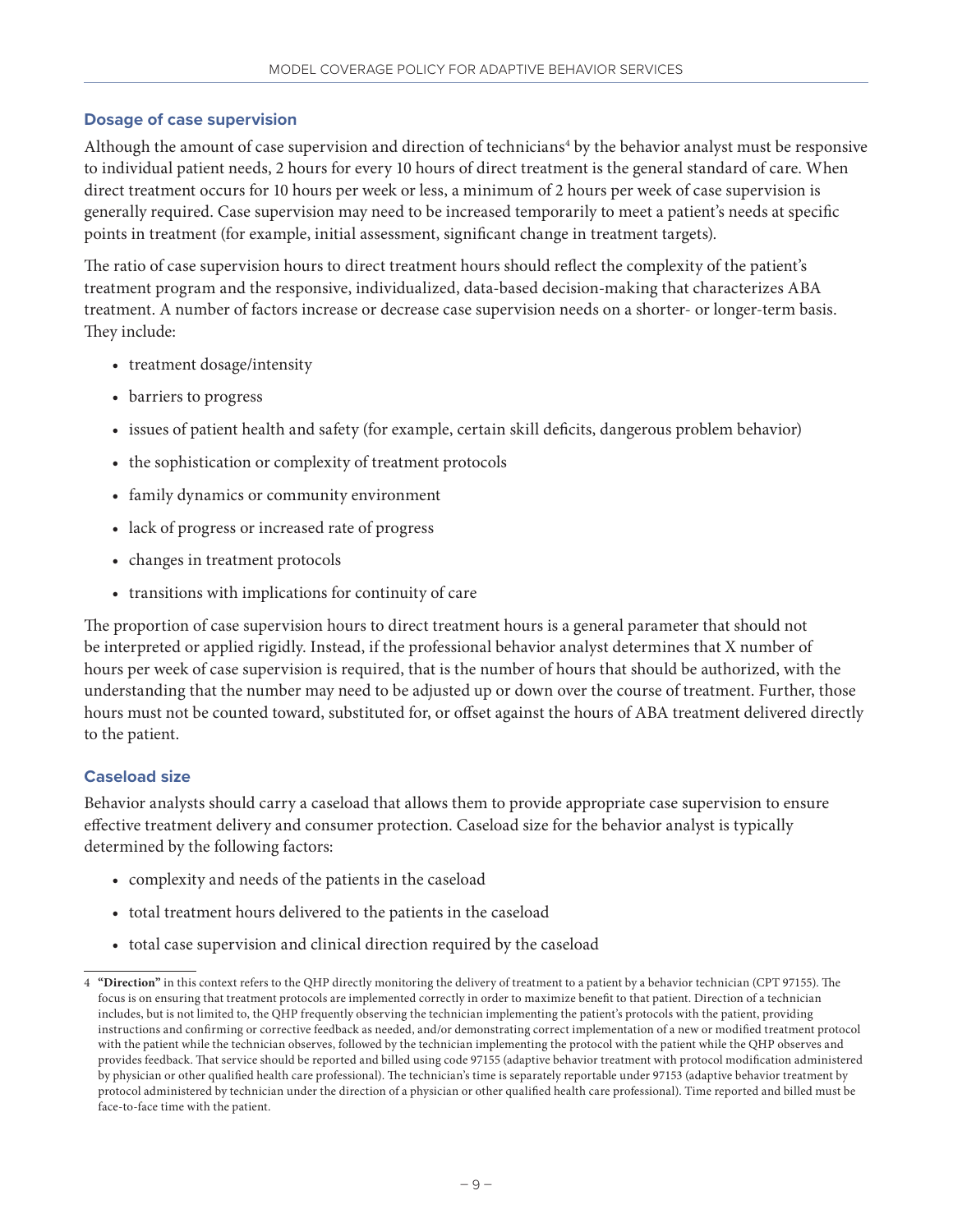- <span id="page-12-0"></span>• expertise and skills of the behavior analyst
- location and modality of supervision and treatment (e.g., center vs. home, individual vs. group, telehealth vs. in vivo)
- availability of support staff for the behavior analyst (e.g., an assistant behavior analyst)

The recommended caseload ranges for one behavior analyst supervising focused treatment cases are

- *without support of an assistant behavior analyst*: 10 15.
- *with support of one (1) assistant behavior analyst*: 16 24.

The recommended caseload ranges for one behavior analyst supervising comprehensive treatment cases are

- *without support of an assistant behavior analyst:* 6 12.
- *with support of n) assistant behavior analyst:* 12 16.

Additional assistant behavior analysts permit modest increases in caseloads. Treatment for severe problem behavior is complex and requires considerably greater levels of case supervision, which necessitates smaller caseloads.

#### **Caregivers as important contributors to outcomes**

Family members (including siblings) and other caregivers should be included in various capacities and at different points during ABA treatment. In addition to providing important historical and contextual information and input on important treatment targets, caregivers should receive training and consultation throughout treatment, discharge, and followup to the extent practical.

Family dynamics and how they are affected by the patient's needs must be reflected in treatment planning and delivery. In addition, the patient's progress may be affected by the extent to which caregivers implement treatment procedures outside of treatment hours. Their ability to do so is determined in part by how closely treatment goals and protocols match the caregivers' values, needs, priorities, skills, preferences, and resources.

The need for caregiver involvement, training, and support reflects the following:

- Caregivers frequently have unique information and perspectives about the patient's functioning, preferences, and behavioral history.
- Caregivers may be responsible for provision of care, supervision, and dealing with maladaptive behaviors during all the patient's waking hours outside of formal treatment. That often presents many challenges.
- Studies have shown that parents of individuals with disabilities experience higher levels of stress than parents of typically developing children or children with other kinds of special needs.
- Behavioral problems often present particular challenges for caregivers. Typical parenting strategies may be insufficient for managing them, which can impede the patient's progress towards improved levels of functioning and independence and increase caregiver stress.

Caregiver training is an important component of both focused and comprehensive ABA treatments. Although it is sometimes delivered as a stand-alone service, there are relatively few patients for whom caregiver training should be recommended as the sole or primary form of treatment for patients who exhibit maladaptive behaviors or substantial deficits in adaptive behaviors.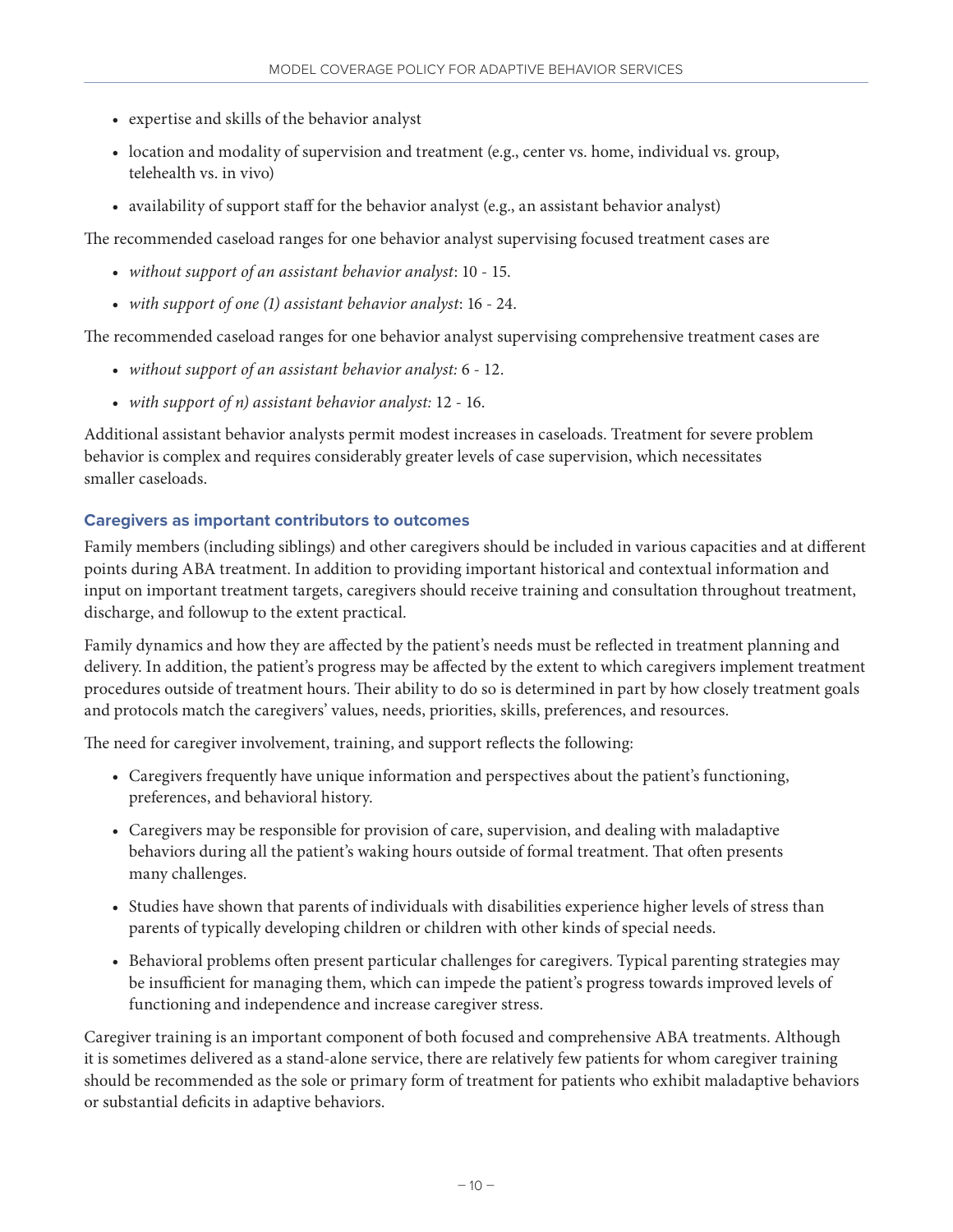<span id="page-13-0"></span>It is common for ABA treatment plans to include several objective and measurable goals for caregivers. Training emphasizes skill development to enable caregivers to become competent in implementing selected treatment protocols across environments. It usually involves an individualized behavioral assessment, a case formulation, customized didactic presentations, modeling of target skills, and practice with feedback and coaching from the behavior analyst. Ongoing supervision and coaching while the caregiver implements protocols with the patient, problem-solving as issues arise, and support for implementation of strategies in new environments are required to ensure optimal gains by the patient and to and promote generalization and maintenance of therapeutic changes. Simply having the caregiver observe the implementation of protocols by a behavior analyst or technician does not constitute training and is insufficient.

Common areas in which caregivers seek assistance from the behavior analyst include

- Generalization of skills acquired in treatment to home and community settings
- Treatment of maladaptive behaviors that risk the health and safety of the patient or others in home or community settings (e.g., self-injury, elopement, pica, aggressive behaviors); reduction of stereotypic, ritualistic, or perseverative behaviors that impede or interfere with adaptive functioning; development of alternative behaviors that are functional, adaptive, and appropriate
- Training of adaptive skills such as communication, everyday living skills, and skills required to maintain good health (for example, personal hygiene, cooperating with dental and medical procedures, feeding, sleep) in settings where it is critical that they occur
- Developing skills to enhance relationships with family members, such as interacting appropriately with siblings

Authorizations for services to the patient should not be predicated on requirements for parents or other caregivers to participate in training or to implement treatment protocols with the patient for any fixed, predetermined amount of time. Further, that time must not be counted toward, substituted for, or offset against ABA services delivered directly to the patient by professional behavior analysts, assistant behavior analysts, and behavior technicians.

# **Coordination with other professionals**

Treatment goals are most likely to be achieved when there is shared understanding and coordination among all healthcare providers and professionals. The BACB's *Professional and Ethical Compliance Code for Behavior Analysts* requires behavior analysts to recommend and use treatment procedures that have proved most effective in scientific studies. The behavior analyst must also review and evaluate the likely effects of alternative treatments, including those provided by other disciplines, as well as no treatment. In addition, behavior analysts must consult with or refer patients to professionals from other disciplines when a patient presents with needs that are beyond the training and competence of the behavior analyst, or where coordination of care with such professionals is appropriate. Examples include collaboration between a prescribing physician and behavior analyst to determine the effects of medication on target behaviors, or between a behavior analyst and clinical psychologist on the treatment of anxiety or mood disorders. Consultation with other professionals helps ensure patient progress through efforts to coordinate care and ensure consistency, especially during transition periods and discharge.

Collaboration is also essential for ensuring that professionals from different disciplines use consistent procedures to promote adaptive behaviors and manage maladaptive behaviors across environments and settings. Differences in theoretical orientations or professional styles may sometimes make coordination difficult. If they result in a patient receiving services that dilute or counter the effectiveness of ABA treatment, the differences must be resolved in the best interests of the patient.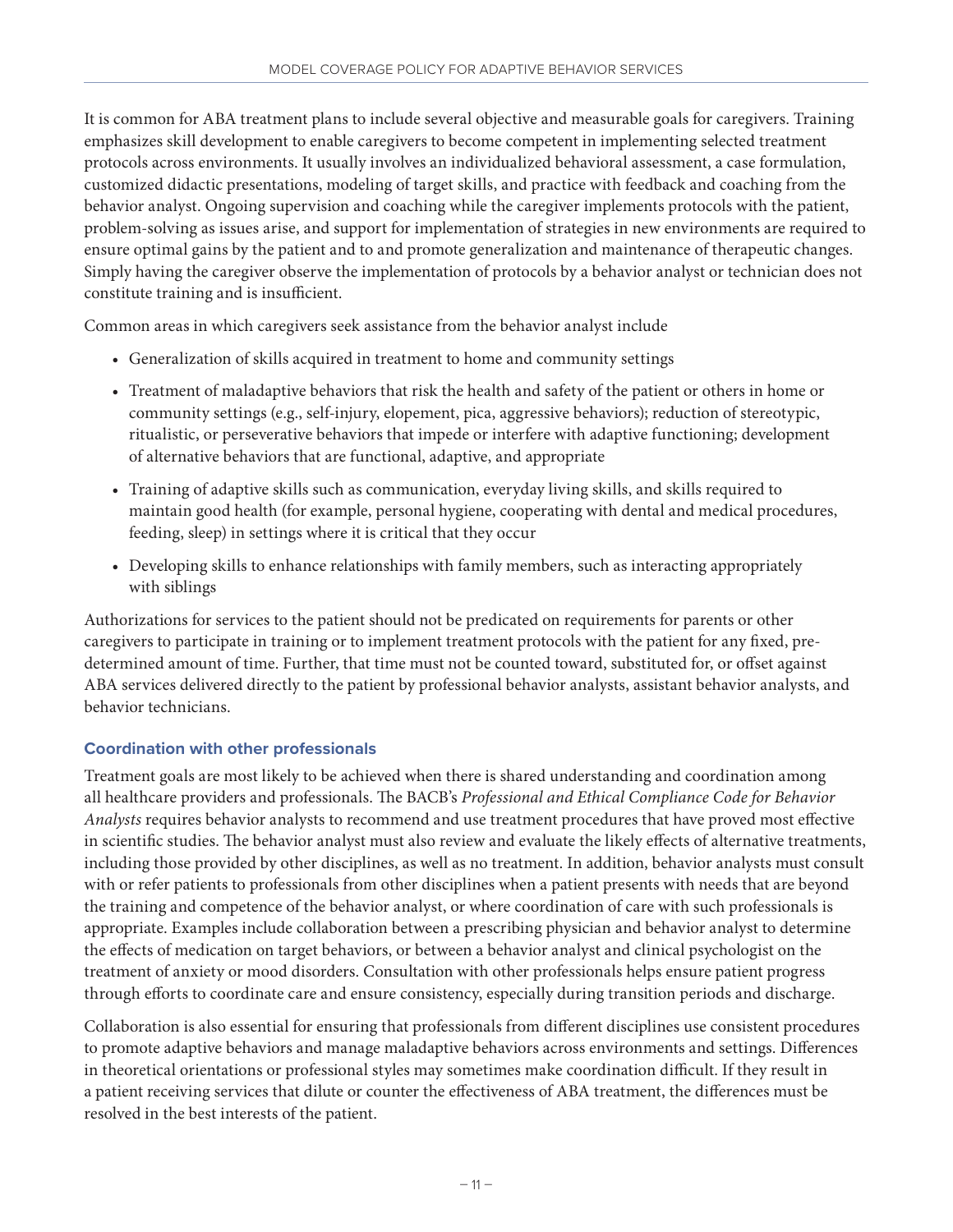# <span id="page-14-0"></span>**Discharge, transition planning, and continuity of care**

Criteria for discharge should be specified when services begin and refined throughout the treatment process. Discharge and transition planning should involve family members, other caregivers, and other professionals who serve the patient in development of a written plan that specifies monitoring and followup procedures as appropriate for the patient and their caregivers. The plan should also include clear descriptions of the roles and responsibilities of all providers and caregivers, as well as criteria and target dates for treatment goals that must be achieved prior to the next phase.

Discharge should generally involve a gradual step-down in services. Discharge from a comprehensive ABA treatment program often requires 6 months or longer. For example, a patient might step down from a comprehensive program to a focused treatment or treatments to address a few remaining goals.

Services should be reviewed and evaluated and discharge planning begun when

- The patient has achieved all treatment goals; OR
- The patient no longer meets diagnostic criteria (as measured by appropriate standardized instruments); OR
- The patient does not demonstrate progress towards goals for successive authorization periods; OR
- The family wishes to discontinue services; OR
- The family and provider are unable to reconcile differences regarding treatment planning and delivery.

In reviews addressing the appropriateness or efficacy of services, including reviews pursuant to any internal or external appeal relating to health insurance benefits, the reviewing body should include at least one credentialed professional behavior analyst with experience in designing and overseeing ABA services for similar patients.

#### **Telehealth service delivery**

Although in-person delivery of ABA services is the norm, services may also be delivered remotely via telehealth (synchronous or asynchronous audio- and/or video- conferencing, telephone), either entirely or in combination with in-person services. That may be particularly important for patients in rural areas or other locations where there are insufficient numbers of qualified behavior analysts, and when circumstances restrict the delivery of in-person services, such as during outbreaks of infectious diseases or natural disasters. To determine the appropriateness of telehealth services for a particular patient, the behavior analyst should carefully consider the following factors.

1. *Applicable laws and regulations.* In states with behavior analyst licensure laws, it will be necessary to check the laws and accompanying rules or regulations for the state in which the patient resides to determine if the telepractice of ABA is allowed and if so, by whom and under what conditions. Similarly, state insurance regulations and Medicaid policies should be examined for any provisions regarding telehealth.

2. *Research literature.* Although telehealth delivery of ABA services is relatively new, there is a growing body of research on that topic, and such services can be considered evidence-informed at the very least. Behavior analysts should familiarize themselves with the relevant research when considering telehealth services for a patient.

3. *Provider competencies.* The behavior analyst must evaluate whether they and any supervisees (e.g., behavior technicians, students or other trainees) who will be involved in delivering the services for which telehealth delivery is being contemplated have the skills required to implement those services safely and effectively. If not, ethical standards require that the behavior analyst obtain the necessary training and see that their supervisees can implement the patient's telehealth treatment protocols correctly before initiating telehealth services.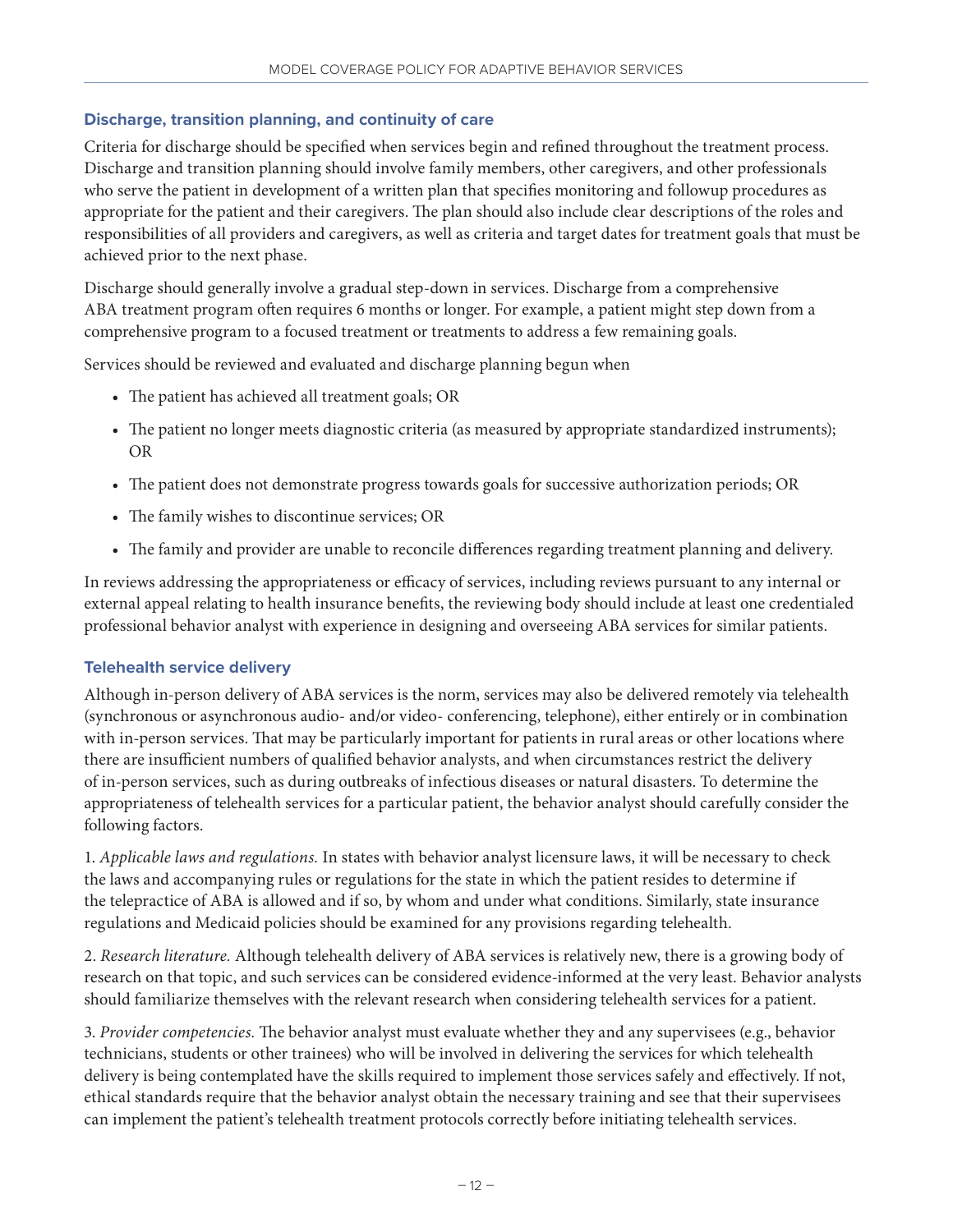4. *Technology requirements and environment.* The behavior analyst should assess whether patients and the individuals who will assist them in participating in telehealth services have access to a secure internet connection and required technology (both hardware and software) in the remote setting. Space for assessment and treatment sessions must be arranged so that the patient and caregivers are within view of any cameras used for remote observation and clinical direction by the behavior analyst or technician. Additional equipment (e.g., tablet mounts) may be required to optimize their view. Ideally, the environmental arrangement should allow the patient to move freely within and across areas within the treatment setting. Careful placement of the camera will facilitate remote observation of sessions with minimal interruption.

5. *Treatment plan.* The behavior analyst should evaluate the patient's treatment plan to determine if it is suitable for telehealth delivery. Consideration must be given to the relative risks and benefits involved in delivering services remotely vs. in person; whether modifications are needed in treatment goals and objectives as well as procedures for implementing each treatment protocol (e.g., types of reinforcers, reinforcer delivery, prompting, materials); and who will implement the telehealth protocols (behavior technicians, other direct care staff, family members or other caregivers). The behavior analyst should also assess whether the remote treatment setting is conducive to safe and effective delivery of services via telehealth. That is especially important if the patient engages in behavior that puts them or others at risk of injury. In such cases, consideration should be given to caregivers' ability to modify the environment by removing objects that may pose risk of injury, or using protective equipment or clothing to ensure safety (e.g., pillows to block aggression, long sleeves to prevent injury due to pinching or biting). That may require providing caregivers with the necessary items as well as training in their use.

6. *Patient characteristics and skills.* The skills required for the patient to participate in telehealth depends on their treatment goals and the nature of the telehealth services. The requisite skills will be different for a patient to whom a behavior analyst or technician will deliver services directly via synchronous, real-time videoconferencing and a patient to whom services will be delivered in person by a caregiver with remote direction from a behavior analyst. For the former, the behavior analyst must assess whether the patient has the skills required to operate the hardware and software and engage with treatment procedures presented on screens and via speakers and microphones, either in real time or via recordings.

7. *Caregiver ability to participate.* If family members or other caregivers will be involved in delivering services via telehealth, the behavior analyst must evaluate the time they can be available, other individuals for whom they may be responsible, and any physical restrictions. A materials inventory may be useful for determining resources that are available in the remote treatment setting so as to minimize the potential for service interruption due to inadequate access to materials. The caregiver's skills in using hardware and software should also be assessed and trained as needed. Similarly, the behavior analyst will need to train the caregiver on skills required to conduct sessions (e.g., preparing materials, technology, and the setting prior to each session; recording notes and charging devices after each session) and to implement all treatment protocols with the patient.

8. *Informed consent*. Prior to implementing telehealth services, the behavior analyst should obtain consent from the patient's parents or guardians and the patient as appropriate. The consent document should provide a clear description of the benefits and risks involved and any other information required to enable patients and caregivers to make fully informed decisions about telehealth services, such as a description of the technology and procedures that will be used, what to expect from the telehealth interactions, and what is known from research. Consent should be sought for each telehealth modality and service provided. For example, a caregiver may consent to the use of video recordings (also known as "store-and-forward" modalities) for clinical consultation, but not to train technicians or others.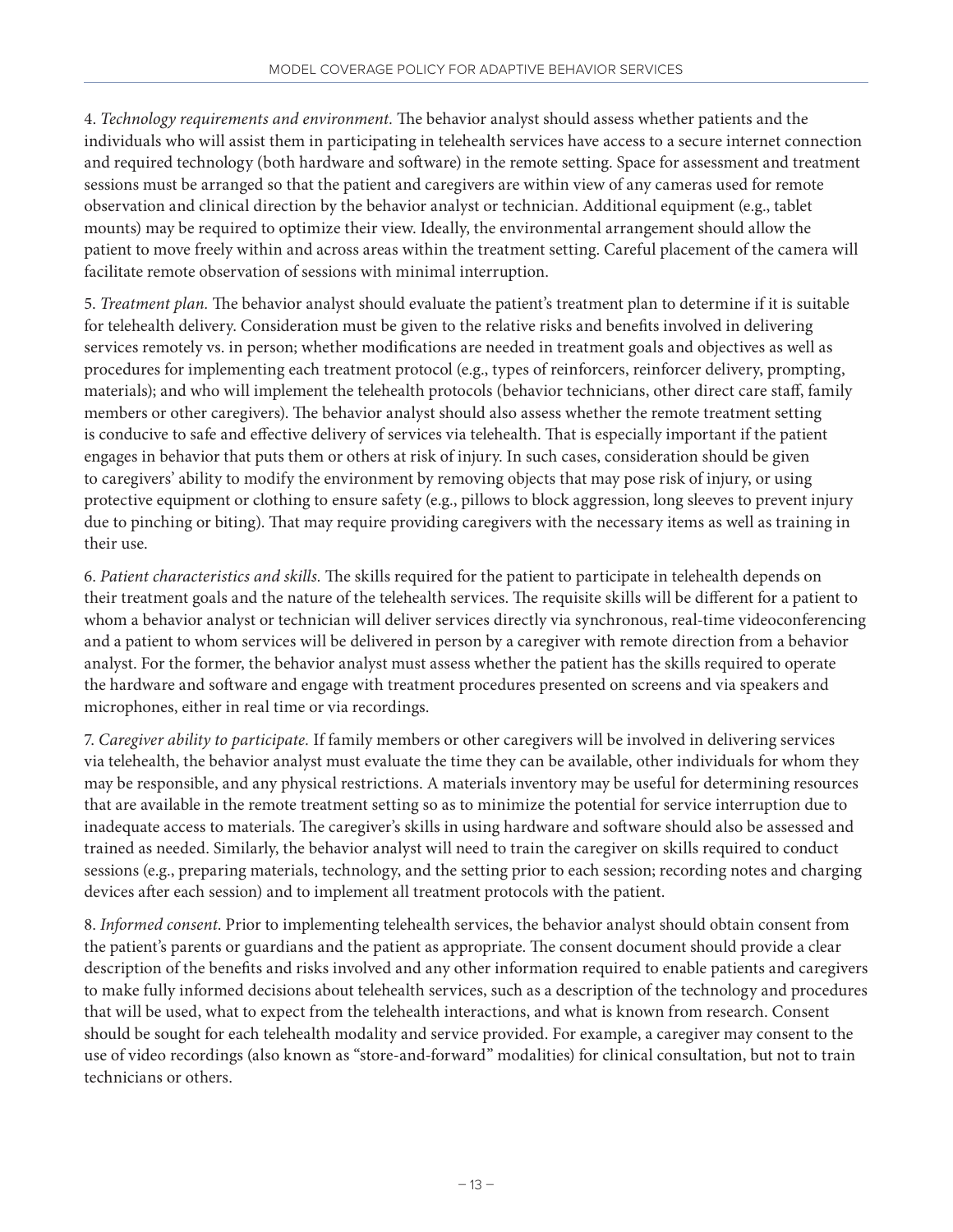# <span id="page-16-0"></span>**Limitations**

- 1. The review of assessments and reports prior to developing or revising a treatment plan must include medical records. If a medical condition is identified that might contribute to a maladaptive behavior or affect the patient's responsiveness to treatment, coordination of care with a qualified medical professional is required.
- 2. Treatment of maladaptive behaviors that put the patient and/or others at serious risk of injury requires specialized training and expertise, and may need to be provided in specialized programs or facilities.
- 3. Prior authorization from the payer is required before any services described in the treatment plan are delivered to the patient.
- 4. Services encompassed by the 0362T and 0373T codes should be preauthorized only when all four of the criteria in the code descriptors are met.
- 5. Concurrent billing of codes in the adaptive behavior services CPT code family is permissible. Criteria in the descriptors for all codes in concurrent code combination(s) must be met.
- 6. Services encompassed by codes 97154 and 97158 should be reimbursed only for groups of 2 8 patients. For CPT 97157, 2 - 8 sets of family members may be present (e.g., up to 8 sets of parents).
- 7. Code 97155 services should be reimbursed only if (a) a QHP works directly with the patient to observe changes in behavior or troubleshoot treatment protocols, or (b) the QHP joins the patient and the technician during a treatment session to direct the technician in implementing a new or modified treatment protocol.
- 8. Code 97156 services should be reimbursed when the QHP provides training to a caregiver who is an adult member of the patient's immediate family unless payer policy includes a broader definition of "caregiver."

# **Coverage Topics**

Adaptive behavior services, applied behavior analysis services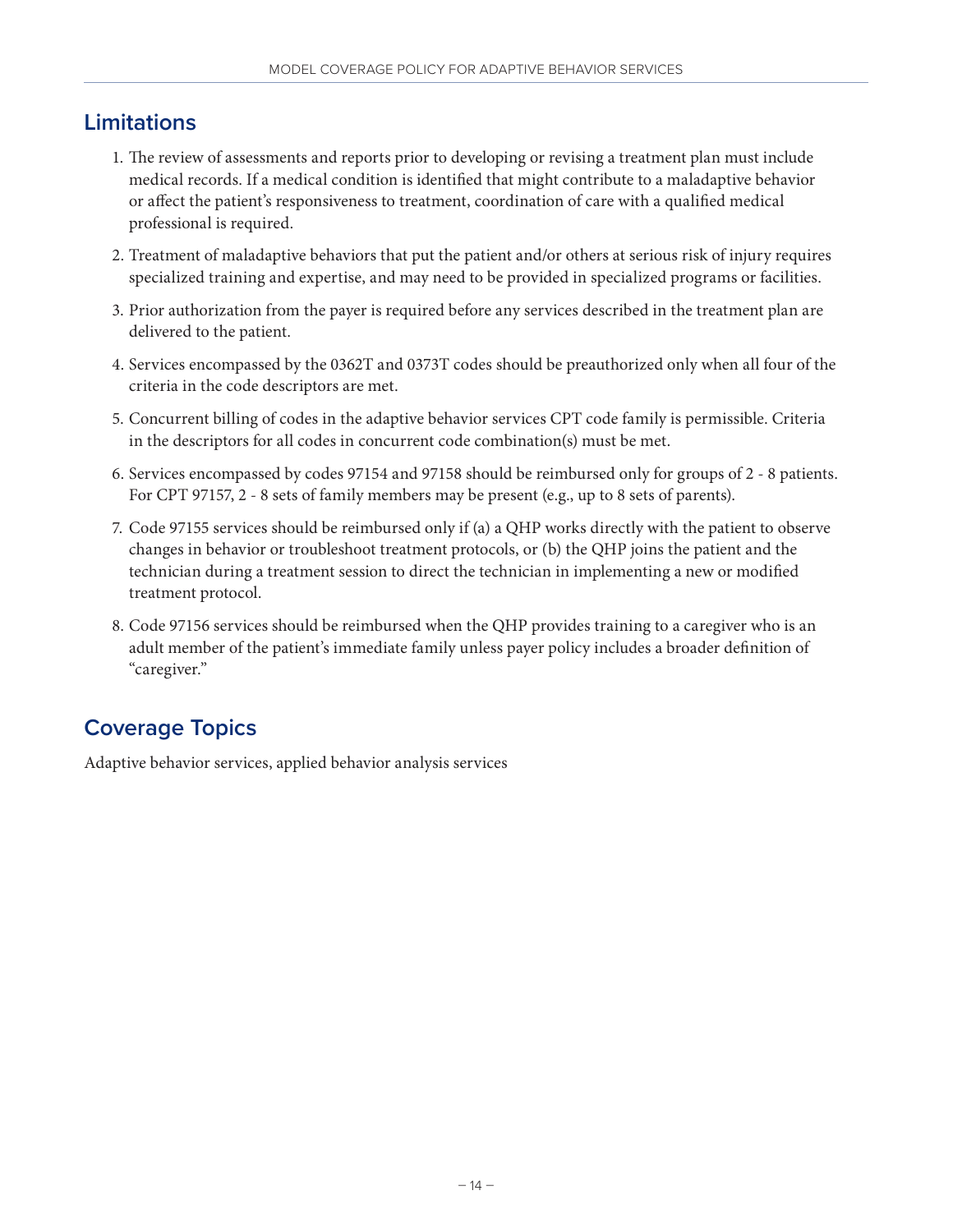# <span id="page-17-0"></span>**Types of Billing Codes**

CPT Category I CPT Category III **HCPCS** 

# **Revenue Codes**

Not applicable

# **CPT/HCPCS Codes**

New Category I and revised Category III CPT® codes for adaptive behavior services went into effect January 1, 2019. Those codes replaced all Category III CPT® codes previously used for those services. The use of Category I and revised Category III CPT® Codes to report adaptive behavior services is mandatory.

For reporting to health plans, select the code descriptor that accurately describes the service(s) performed. Do not use a CPT® code that merely approximates the service provided.

**97151** Behavior identification assessment, administered by a physician or other qualified health care professional, each 15 minutes of the physician's or other qualified health care professional's time face-to-face with patient and/ or guardian(s)/caregiver(s) administering assessments and discussing findings and recommendations, and nonface-to-face analyzing past data, scoring/interpreting the assessment, and preparing the report/treatment plan

**97152** Behavior identification supporting assessment, administered by one technician under the direction of a physician or other qualified health care professional, face-to-face with the patient, each 15 minutes

**0362T** Behavior identification supporting assessment, each 15 minutes of technicians' time face-to face with a patient, requiring the following components:

- administered by the physician or other qualified health care professional who is on site,
- with the assistance of two or more technicians,
- for a patient who exhibits destructive behavior,
- completed in an environment that is customized to the patient's behavior.

**97153** Adaptive behavior treatment by protocol, administered by technician under the direction of a physician or other qualified health care professional, face-to-face with one patient, each 15 minutes

**97154** Group adaptive behavior treatment by protocol, administered by technician under the direction of a physician or other qualified health care professional, face-to-face with two or more patients, each 15 minutes

**97155** Adaptive behavior treatment with protocol modification administered by physician or other qualified health care professional, which may include simultaneous direction of technician, face-to-face with one patient, each 15 minutes

**97156** Family adaptive behavior treatment guidance, administered by physician or other qualified health care professional (with or without the patient present), face-to-face with guardian(s)/caregiver(s), each 15 minutes

**97157** Multiple-family group adaptive behavior treatment guidance, administered by physician or other qualified health care professional (without the patient present), face-to-face with multiple sets of guardians/caregivers, each 15 minutes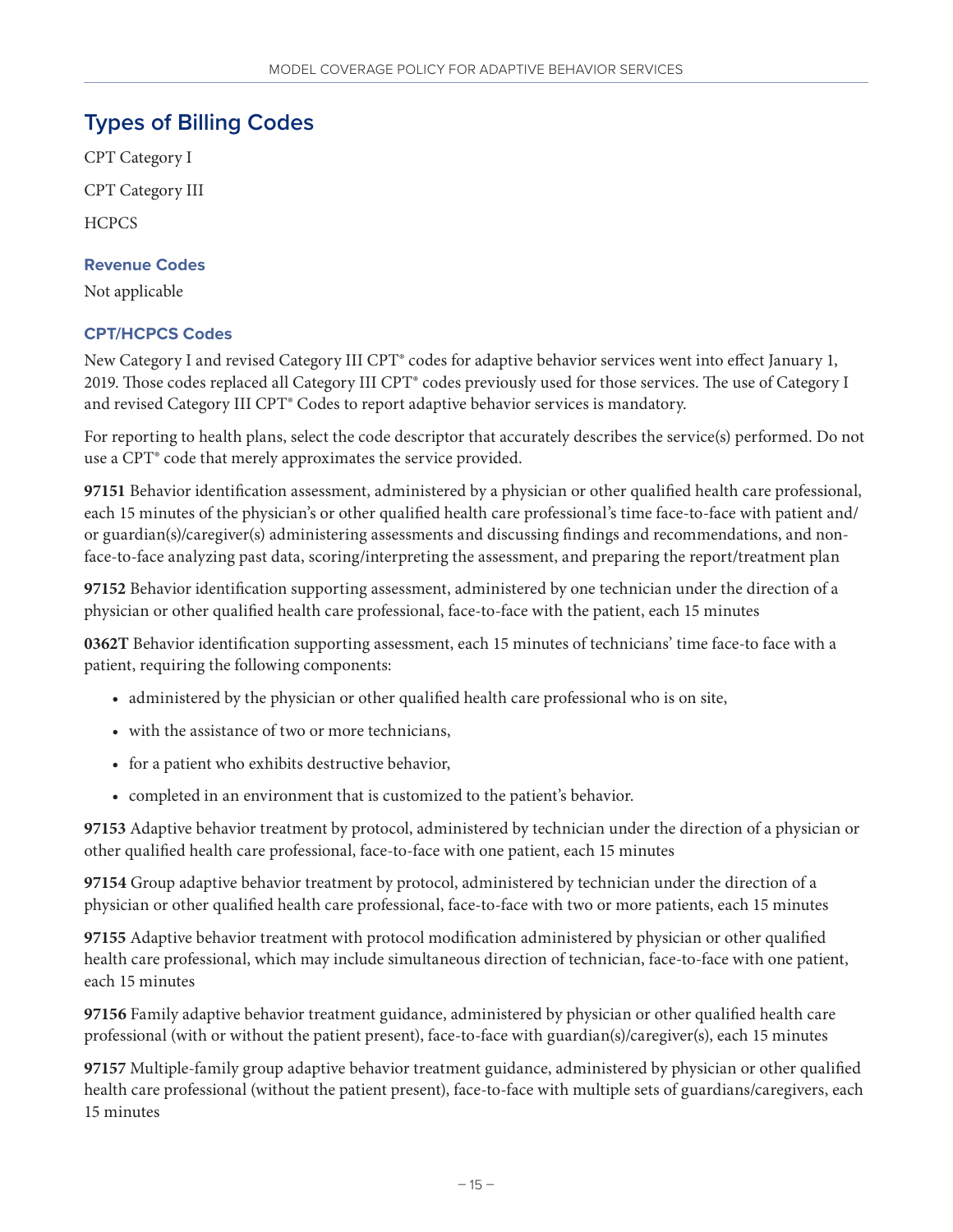<span id="page-18-0"></span>**97158** Group adaptive behavior treatment with protocol modification, administered by physician or other qualified health care professional face-to-face with multiple patients, each 15 minutes

**0373T** Adaptive behavior treatment with protocol modification, each 15 minutes of technicians' time face-to-face with a patient, requiring the following components:

- administered by the physician or other qualified health care professional who is on site,
- with the assistance of two or more technicians,
- for a patient who exhibits destructive behavior,
- completed in an environment that is customized to the patient's behavior.

# **Category I Code Vignettes**

#### **97151**

A 3-year-old male is brought in by his parents for an assessment. The patient has nonfunctional speech, poor eye contact, repetitive motor movements, tantrums with unexpected changes in routines, and ritualistic play. He does not respond to gestures or his name and has almost no imitative behavior.

#### **97152**

A 10-year-old female requires an additional assessment for severe stereotypic behavior that interferes with acquisition of adaptive skills.

#### **97153**

A 4-year-old female presents with deficits in language and social skills. She engages in perseverative speech on one or two preferred topics and displays strong emotional outbursts in response to small changes in routines or when preferred items are unavailable.

#### **97154**

A 7-year-old female exhibits deficits in social skills. The patient is verbal and has emerging social skills as a result of one-to-one therapy designed to teach basic communication and social interactions. Peer social skills training in a small group is recommended.

#### **97155**

A 5-year-old male previously showed steady improvements in language and social skills at home as a result of one-to-one intensive applied behavior analysis intervention, but skill development seems to have reached a plateau recently.

#### **97156**

Parents of a 6-year-old male seek training on procedures for helping the child communicate using picture cards (skills he previously developed in ABA therapy sessions with technicians) during typical family routines.

#### **97157**

The parents of a 3-year-old male who has pervasive hyperactivity and no functional play, social, or communication skills seek training on how to manage his hyperactive and disruptive behavior and help him develop appropriate play, social, and communication skills.

#### **97158**

A 13-year-old female is reported to be isolated from peers due to poor social skills and odd behavior. She has difficulty recognizing emotions in others and often annoys her peers because she tells the same joke over and over and talks incessantly about superheroes.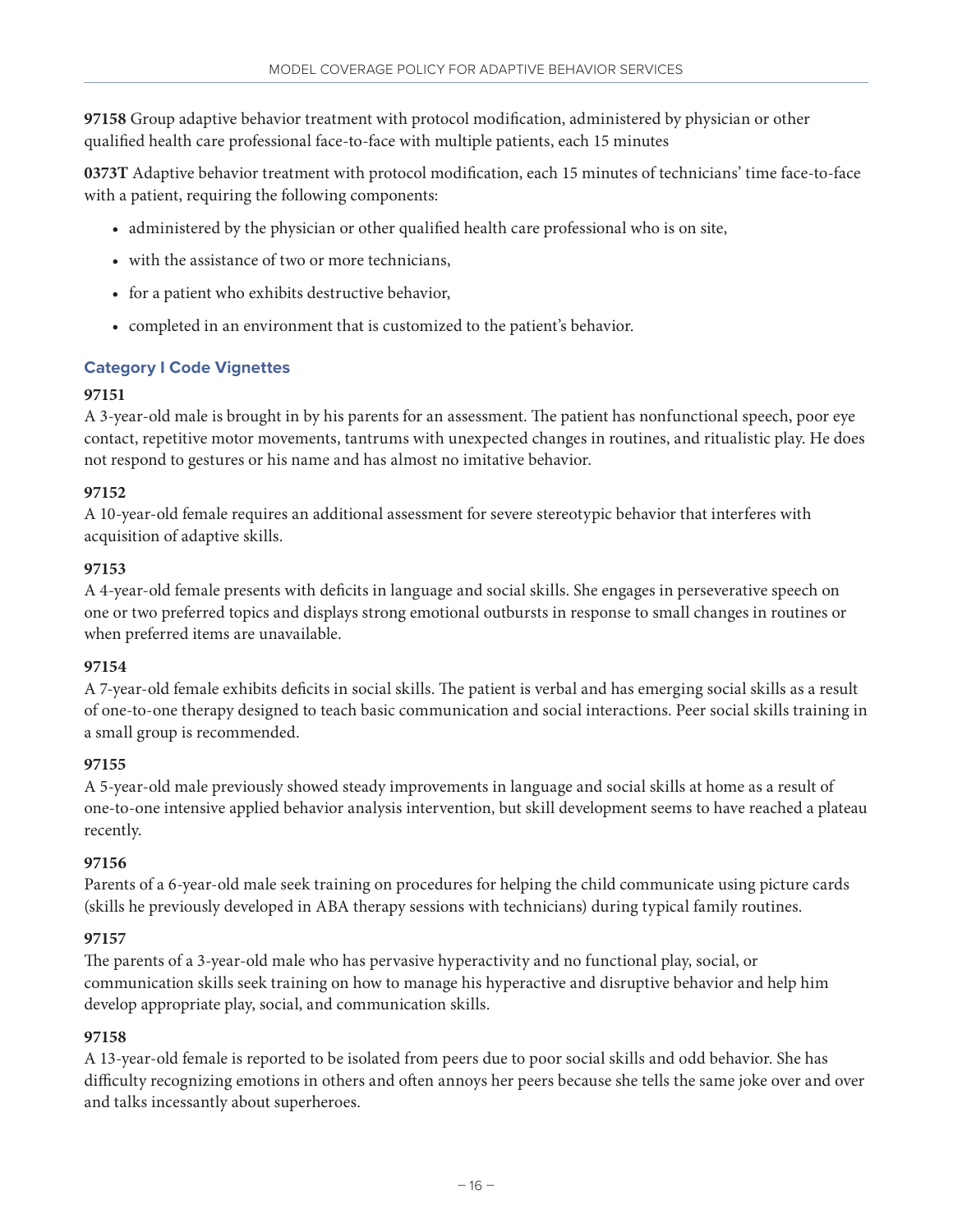# <span id="page-19-0"></span>**Category III Code Vignettes**

## **0362T**

A 26-year-old male requires additional assessment of a behavior – hitting his head with his fists – that is at risk of becoming self-injurious. Initial direct observation and measurement shows that the behavior occurs more than 50 times per hour on average.

#### **0373T**

A 16-year-old male has had two surgeries to relieve esophageal blockages due to pica involving repeated ingestion of small metal objects (e.g., paper clips, push pins). The patient's pica behavior has not responded to previous treatment.

#### **Modifiers for Consideration**

HP, HO, HN, HM, HR, HS, HT, TF, TG, TJ, TS, U5, -22, -25, -52, -59

# **Medically Unlikely Edits - Per-Patient Per-Day Service Units Guidelines**

It is common for commercial health plans to adopt the CMS Medicare Medically Unlikely Edits (MUEs) for CPT codes when structuring their claims processing systems. For the adaptive behavior services CPT code set, however, *Medicaid* MUEs are more clinically appropriate because the typical patient population is not Medicare age or eligible. Medicaid MUEs for the CPT codes listed above can be found by entering the code number in the search box labelled "Find in this Dataset" at [https://data.medicaid.gov/](https://data.medicaid.gov/Uncategorized/2020-3Q-NCCI-MUE-Edits-Practitioner-Services/qnva-p5jd) [Uncategorized/2020-3Q-NCCI-MUE-Edits-Practitioner-Services/qnva-p5jd](https://data.medicaid.gov/Uncategorized/2020-3Q-NCCI-MUE-Edits-Practitioner-Services/qnva-p5jd)

## **ICD-10 Codes that Support Medical Necessity**

TRUNCATED DIAGNOSIS CODES ARE NOT ACCEPTABLE.

ICD-10-CM code listings may cover a range and include truncated codes. It is the provider's responsibility to avoid truncated codes by selecting code(s) carried out to the highest level of specificity and selected from the ICD-10-CM book for the year in which the service was performed.

It is not enough to link the procedure code to a correct, payable ICD-10-CM code. The diagnosis or clinical signs/ symptoms must be present for the procedure to be paid.

The table below lists ICD-10 codes and descriptors with a crosswalk to the corresponding DSM-5 codes and descriptors for some common conditions for which ABA services may be medically necessary.

| ICD-10 Code  | <b>ICD-10 Descriptor</b>                                                        | <b>DSM-5 Code</b> | <b>DSM-5 Descriptor</b>                      |
|--------------|---------------------------------------------------------------------------------|-------------------|----------------------------------------------|
| F50.8        | Other eating disorders                                                          | 307.59            | Avoidant/restrictive food<br>intake disorder |
| F63.1        | Pyromania                                                                       | 312.33            | Pyromania                                    |
| F63.2        | Kleptomania                                                                     | 312.32            | Kleptomania                                  |
| F70-F79      | Intellectual disabilities                                                       | 317-318.2         | Intellectual disabilities                    |
| F81.0-F81.81 | Specific developmental disorders                                                | 315.0-315.2       | Specific learning disorders                  |
| F84.0-F84.9  | Pervasive developmental disorders                                               | 299.00            | Autism spectrum disorder                     |
| F88          | Global developmental<br>delay or other specified<br>neurodevelopmental disorder | 315.8             | Global developmental delay                   |
| F89          | Unspecified disorder of<br>psychological development                            | 315.9             | Unspecified neurodevelopmental<br>disorder   |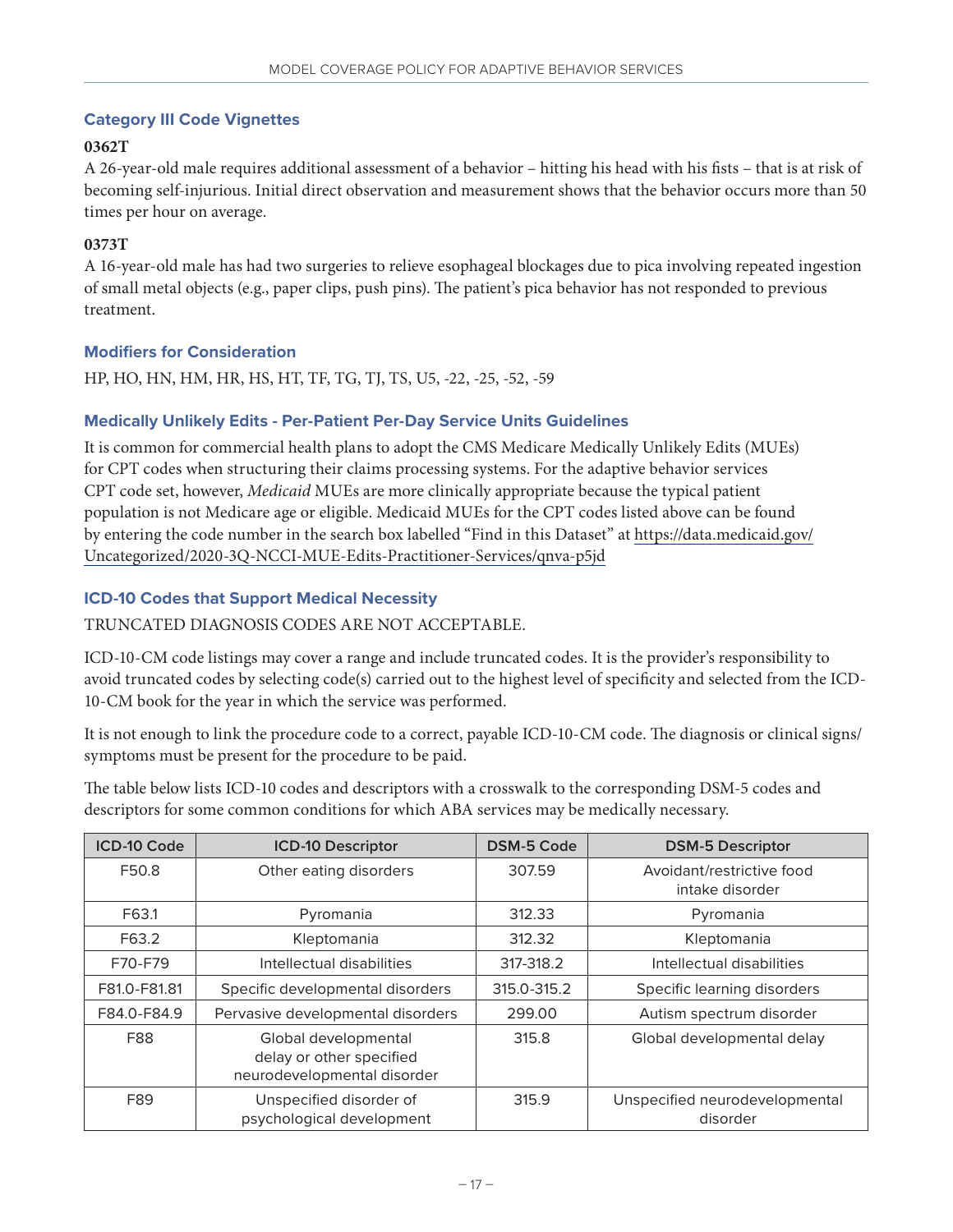<span id="page-20-0"></span>

| ICD-10 Code | <b>ICD-10 Descriptor</b>                                                         | <b>DSM-5 Code</b>      | <b>DSM-5 Descriptor</b>                                                |
|-------------|----------------------------------------------------------------------------------|------------------------|------------------------------------------------------------------------|
| F90-F90.9   | Attention deficit-<br>hyperactivity disorders                                    | 314.00-314.01          | Attention deficit-<br>hyperactivity disorders                          |
| F91.0-F91.2 | Conduct disorders                                                                | 312.81-312.82          | Conduct disorders                                                      |
| F91.3       | Oppositional defiant disorder                                                    | 313.81                 | Oppositional defiant disorder                                          |
| F91.8-F91.9 | Other or unspecified<br>conduct disorders                                        | 312.89                 | Other specified disruptive, impulse-<br>control, and conduct disorders |
| F92.8-F92.9 | Mixed disorders of conduct<br>and emotions                                       | No DSM-5<br>equivalent |                                                                        |
| F93.0       | Separation anxiety<br>disorder of childhood                                      | 309.21                 | Separation anxiety disorder                                            |
| F94.0       | Selective mutism                                                                 | 312.23                 | Selective mutism                                                       |
| F95.0-F95.9 | Tic disorders                                                                    | 307.20-307.23          | Tourette and tic disorders                                             |
| F98.0       | Enuresis not due to a substance or<br>known physiological condition              | 307.6                  | Enuresis                                                               |
| F98.1       | Encopresis not due to a substance<br>or known physiological condition            | 307.7                  | Encopresis                                                             |
| F98.21      | Rumination disorder of infancy                                                   | 307.53                 | Rumination disorder                                                    |
| F98.3       | Pica of infancy and childhood                                                    | 307.52                 | Pica                                                                   |
| F98.4       | Stereotyped movement disorders                                                   | 307.3                  | Stereotypic movement disorder                                          |
| G47.00      | Insomnia                                                                         | 780.52                 | Insomnia disorder                                                      |
| R41.9       | Unspecified symptoms and<br>signs involving cognitive<br>functions and awareness | 799.59                 | Unspecified neurocognitive disorder                                    |
| R63.3       | Feeding difficulties                                                             | No DSM-5<br>equivalent |                                                                        |

# **Diagnoses that Support Medical Necessity**

All ICD-10-CM codes listed in this policy under "ICD-10-CM Codes that Support Medical Necessity" above.

# **ICD-10-CM Codes that DO NOT Support Medical Necessity**

Use of any ICD-10-CM code not listed in the "ICD-10-CM Codes that Support Medical Necessity" section of this policy will be denied.

#### **Diagnoses that DO NOT Support Medical Necessity**

All ICD-10-CM codes not listed in this policy under "ICD-10-CM Codes that Support Medical Necessity" above.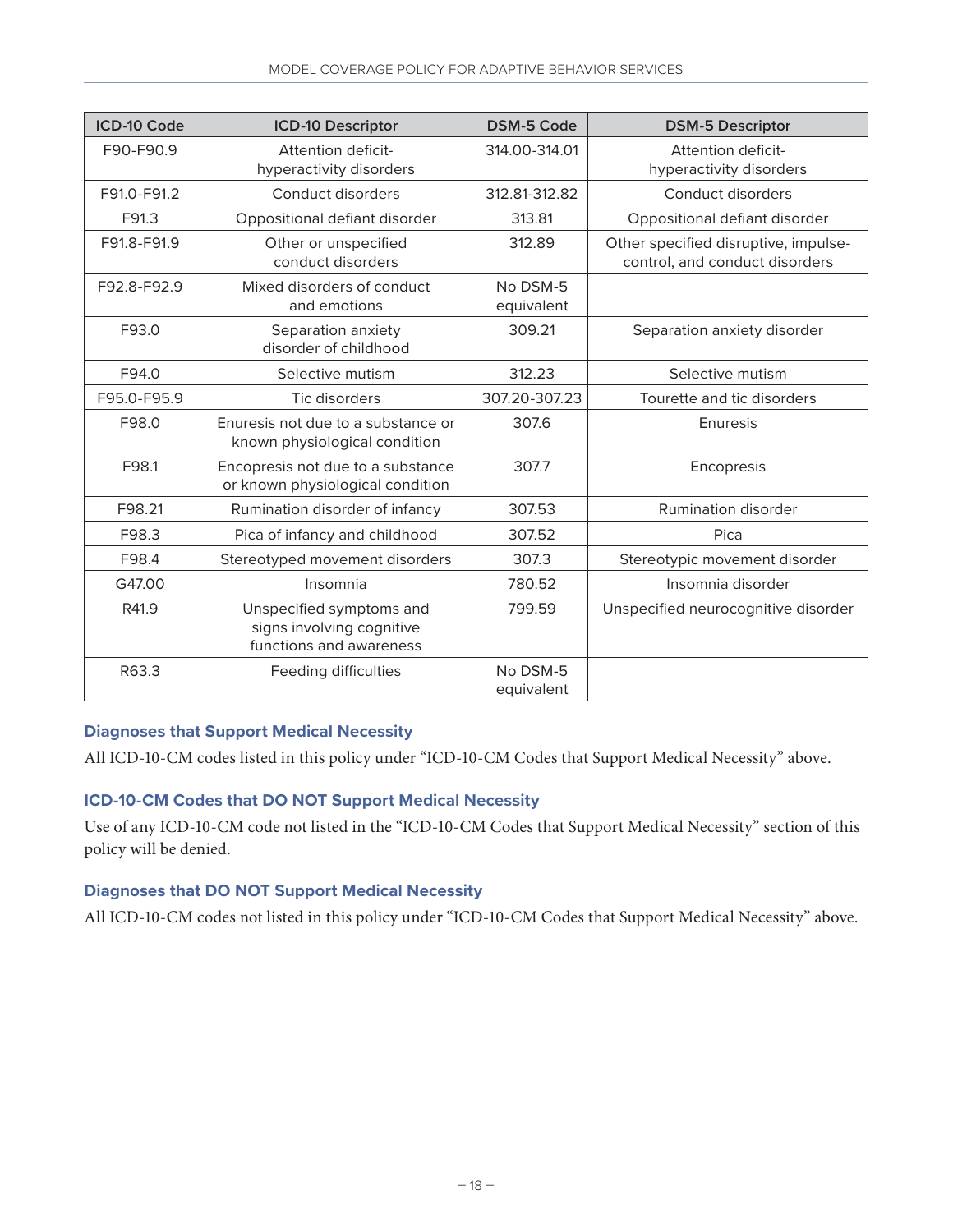# <span id="page-21-0"></span>**Acceptable Levels of Competence**

Although it is not the carrier's intention or authority to credential providers, a satisfactory level of competence is expected from providers who submit claims for services rendered.

Acceptable levels of competence are as follows:

**Qualified healthcare professionals** for purposes of billing with this code set are individuals with master's or doctoral degrees who are credentialed to practice ABA independently and to design, oversee, and implement ABA treatment plans. They include Licensed Behavior Analysts (in states with such licensure); Board Certified Behavior Analysts or Board Certified Behavior Analysts-Doctoral credentialed by the Behavior Analyst Certification Board (in states without behavior analyst licensure laws); and some other licensed behavioral health professionals (e.g., psychologists) who have ABA in the legislated scope of practice of their profession and in the scope of their documented individual training and competence.

Board Certified Behavior Analysts or Licensed Behavior Analysts may be assisted by Board Certified Assistant Behavior Analysts or Licensed Assistant Behavior Analysts who have bachelor's degrees and are supervised by Board Certified Behavior Analysts or Licensed Behavior Analysts. Services may be delivered to patients by behavior technicians under the close, ongoing supervision of Licensed Behavior Analysts, Licensed Assistant Behavior Analysts, Board Certified Behavior Analysts, or Board Certified Assistant Behavior Analysts. Behavior technicians have at least a high school education and are (a) nationally certified as a behavior technician or (b) regulated or exempted in state behavior analyst licensure laws.

The largest body of behavior technicians hold the Registered Behavior Technician™ (RBT®) credential from the Behavior Analyst Certification Board. To obtain that credential, applicants must be at least 18 years of age, have at least a high school diploma or equivalent, complete a criminal background check, complete 40 hours of training in ABA, pass a competency-based assessment, and pass a professionally developed written examination in ABA. To maintain the credential, each RBT must work under the close, ongoing supervision of a qualified behavior analyst, comply with an ethics code, and pass an annual competency-based assessment.

The National Uniform Claim Committee's healthcare provider taxonomy codes for and descriptions of providers of ABA services are as follows:

**103K00000X Behavior Analyst:** A behavior analyst is qualified by at least a master's degree and Behavior Analyst Certification Board certification and/or a state-issued credential (such as a license) to practice behavior analysis independently. Behavior analysts provide the required supervision to assistant behavior analysts and behavior technicians. A behavior analyst delivers services consistent with the dimensions of applied behavior analysis. Common services may include, but are not limited to, conducting behavioral assessments, analyzing data, writing and revising behavior-analytic treatment plans, training others to implement components of treatment plans, and overseeing implementation of treatment plans.

**106E00000X Assistant Behavior Analyst:** An assistant behavior analyst is qualified by Behavior Analyst Certification Board certification and/or a state-issued license or credential in behavior analysis to practice under the supervision of an appropriately credentialed professional behavior analyst. An assistant behavior analyst delivers services consistent with the dimensions of applied behavior analysis and supervision requirements defined in state laws or regulations and/or national certification standards. Common services may include, but are not limited to, conducting behavioral assessments, analyzing data, writing behavior-analytic treatment plans, training and supervising others in implementation of components of treatment plans, and direct implementation of treatment plans.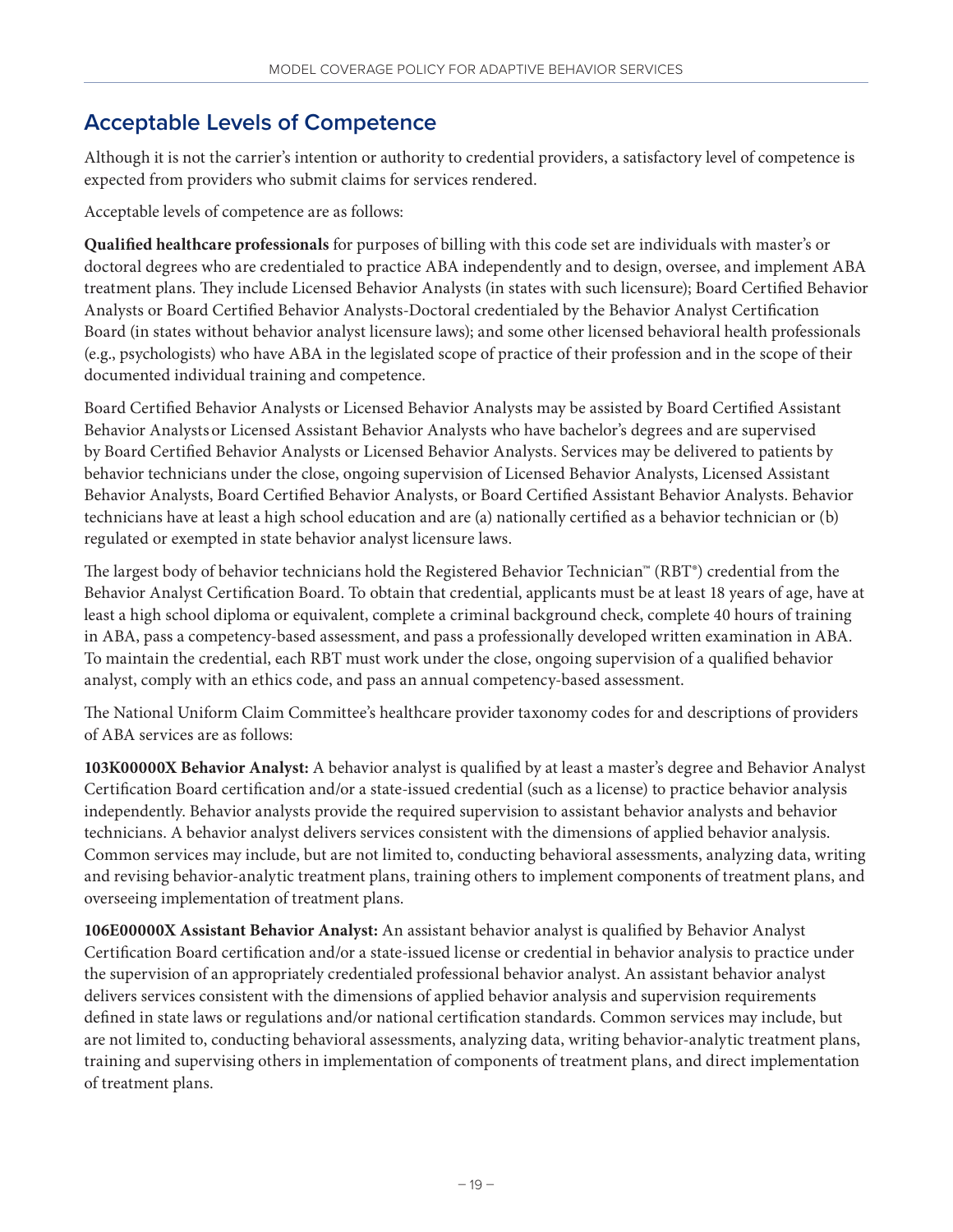**106S000X Behavior Technician:** The behavior technician is a paraprofessional who practices under the close, ongoing supervision of a behavior analyst or assistant behavior analyst certified by the Behavior Analyst Certification Board and/or credentialed by a state (such as through licensure). The behavior technician is primarily responsible for the implementation of components of behavior-analytic treatment plans developed by the supervisor. That may include collecting data on treatment targets and conducting certain types of behavioral assessments (e.g., stimulus preference assessments). The behavior technician does not design treatment or assessment plans or procedures but provides services as assigned by the supervisor responsible for his or her work.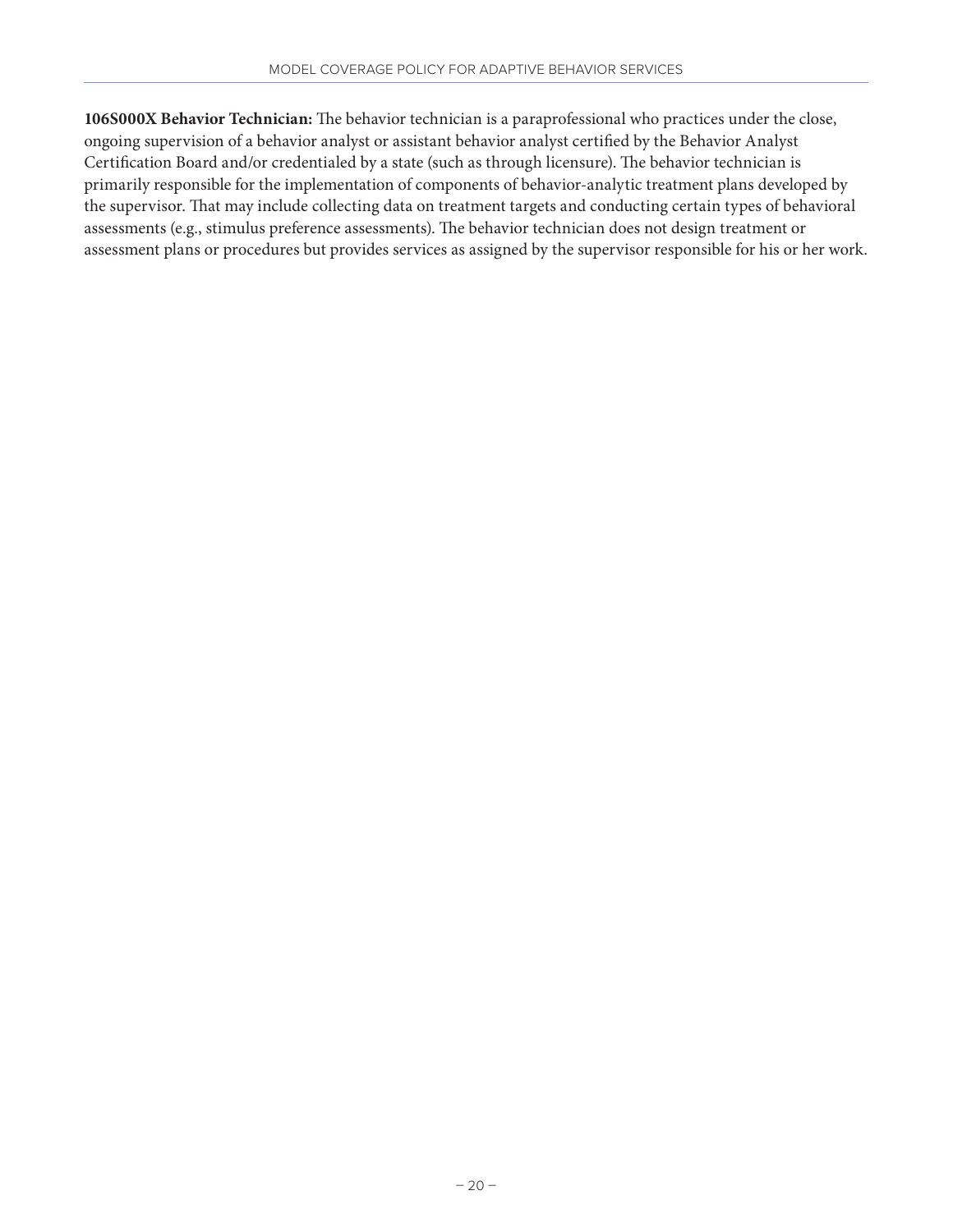# <span id="page-23-0"></span>**Documentation Requirements**

- 1. Each claim must be submitted with ICD-10-CM codes that reflect the condition of the patient, and indicate the reason(s) for which the service was performed. Claims submitted without ICD-10-CM codes will be returned.
- 2. Documentation must be available to the payer upon request

## *Assessment Code 97151:*

The medical record must reflect that (a) the required elements of the code are met; (b) a QHP completed the faceto-face direct and indirect assessments, interpreted the results, and wrote a report and treatment plan; and (c) the assessment was medically necessary.

## *Assessment Code 97152:*

The medical record must reflect that (a) the required elements of the code are met; (b) the technician conducted the follow-up assessment in accordance with one or more protocols developed by the QHP; and (c) the assessment was medically necessary.

## *Assessment Code 0362T:*

The medical record must reflect that (a) all four of the required elements of the code are met; (b) a QHP with expertise in the assessment of destructive behavior provided onsite direction to the technicians who completed the assessment; and (c) the assessment was medically necessary.

## *Treatment Code 97153:*

The medical record must reflect that (a) the required elements of the code are met; (b) the technician delivered the treatment in accordance with one or more protocols developed by the QHP; (c) the QHP provided face-to-face direction and modification of the treatment protocol, as needed, via the 97155 code; and (d) the treatment was medically necessary.

#### *Treatment Code 97154:*

The medical record must reflect that (a) the required elements of the code are met; (b) the technician delivered the group treatment in accordance with a protocol developed by the QHP; (c) the QHP provided face-to-face direction and modification of the group treatment, as needed, via the 97155 code; (d) between 2 and 8 patients participated in the group; and (e) the treatment was medically necessary.

#### *Treatment Code 97155:*

The medical record must reflect that (a) the required elements of the code are met; (b) the QHP observed a technician implement the treatment protocol and made refinements as indicated, or implemented and systematically varied the treatment in order to refine the protocol; and (c) the treatment was medically necessary.

# *Treatment Code 97156:*

The medical record must reflect that (a) the required elements of the code are met; (b) the QHP provided training to one or more caregivers for a single patient with or without the patient present; and (c) the treatment was medically necessary.

# *Treatment Code 97157:*

The medical record must reflect that (a) the required elements of the code are met; (b) the QHP provided training to multiple caregivers for multiple patients with no patients present; and (c) the treatment was medically necessary.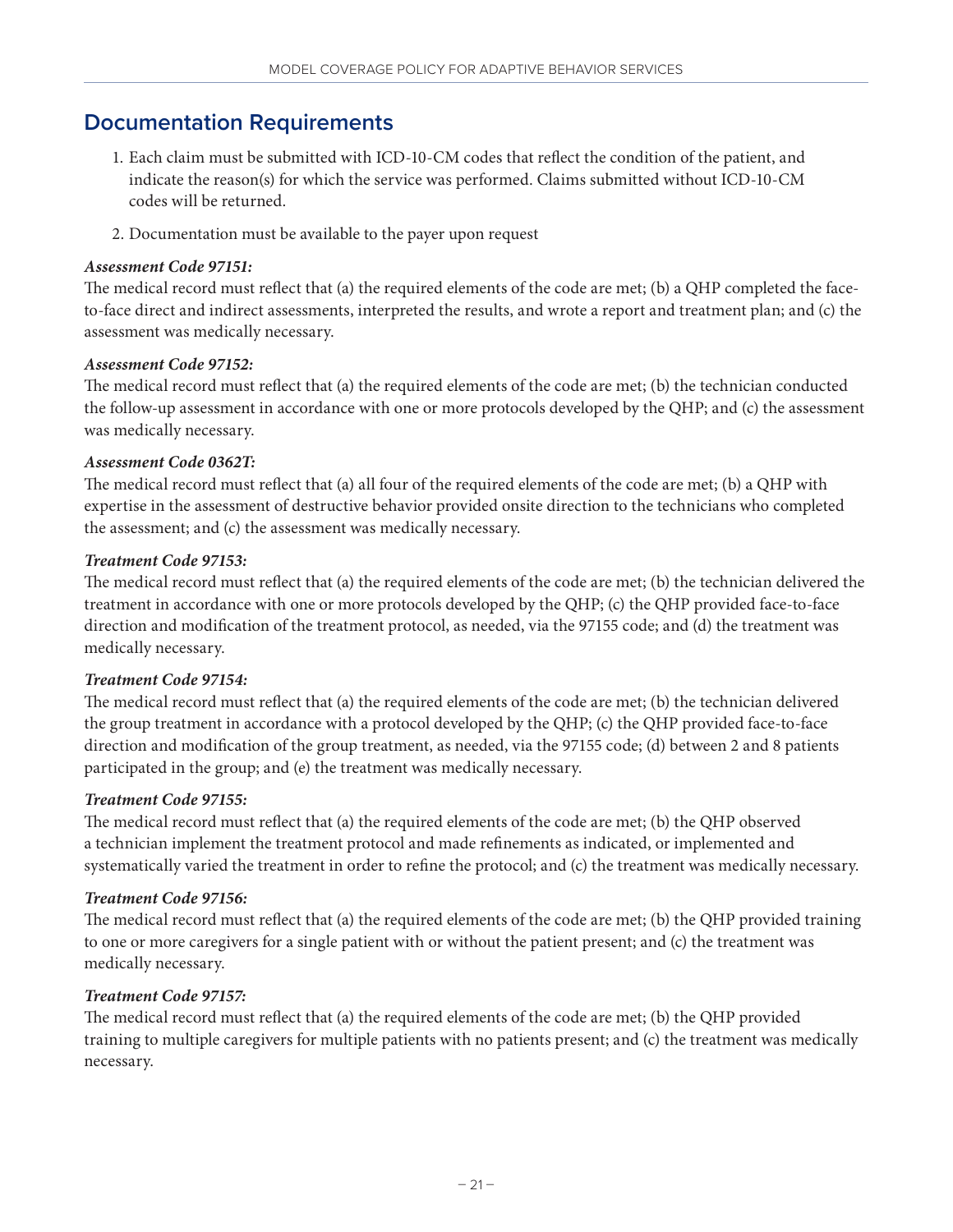## *Treatment Code 97158:*

The medical record must reflect that (a) the required elements of the code are met; (b) the QHP provided face-toface treatment to a group of patients and adjusted the treatment as needed during the session; (c) between two and eight patients participated in the group; and (d) the treatment was medically necessary.

# *Treatment Code 0373T:*

The medical record must reflect that (a) all four of the required elements of the code are met; (b) a QHP with expertise in the treatment of destructive behavior provided onsite direction to the technicians who delivered the services; and (c) the treatment was medically necessary.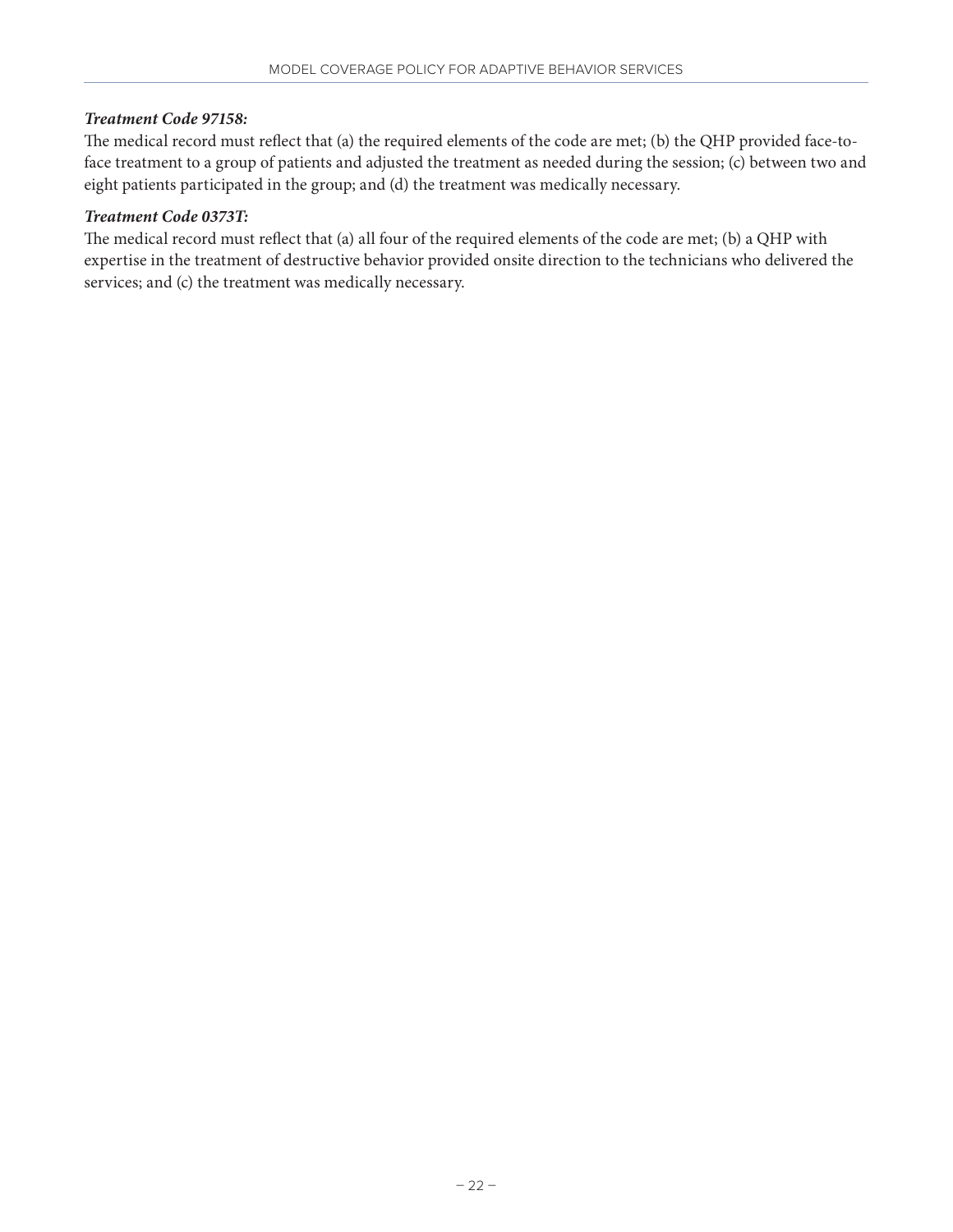# <span id="page-25-0"></span>**General Information**

- 1. The medical record must be made available to the payer upon request.
- 2. Adaptive behavior services are expected to be delivered according to the current ABA research literature and standards of practice.
- 3. The documentation must establish medical necessity of the services rendered.
- 4. Documentation for all codes in the adaptive behavior services code set must include written session notes.
- 5. When documentation does not establish medical necessity or does not meet the criteria in the code descriptors for the specific services rendered, the payer may deny payment because the services are not reasonable and necessary under Section 1862(a)(1) under the Social Security Act.
- 6. When providers appeal a denial of payment, they must include all relevant documentation.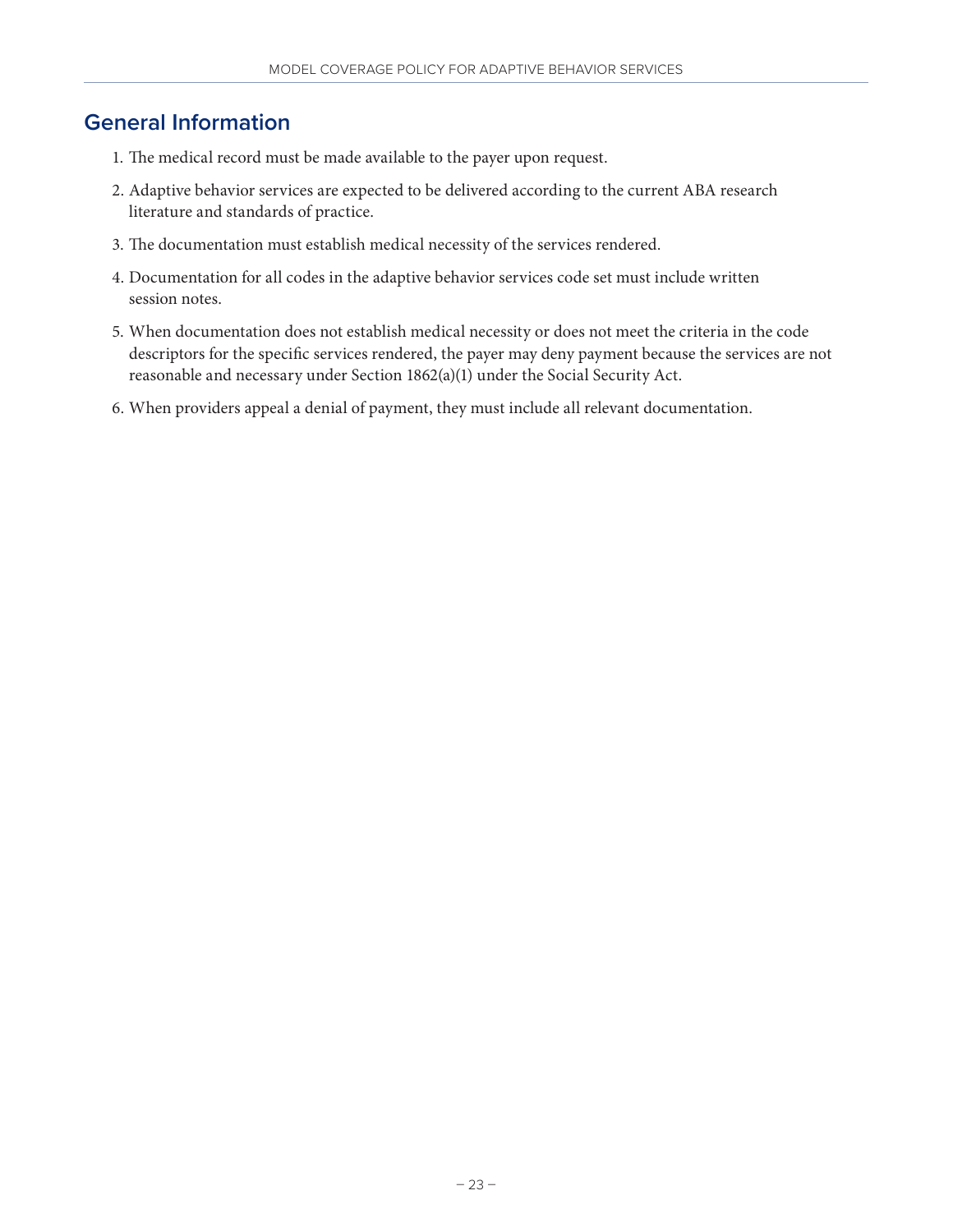# <span id="page-26-0"></span>**Sources of Information and Basis for Decision**

This document was prepared as a collaborative effort of the ABA Coding Coalition, its CPT consultant, and a workgroup comprising representatives of providers and health plans. In addition to the research literature listed in the bibliography, principal source materials include

- ABA Services Workgroup Steering Committee (2019, January). *Supplemental Guidance on Interpreting and Applying the 2019 CPT® Codes for Adaptive Behavior Services.* [https://abacodes.org/wp-content/](https://abacodes.org/wp-content/uploads/2019/06/CPT_SupplementalGuidance190109.pdf) [uploads/2019/06/CPT\\_SupplementalGuidance190109.pdf](https://abacodes.org/wp-content/uploads/2019/06/CPT_SupplementalGuidance190109.pdf)
- American Medical Association (2018, November). *CPT® Assistant, Vol. 28 Issue 11.* Chicago: Author.
- American Medical Association (2019). *AMA CPT® Professional 2020*. Chicago: Author.
- Association of Professional Behavior Analysts (2017). *Identifying Applied Behavior Analysis Interventions.* [https://cdn.ymaws.com/www.apbahome.net/resource/collection/1FDDBDD2-5CAF-](https://cdn.ymaws.com/www.apbahome.net/resource/collection/1FDDBDD2-5CAF-4B2A-AB3F-DAE5E72111BF/APBAwhitepaperABAinterventions.pdf)[4B2A-AB3F-DAE5E72111BF/APBAwhitepaperABAinterventions.pdf](https://cdn.ymaws.com/www.apbahome.net/resource/collection/1FDDBDD2-5CAF-4B2A-AB3F-DAE5E72111BF/APBAwhitepaperABAinterventions.pdf)
- Association of Professional Behavior Analysts (2020, April). *Guidelines for Practicing Applied Behavior Analysis During the COVID-19 Pandemic.*  [https://cdn.ymaws.com/www.apbahome.net/resource/collection/1FDDBDD2-5CAF-4B2A-AB3F-](https://cdn.ymaws.com/www.apbahome.net/resource/collection/1FDDBDD2-5CAF-4B2A-AB3F-DAE5E72111BF/APBA_Guidelines_-_Practicing_During_COVID-19_Pandemic_040920.pdf)[DAE5E72111BF/APBA\\_Guidelines\\_-\\_Practicing\\_During\\_COVID-19\\_Pandemic\\_040920.pdf](https://cdn.ymaws.com/www.apbahome.net/resource/collection/1FDDBDD2-5CAF-4B2A-AB3F-DAE5E72111BF/APBA_Guidelines_-_Practicing_During_COVID-19_Pandemic_040920.pdf)
- Association of Professional Behavior Analysts (n.d.) *Licensure and Other Regulation of ABA Practitioners.* [https://www.apbahome.net/general/recommended\\_links.asp](https://www.apbahome.net/general/recommended_links.asp)
- Behavior Analyst Certification Board (2012). *Fourth Edition Task List.* [https://www.bacb.com/](https://www.bacb.com/wp-content/uploads/2017/09/160101-BCBA-BCaBA-task-list-fourth-edition-english.pdf) [wp-content/uploads/2017/09/160101-BCBA-BCaBA-task-list-fourth-edition-english.pdf](https://www.bacb.com/wp-content/uploads/2017/09/160101-BCBA-BCaBA-task-list-fourth-edition-english.pdf)
- Behavior Analyst Certification Board (2014). *Professional and Ethical Compliance Code for Behavior Analysts*. [https://www.bacb.com/wp-content/uploads/BACB-Compliance-Code-english\\_190318.pdf](https://www.bacb.com/wp-content/uploads/BACB-Compliance-Code-english_190318.pdf)
- Behavior Analyst Certification Board (2018). *RBT® Task List* (2nd ed.). [https://www.bacb.com/](https://www.bacb.com/wp-content/uploads/RBT-2nd-Edition-Task-List_181214.pdf) [wp-content/uploads/RBT-2nd-Edition-Task-List\\_181214.pdf](https://www.bacb.com/wp-content/uploads/RBT-2nd-Edition-Task-List_181214.pdf)
- Behavior Analyst Certification Board (2019). *RBT® Ethics Code* [https://www.bacb.com/wp-content/](https://www.bacb.com/wp-content/uploads/2020/05/RBT-Ethics-Code_190227.pdf) [uploads/2020/05/RBT-Ethics-Code\\_190227.pdf](https://www.bacb.com/wp-content/uploads/2020/05/RBT-Ethics-Code_190227.pdf)
- Behavior Analyst Certification Board (n.d.). *About Behavior Analysis.* [https://www.bacb.com/](https://www.bacb.com/about-behavior-analysis/) [about-behavior-analysis/](https://www.bacb.com/about-behavior-analysis/)
- Council of Autism Service Providers (2020). *Practice Parameters for Telehealth Implementation of Applied Behavior Analysis: Continuity of Care During the COVID-19 Pandemic.* [https://casproviders.](https://casproviders.org/﻿wp-content/uploads/2020/03/PracticeParametersTelehealthABA_040320.pdf) [org/wp-content/uploads/2020/03/PracticeParametersTelehealthABA\\_040320.pdf](https://casproviders.org/﻿wp-content/uploads/2020/03/PracticeParametersTelehealthABA_040320.pdf)

James Carr, Behavior Analyst Certification Board Tim Courtney, Council of Autism Service Providers Bryan Davey, Association of Professional Behavior Analysts Wayne Fisher, Behavior Analyst Certification Board Gina Green, Association of Professional Behavior Analysts Lorri Unumb, Council of Autism Service Providers Judith Ursittti, Autism Speaks Jenna Minton, Proactive Strategies, LLC (CPT Consultant)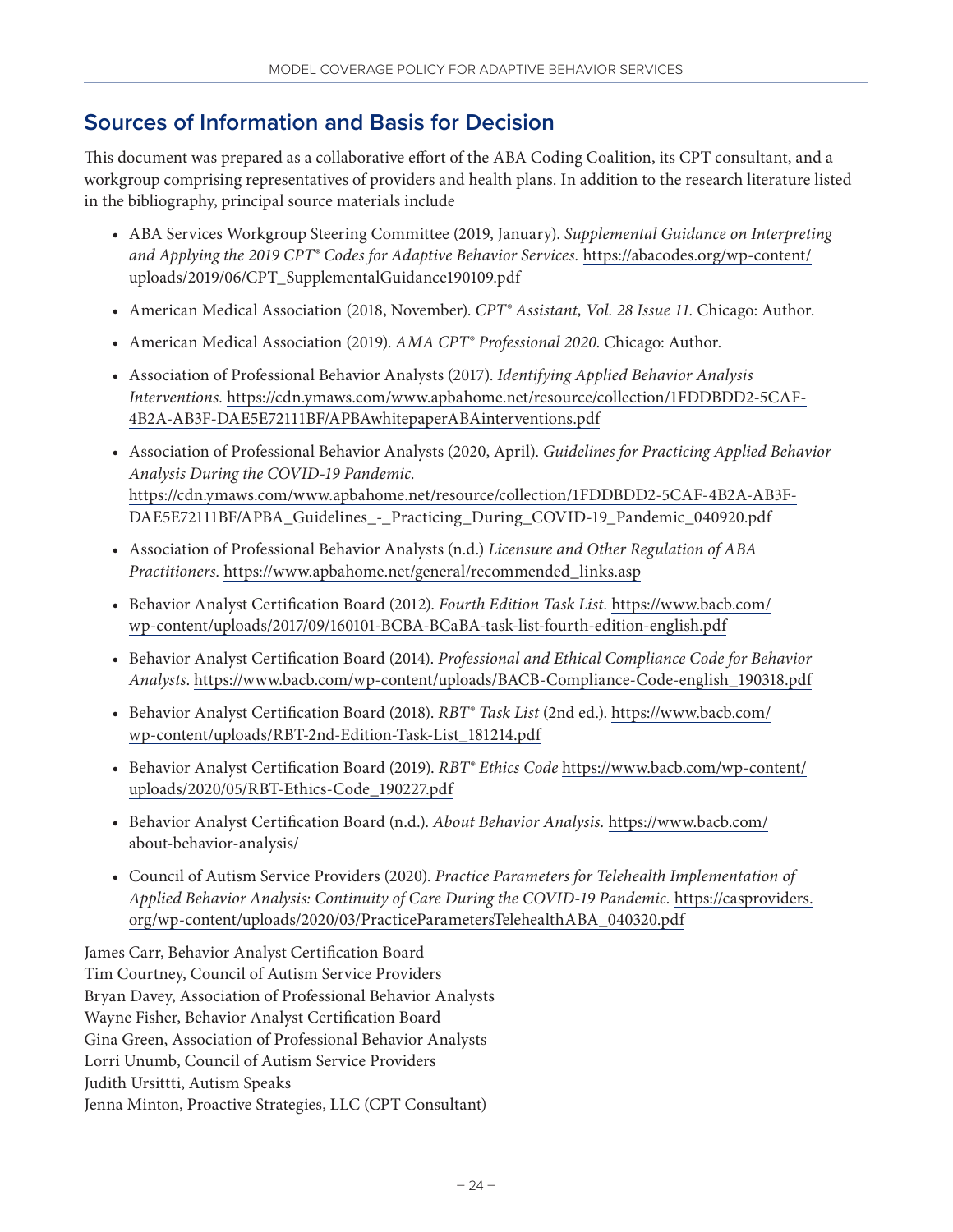# <span id="page-27-0"></span>**Bibliography**

**Comprehensive, Intensive ABA Treatment for Children with Autism Spectrum Disorder and Related Conditions**

- 1. Cohen, H., Amerine-Dickens, M., Smith, T. (2006). Early intensive behavioral treatment: Replication of the UCLA model in a community setting. *Developmental and Behavioral Pediatrics, 27*, S145-S155.
- 2. Eikeseth, S., Smith, T., Jahr, E., & Eldevik, S. (2002). Intensive behavioral treatment at school for 4- to-7-year-old children with autism: A 1-year comparison controlled study. *Behavior Modification, 26,* 49-68. [doi.org/10.1177/0145445502026001004](http://doi.org/10.1177/0145445502026001004)
- 3. Eikeseth, S., Smith, T, Jahr, E., & Eldevik, S. (2007). Outcome for children with autism who began intensive behavioral treatment between ages 4 and 7: A comparison controlled study. *Behavior Modification, 31*, 264-278. [doi.](http://doi.org/10.1177/0145445506291396) [org/10.1177/0145445506291396](http://doi.org/10.1177/0145445506291396)
- 4. Eldevik, S., Eikeseth, S., Jahr, E., & Smith, T. (2006). Effects of low-intensity behavioral treatment for children with autism and mental retardation. *Journal of Autism and Developmental Disorders, 36,* 211-224. [doi.org/10.1007/s10803-005-0058-x](http://doi.org/10.1007/s10803-005-0058-x)
- 5. Eldevik, S., Hastings, R. P., Hughes, J. C., Jahr, E., Eikeseth, S., & Cross, S. (2009). Meta-analysis of early intensive behavioral intervention for children with autism. *Journal of Clinical Child & Adolescent Psychology, 38,* 439-450. [doi.](http://doi.org/10.1080/15374410902851739) [org/10.1080/15374410902851739](http://doi.org/10.1080/15374410902851739)
- 6. Eldevik, S., Hastings, R. P., Hughes, J. C., Jahr, E., Eikeseth, S., & Cross, S. (2010). Using participant data to extend the evidence base for intensive behavioral intervention for children with autism. *American Journal of Intellectual and Developmental Disabilities, 115,* 381-405. [doi.org/10.1352/1944-7558-115.5.381](http://doi.org/10.1352/1944-7558-115.5.381)
- 7. Eldevik, S., Hastings, R. P., Jahr, E., & Hughes, J. C. (2012). Outcomes of behavioral intervention for children with autism in mainstream pre-school settings. *Journal of Autism and Developmental Disorders, 42,* 210-220. [doi.org/10.1007/](http://doi.org/10.1007/s10803-011-1234-9) [s10803-011-1234-9](http://doi.org/10.1007/s10803-011-1234-9)
- 8. Eldevik, S., Titlestad, K.R., Aarlie, H., & Tonnesen, R. (2019). Community implementation of early behavioral intervention: Higher intensity gives better outcome. *European Journal of Behavior Analysis.* [doi.org/10.1080/15021149.2019.1629781](http://doi.org/10.1080/15021149.2019.1629781)
- 9. Fein, D., Barton, M., Eigsti, I. M., Kelley, E., Naigles, L., Schultz, R. T., Stevens, M., Helt, M., Orinstein, A., Mosenthal, M., & Tyson, K. (2013). Optimal outcome in individuals with a history of autism. *Journal of Child Psychology and Psychiatry, 54*(2)*,* 195-205. [doi.org/10.1111/jcpp.12037](http://doi.org/10.1111/jcpp.12037)
- 10. Green, G. (2011). Early intensive behavior analytic intervention for autism spectrum disorders. In E. A. Mayville & J. A. Mulick (Eds.), *Behavioral foundations of effective autism treatment* (pp. 183-199). Cornwall on Hudson, NY: Sloan Publishing.
- 11. Green, G., Brennan, L.C., & Fein, D. (2002). Intensive behavioral treatment for a toddler at high risk for autism. *Behavior Modification*, *26*, 69-102. [doi.org/10.1177/0145445502026001005](http://doi.org/10.1177/0145445502026001005)
- 12. Howard, J. S., Sparkman, C. R., Cohen, H. G., Green, G., & Stanislaw, H. (2005). A comparison of intensive behavior analytic and eclectic treatments for young children with autism. *Research in Developmental Disabilities, 26,* 359-383. [doi.org/10.1016/j.](http://doi.org/10.1016/j.ridd.2004.09.005) [ridd.2004.09.005](http://doi.org/10.1016/j.ridd.2004.09.005)
- 13. Howard, J. S., Stanislaw, H., Green, G., Sparkman, C. R., & Cohen, H. G. (2014). Comparison of behavior analytic and eclectic early interventions for young children with autism after three years. *Research in Developmental Disabilities, 35,* 3326-3344. [doi.org/10.1016/j.ridd.2014.08.021](http://doi.org/10.1016/j.ridd.2014.08.021)
- 14. Hyman, S.L., Levy, S.E., Myers, S.M., AAP Council on Children with Disabilities, Section on Developmental and Behavioral Pediatrics (2020). Identification, evaluation, and management of children with autism spectrum disorder. *Pediatrics, 145*(1). [doi.org/10.1542/peds.2019-3447](http://doi.org/10.1542/peds.2019-3447)
- 15. Klintwall, L., Eldevik, S., & Eikeseth, S. (2015). Narrowing the gap: Effects of intervention on developmental trajectories in autism. *Autism, 19,* 53-63. [doi.org/10.1177/1362361313510067](http://doi.org/10.1177/1362361313510067)
- 16. Perry, A., Koudys, J., Prichard, A., & Ho, H. (2019). Follow-up study of youth who received EIBI as young children. Behavior Modification, 44(2), 181-201. [doi.org/10.1177/0145445517746916](http://doi.org/10.1177/0145445517746916)
- 17. Peters-Scheffer, N., Didden, R., Mulders, M., & Korzilius, H. (2010). Low intensity behavioral treatment supplementing preschool services for young children with autism spectrum disorders and severe to mild intellectual disability. *Research in Developmental Disabilities, 31,* 1678-1684. [doi.org/10.1016/j.ridd.2010.04.008](http://doi.org/10.1016/j.ridd.2010.04.008)
- 18. Reichow, B. (2012). Overview of meta-analyses on early intensive behavioral intervention for young children with autism spectrum disorders. *Journal of Autism and Developmental Disorders, 42*, 512-520. [doi.org/10.1007/s10803-011-1218-9](http://doi.org/10.1007/s10803-011-1218-9)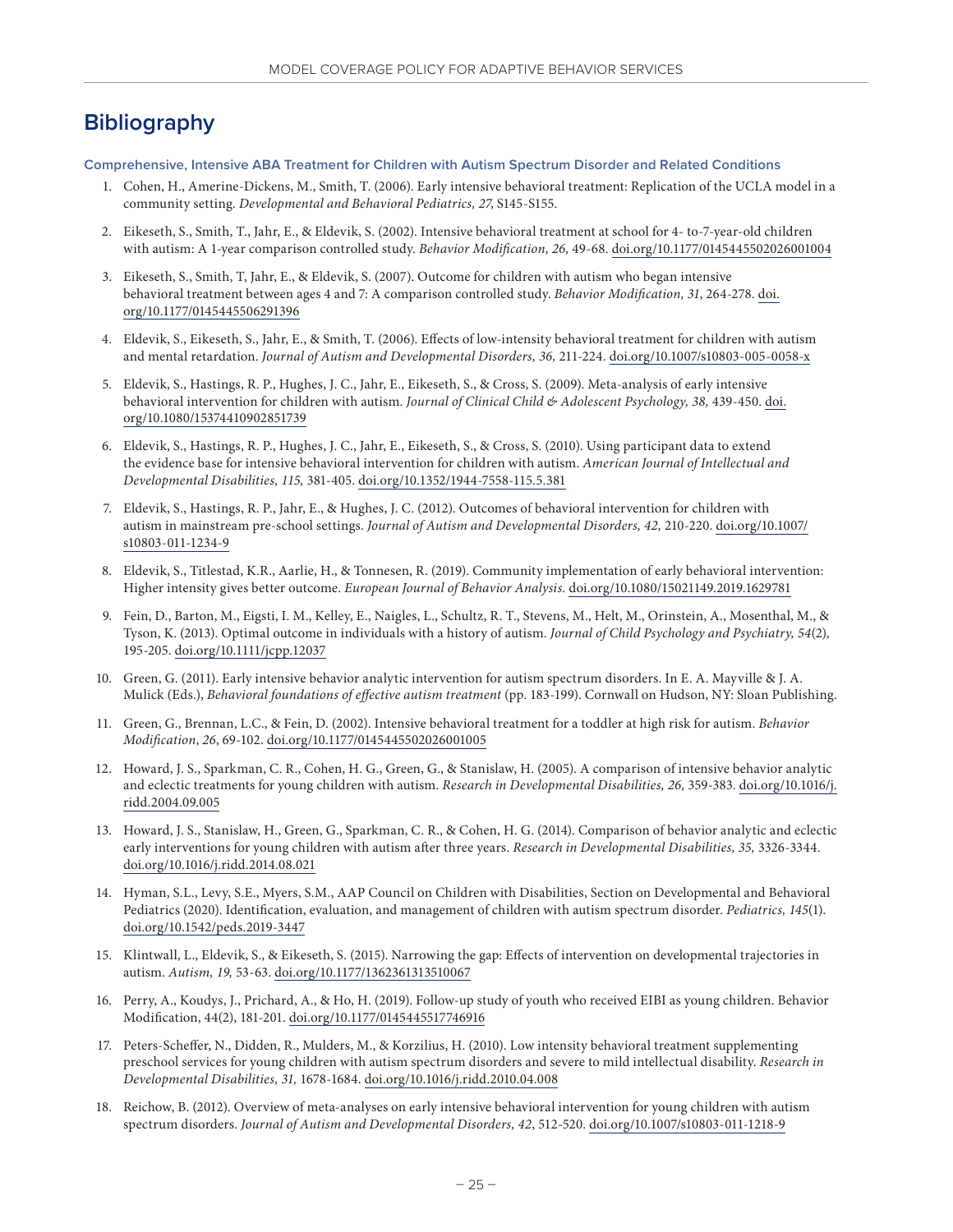- 19. Sallows, G.O. & Graupner, T. D. (2005). Intensive behavioral treatment for children with autism: Four-year outcome and predictors. *American Journal on Mental Retardation*, *110*, 417-438. [doi.org/10.1352/0895-8017\(2005\)110\[417:IBTFCW\]2.0](http://doi.org/10.1352/0895-8017(2005)110[417:IBTFCW]2.0.CO;2) [.CO;2](http://doi.org/10.1352/0895-8017(2005)110[417:IBTFCW]2.0.CO;2)
- 20. Smith, D.P., Hayward, D.W., Gale, C.M, Eikeseth, S., & Klintwall, L. (2019). Treatment gains from early and intensive behavioral intervention (EIBI) are maintained 10 years later. *Behavior Modification.* [doi.org/10.1177/0145445519882895](http://doi.org/10.1177/0145445519882895)
- 21. Smith, T., Groen, A.D., & Wynn, J.W. (2000). Randomized trial of intensive early intervention for children with pervasive developmental disorder. *American Journal on Mental Retardation, 105,* 269-285. [doi.org/10.1352/0895-8017\(2000\)105%3C026](http://doi.org/10.1352/0895-8017(2000)105%3C0269:rtoiei%3E2.0.co;2) [9:rtoiei%3E2.0.co;2](http://doi.org/10.1352/0895-8017(2000)105%3C0269:rtoiei%3E2.0.co;2)
- 22. Smith, T. & Iadarola, S. (2015). Evidence base update for autism spectrum disorder. *Journal of Clinical Child & Adolescent Psychology, 44,* 897-922. [doi.org/10.1080/15374416.2015.1077448](http://doi.org/10.1080/15374416.2015.1077448)
- 23. Stanislaw, H., Howard, J., & Martin, C. (2019). Helping parents choose treatments for young children with autism: A comparison of applied behavior analysis and eclectic treatments. *Journal of the American Association of Nurse Practitioners, November 13, 2019 Volume Online Now Issue*. [doi.org/10.1097/JXX.0000000000000290](http://doi.org/10.1097/JXX.0000000000000290)
- 24. Virués-Ortega, J. (2010). Applied behavior analytic intervention for autism in early childhood. *Clinical Psychology Review, 30*, 387-399. [doi.org/10.1016/j.cpr.2010.01.008](http://doi.org/10.1016/j.cpr.2010.01.008)
- 25. Virués-Ortega, J., Rodríguez, V., & Yu, C. T. (2013). Prediction of treatment outcomes and longitudinal analysis in children with autism undergoing intensive behavioral intervention. *International Journal of Clinical and Health Psychology, 13,* 91-100. [doi.org/10.1016/S1697-2600\(13\)70012-7](http://doi.org/10.1016/S1697-2600(13)70012-7)
- 26. Waters, C.F., Dickens, M.A., Thurston, S.W., Lu, X., & Smith, T. (2020). Sustainability of early intensive behavioral intervention for children with autism spectrum disorder in a community setting. *Behavior Modification, 44(1),* 3-26. [doi.](http://doi.org/10.1177/0145445518786463) [org/10.1177/0145445518786463](http://doi.org/10.1177/0145445518786463)

#### **Focused ABA Treatments for Patients with Developmental Disorders**

- 1. Brosnan, J. & Healy, O. (2011). A review of behavioral interventions for the treatment of aggression in individuals with developmental disabilities. *Research in Developmental Disabilities, 32,* 437-406. [doi.org/10.1016/j.ridd.2010.12.023](http://doi.org/10.1016/j.ridd.2010.12.023)
- 2. Campbell, J.M. (2003) Efficacy of behavioral interventions for reducing problem behavior in persons with autism: A quantitative synthesis of single-subject research. *Research in Developmental Disabilities 24* (2003) 120-138. [doi.org/10.1016/](http://doi.org/10.1016/s0891-4222(03)00014-3) [s0891-4222\(03\)00014-3](http://doi.org/10.1016/s0891-4222(03)00014-3)
- 3. Dixon, D.R., Bergstrom, R., Smith, M.N., & Tarbox, J. (2010). A review of research on procedures for teaching safety skills to persons with developmental disabilities. *Research in Developmental Disabilities, 31*, 985-994. [doi.org/10.1016/j.](http://doi.org/10.1016/j.ridd.2010.03.007) [ridd.2010.03.007](http://doi.org/10.1016/j.ridd.2010.03.007)
- 4. Erturk, B., Machalicek, W., & Drew, C. (2018). Self-injurious behavior in children with developmental disabilities: A systematic review of behavioral intervention literature. *Behavior Modification, 42(4),* 498-542. [doi.](http://doi.org/10.1177/0145445517741474) [org/10.1177/0145445517741474](http://doi.org/10.1177/0145445517741474)
- 5. Hagopian, L.P., Rooker, G.W., & Rolider, N.U. (2011). Identifying empirically supported treatments for pica in individuals with intellectual disabilities. *Research in Developmental Disabilities, 32,* 2114-2120. [doi.org/10.1016/j.ridd.2011.07.042](http://doi.org/10.1016/j.ridd.2011.07.042)
- 6. Hassiotis, A., Canagasabey, A., Robotham, D., Marston, L., Romeo, R., & King, M. (2011). Applied behaviour analysis and standard treatment in intellectual disability: 2-year outcomes. *The British Journal of Psychiatry, 198,* 490-491. [doi.org/10.1192/](http://doi.org/10.1192/bjp.bp.109.076646) [bjp.bp.109.076646](http://doi.org/10.1192/bjp.bp.109.076646)
- 7. Hassiotis, A., Robotham, D., Canagasabey, A., Romeo, R., Langridge, D., Blizard, R., Murad, S., & King, M. (2009). Randomized, single-blind, controlled trial of a specialist behavior therapy team for challenging behavior in adults with intellectual disabilities. *American Journal of Psychiatry, 166*, 1278-1285. [doi.org/10.1176/appi.ajp.2009.08111747](http://doi.org/10.1176/appi.ajp.2009.08111747)
- 8. Heath, A., Ganz, J., Parker, R., Burke, M., & Ninci, J. (2015). A meta-analytic review of functional communication training across mode of communication, age, and disability. *Review Journal of Autism and Developmental Disorders, 2*, 155-166. [doi.](http://doi.org/10.1007/s40489-014-0044-3) [org/10.1007/s40489-014-0044-3](http://doi.org/10.1007/s40489-014-0044-3)
- 9. Heyvaert, M., Maes, B., Van den Noortgate, W., Kuppens, S., & Onghena, P. (2012). A multilevel meta-analysis of single-case and small-n research on interventions for reducing challenging behavior in persons with intellectual disabilities. *Research in Developmental Disabilities, 33,* 766-780. [doi.org/10.1016/j.ridd.2011.10.010](http://doi.org/10.1016/j.ridd.2011.10.010)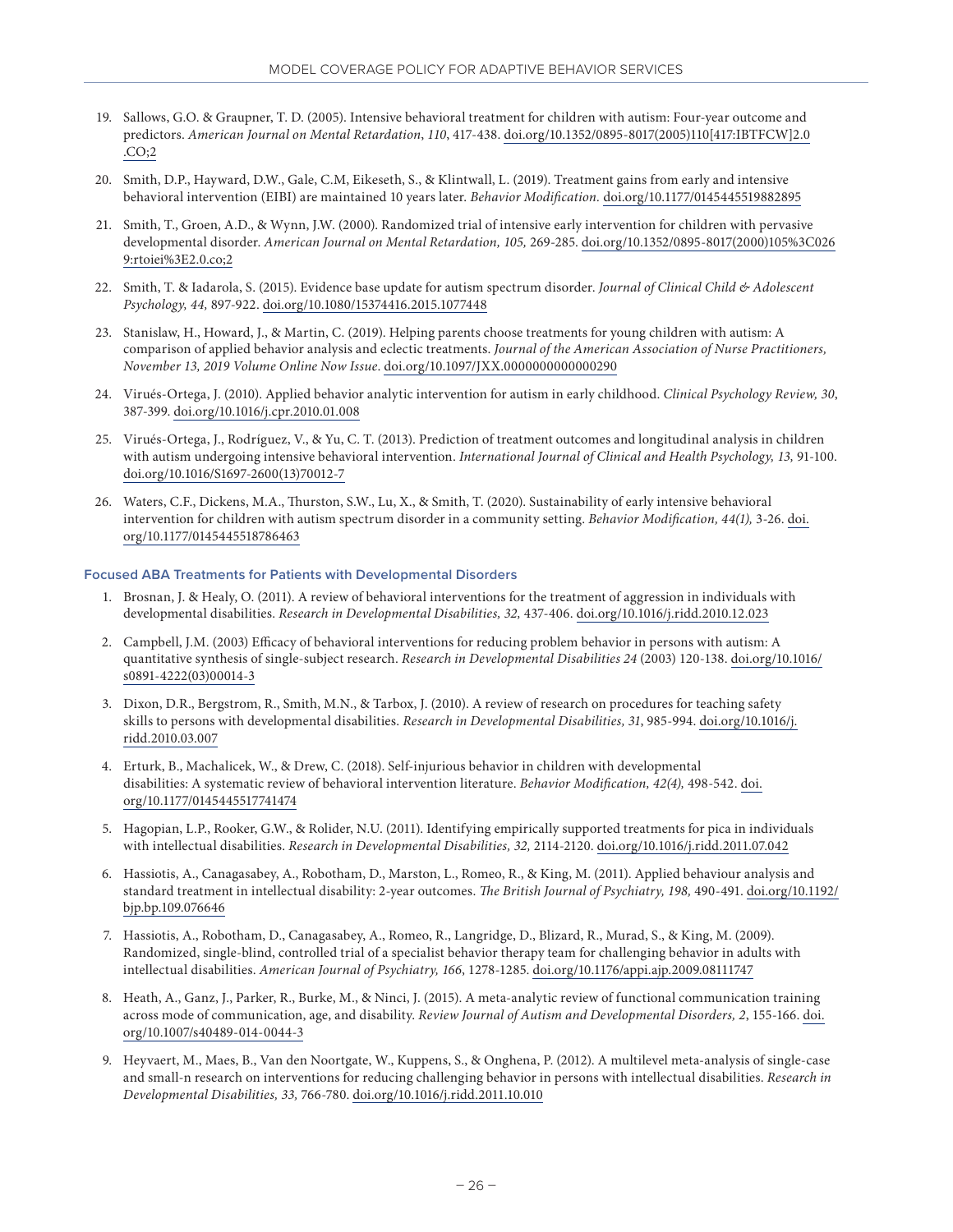- 10. Hyman, S.L., Levy, S.E., Myers, S.M., & AAP Council on Children with Disabilities, Section on Developmental and Behavioral Pediatrics (2020). Identification, evaluation, and management of children with autism spectrum disorder. *Pediatrics, 145*(1). [doi.org/10.1542/peds.2019-3447](http://doi.org/10.1542/peds.2019-3447)
- 11. Ivy, J.W., & Schreck, K.A. (2016). The efficacy of ABA for individuals with autism across the lifespan. *Current Developmental Disorders Reports, 3,* 57-66. [doi.org/10.1007/s40474-016-0070-1](http://doi.org/10.1007/s40474-016-0070-1)
- 12. Jennett, H.K., & Hagopian, L.P. (2008). Identifying empirically supported treatments for phobic avoidance in individuals with intellectual disabilities. *Behavior Therapy, 39,* 151-161. [doi.org/10.1016/j.beth.2007.06.003](http://doi.org/10.1016/j.beth.2007.06.003)
- 13. Kurtz, P.F., Boelter, E.W., Jarmolowicz, D.P., Chin, M.D., & Hagopian, L.P. (2011). An analysis of functional communication training as an empirically supported treatment for problem behavior displayed by individuals with intellectual disabilities. *Research in Developmental Disabilities, 32,* 2935-2942. [doi.org/10.1016/j.ridd.2011.05.009](http://doi.org/10.1016/j.ridd.2011.05.009)
- 14. Lang, R., Didden R., Machalicek, W., Rispoli, M., Sigafoos, J., Lancioni, G., Mulloy, A., Regester, A., Pierce, N., & Kang, S. (2010). Behavioral treatment of chronic skin-picking in individuals with developmental disabilities: A systematic review. *Research in Developmental Disabilities, 31,* 304-315. [doi.org/10.1016/j.ridd.2009.10.017](http://doi.org/10.1016/j.ridd.2009.10.017)
- 15. Lang, R., Mahoney, R., El Zein, F., Delaune, E., & Amidon, M. (2011). Treatment of anxiety in individuals with autism spectrum disorders. *Neuropsychiatric Disease and Treatment, 7*, 27-30. [doi.org/10.2147/NDT.S10327](http://doi.org/10.2147/NDT.S10327)
- 16. Lang, R., Rispoli, M., Machalicek, W., White, P.J., Kang, S., Pierce, N., Mulloy, A., Fragale, T., O'Reilly, M., Sigafoos, J., & Lancioni, G. (2009). Treatment of elopement in individuals with developmental disabilities: A systematic review. *Research in Developmental Disabilities, 30,* 670-681. [doi.org/10.1016/j.ridd.2008.11.003](http://doi.org/10.1016/j.ridd.2008.11.003)
- 17. Ma, H-H. (2009) The effectiveness of intervention on the behavior of individuals with autism: A meta-analysis using percentage of data points exceeding the median of baseline phase (PEM). *Behavior Modification, 33,* 339-359. [doi.](http://doi.org/10.1177/0145445509333173) [org/10.1177/0145445509333173](http://doi.org/10.1177/0145445509333173)
- 18. McLay, L., Carnett, A., Tyer-Merrick,. G., & van der Meer, L. (2015). A systematic review of interventions for inappropriate sexual behavior of children and adolescents with developmental disabilities. *Review Journal of Autism and Developmental Disorders, 2,* 357-373. [doi.org/10.1007/s40489-015-0058-5](http://doi.org/10.1007/s40489-015-0058-5)
- 19. Neely, L.C., Ganz, J.B., Davis, J.L., Boles, M.B., Hong, E.R., Ninci, J., & Gilliland, W.D. (2016). Generalization and maintenance of functional living skills for individuals with autism spectrum disorder: A review and meta-analysis. *Review Journal of Autism and Developmental Disorders, 3,* 37-47. [doi.org/10.1007/s40489-015-0064-7](http://doi.org/10.1007/s40489-015-0064-7)
- 20. Neil, N., & Sturmey, P. (2014). Assessment and treatment of obsessions and compulsions in individuals with autism spectrum disorders: A systematic review. *Review Journal of Autism and Developmental Disorders, 1*, 61-79. [doi.org/10.1007/](http://doi.org/10.1007/s40489-013-0006-1) [s40489-013-0006-1](http://doi.org/10.1007/s40489-013-0006-1)
- 21. Ninci, J., Neely, L.C., Hong, E. R., Boles, M., Gilliland, W.D., Ganz, J.B., Davis, J.L., & Vannest, K.J. (2015). Meta-analysis of single-case research teaching functional living skills to individuals with ASD. *Review Journal of Autism and Developmental Disorders, 2,* 184-198. [doi.org/10.1007/s40489-014-0046-1](http://doi.org/10.1007/s40489-014-0046-1)
- 22. Reichow, B. & Volkmar, F.R. (2010). Social skills interventions for individuals with autism: Evaluation for evidence-based practices within a best evidence synthesis framework. *Journal of Autism and Developmental Disorders, 40,* 149-166. [doi.](http://doi.org/10.1007/s10803-009-0842-0) [org/10.1007/s10803-009-0842-0](http://doi.org/10.1007/s10803-009-0842-0)
- 23. Richman, D. M., Barnard-Brak, L., Grubb, L., Bosch, A., & Abby, L. (2015). Meta-analysis of noncontingent reinforcement effects on problem behavior. *Journal of Applied Behavior Analysis*, *48*, 131-152. [doi.org/10.1002/jaba.189](http://doi.org/10.1002/jaba.189)
- 24. Roth, M.E., Gillis, J.M., & Reed, F.D.D. (2014). A meta-analysis of behavioral interventions for adolescents and adults with autism spectrum disorders. *Journal of Behavioral Education, 23*, 258-286. [doi.org/10.1007/s10864-013-9189-x](http://doi.org/10.1007/s10864-013-9189-x)
- 25. Sharp, W.G., Jaquess, D.L., Morton, J.J., & Herzinger, C.V. (2010). Pediatric feeding disorders: A quantitative synthesis of treatment outcomes. *Clinical Child and Family Psychology Review, 13,* 348-365. [doi.org/10.1007/s10567-010-0079-7](http://doi.org/10.1007/s10567-010-0079-7)
- 26. Steinbrenner, J.R., Hume, K., Odom, S.L., Morin, K.L., Nowell, S.W., Tomaszewski, B., Szendrey, S., McIntyre, N.S., Yucesory-Ozkan, S., & Savage, M.N. (2020). *Evidence-based practices for children, youth, and young adults with autism.* The University of North Carolina at Chapel Hill, Frank Porter Graham Child Development Institute, National Clearinghouse on Autism Evidence and Practice Review Team.
- 27. Wong, C., Odom, S.L., Hume, K.A., Cox, A.W., Fettig, A., Kucharczyk, S., Brock, M.E., Plavnick, J.B., Fleury, V.P., & Schultz, T.R. (2015). Evidence-based practices for children, youth, and young adults with autism spectrum disorder: A comprehensive review. *Journal of Autism and Developmental Disorders, 45*, 1951-1966. [doi.org/10.1007/s10803-014-2351-z](http://doi.org/10.1007/s10803-014-2351-z)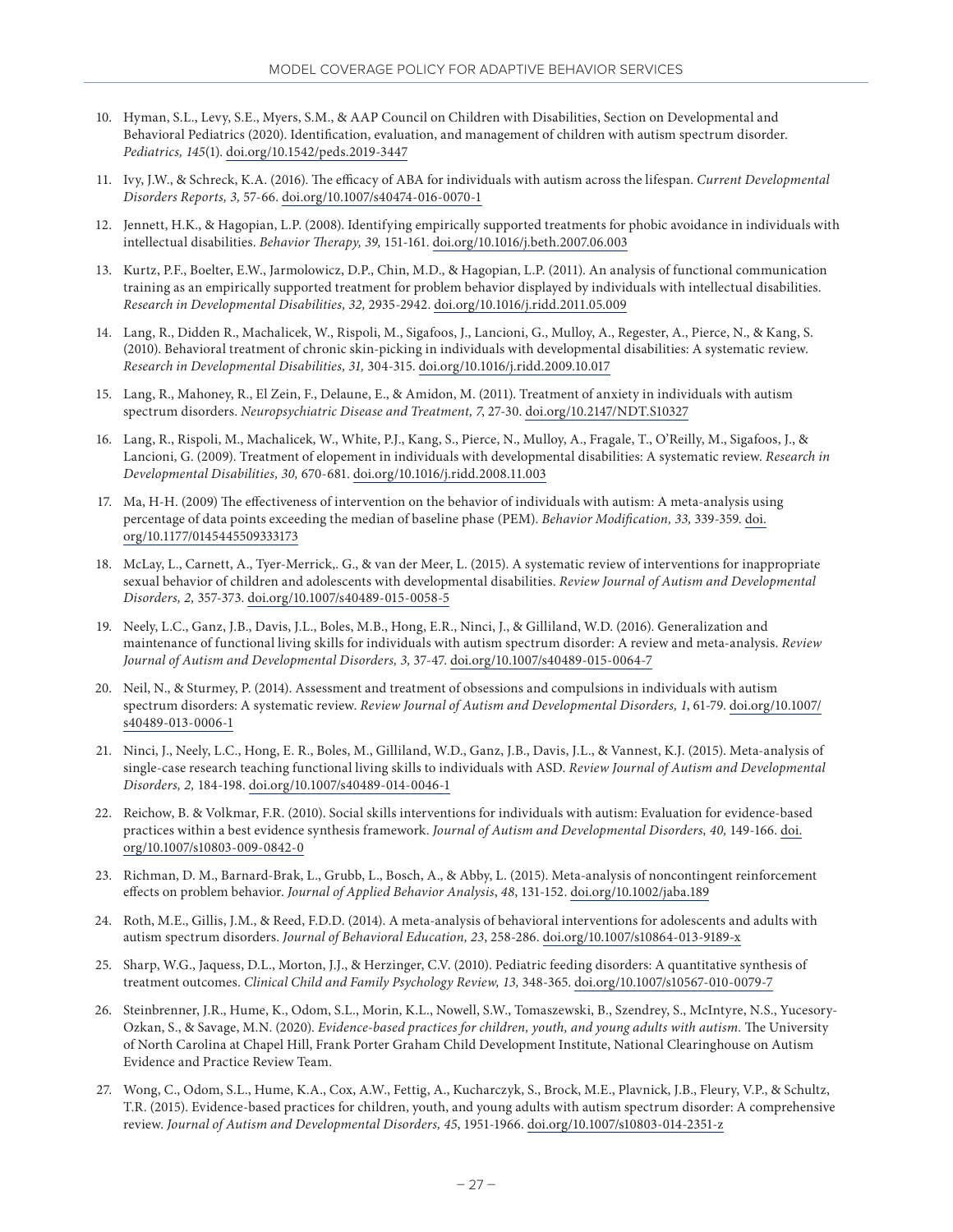#### **ABA Treatments for Patients with Attention Deficit/Hyperactivity Disorder**

- 1. Fabiano, G.A., Pelham Jr., W.E., Coles, E.K., Gnagy, E.M., Chronis-Tscano, A., & O'Connor, B.C. (2009). A meta-analysis of behavioral treatments for attention-deficit/hyperactivity disorder. *Clinical Psychology Review, 29,* 129-140. [doi.org/10.1016/j.](http://doi.org/10.1016/j.cpr.2008.11.001) [cpr.2008.11.001](http://doi.org/10.1016/j.cpr.2008.11.001)
- 2. Pelham Jr., W. E., Fabiano, G. A., Waxmonsky, J. G., Greiner, A. R., Gnagy, E. M., Pelham III, W. E., Coxe, S., Verley, J., Bhatia, I., Hart, K., Karch, K., Konijnendijk, E., Tresco, K., Nahum-Shani, I. & Murphy, S.A. (2016). Treatment sequencing for childhood ADHD: A multiple-randomization study of adaptive medication and behavioral interventions. *Journal of Clinical Child and Adolescent Psychology, 45(4),* 396-415. [doi.org/10.1080/15374416.2015.1105138](http://doi.org/10.1080/15374416.2015.1105138)

#### **ABA Treatments for Patients with Traumatic Brain Injury**

- 1. Cattelani, R., Zettin, M., & Zoccolotti, P. (2010). Rehabilitation treatments for adults with behavioral and psychosocial disorders following acquired brain injury: A systematic review. *Neuropsychology Review, 20,* 52-85. [doi.org/10.1007/](http://doi.org/10.1007/s11065-009-9125-y) [s11065-009-9125-y](http://doi.org/10.1007/s11065-009-9125-y)
- 2. Gurdin, L. S., Huber, S. A., & Cochran, C. R. (2005). A critical analysis of data-based studies examining behavioral interventions with children and adolescents with brain injuries. *Behavioral Interventions, 20,* 3-16. [doi.org/10.1002/bin.172](http://doi.org/10.1002/bin.172)
- 3. Jacobs, H. E. (2000). Behavioral contributions to brain-injury rehabilitation. In J. Austin, & J. E. Carr (Eds.), *Handbook of applied behavior analysis* (pp. 211-230). Oakland, CA: New Harbinger Publications.
- 4. Laatsch, L., Harrington, D., Hotz, G., Marcantuono, J., Mozzoni, M. P., Walsh, V, & Hersey, K. P. (2007). An evidence-based review of cognitive and behavioral rehabilitation treatment studies in children with acquired brain injury. *Journal of Head Trauma Rehabilitation, 22*, 248-256. [doi.org/10.1097/01.HTR.0000281841.92720.0a](http://doi.org/10.1097/01.HTR.0000281841.92720.0a)
- 5. Mozzoni, M. P. (2008). Applied behavior analysis evaluation strategies and neurorehabilitation. *Brain Injury Professional, 5*, 29-31.
- 6. Slifer, K. J., & Amari, A. (2009). Behavior management for children and adolescents with acquired brain injury. *Developmental Disabilities Research Reviews, 15*, 144-151. [doi.org/10.1002/ddrr.60](http://doi.org/10.1002/ddrr.60)
- 7. Ylvisaker, M., Turkstra, L., Coehlo, C., Yorkston, K., Kennedy, M., Sohlberg, M.M., & Avery, J. (2007). Behavioural interventions for children and adults with behavior disorders after TBI: A systematic review of the evidence. *Brain Injury, 21,*  769-805. [doi.org/10.1080/02699050701482470](http://doi.org/10.1080/02699050701482470)

#### **ABA Treatments for Elderly Patients**

- 1. Baker, J., Hanley, G. P., & Mathews, R. M. (2006). Staff administered functional analysis and treatment of aggression by an elder with dementia. *Journal of Applied Behavior Analysis*, *39,* 469-474. [doi.org/10.1901/jaba.2006.80-05](http://doi.org/10.1901/jaba.2006.80-05)
- 2. Baker, J. C., & LeBlanc, L. A. (2011). Acceptability of interventions for aggressive behavior in long-term care settings: Comparing ratings and hierarchical selection. *Behavior Therapy*, *42,* 30–41. [doi.org/10.1016/j.beth.2010.04.005](http://doi.org/10.1016/j.beth.2010.04.005)
- 3. Baker, J. C., LeBlanc, L. A., Raetz, P. B., & Hilton, L. C. (2011). Assessment and treatment of hoarding in an individual with dementia. *Behavior Therapy*, *42*, 135-142. [doi.org/10.1016/j.beth.2010.02.006](http://doi.org/10.1016/j.beth.2010.02.006)
- 4. Baltes, M., & Barton, E. (1977). Behavioral analysis of aging: A review of the operant model and research. *Educational Gerontology: An International Quarterly*, *2,* 383-405.
- 5. Beaton, S., Peeler, C. M., & Harvey, T. (2006). A functional analysis and treatment of the irrational and rational statements of an elderly woman with Alzheimer's disease. *Behavioral Interventions*, *21(1),* 1-12. [doi.org/10.1177/016502547900200307](http://doi.org/10.1177/016502547900200307)
- 6. Buchanan, J. A., & Fisher, J. E. (2002). Functional assessment and noncontingent reinforcement in the treatment of disruptive vocalization in elderly dementia patients. *Journal of Applied Behavior Analysis*, *35,* 99-103. [doi.org/10.1901/jaba.2002.35-99](http://doi.org/10.1901/jaba.2002.35-99)
- 7. Burgio, L. D., & Burgio, K. L. (1986). Behavioral gerontology: Application of behavioral methods to the problems of older adults. *Journal of Applied Behavior Analysis*, *19,* 321-328. [doi.org/10.1901/jaba.1986.19-321](http://doi.org/10.1901/jaba.1986.19-321)
- 8. Burgio, L., Scilley, K., Hardin, J. M., Hsu, C., & Yancey, J. (1996). Environmental "white noise:" An intervention for verbally agitated nursing home residents. *Journal of Gerontology*, *51B*, 364-373. [doi.org/10.1093/geronb/51B.6.P364](http://doi.org/10.1093/geronb/51B.6.P364)
- 9. Burgio, L., Stevens, A., Burgio, K., Roth, D., Paul, P., & Gerstle, J. (2002). Teaching and maintaining behavior management in the nursing home. *The Gerontologist*, *42,* 487-496.
- 10. Burton, J., Pearce, L., Burgio, K., Engel, B., & Whitehead, W. (1988). Behavioral training for urinary incontinence in the elderly ambulatory patient. *Journal of the American Geriatrics Society*, *36,* 693-698. [doi.org/10.1093/geront/42.4.487](http://doi.org/10.1093/geront/42.4.487)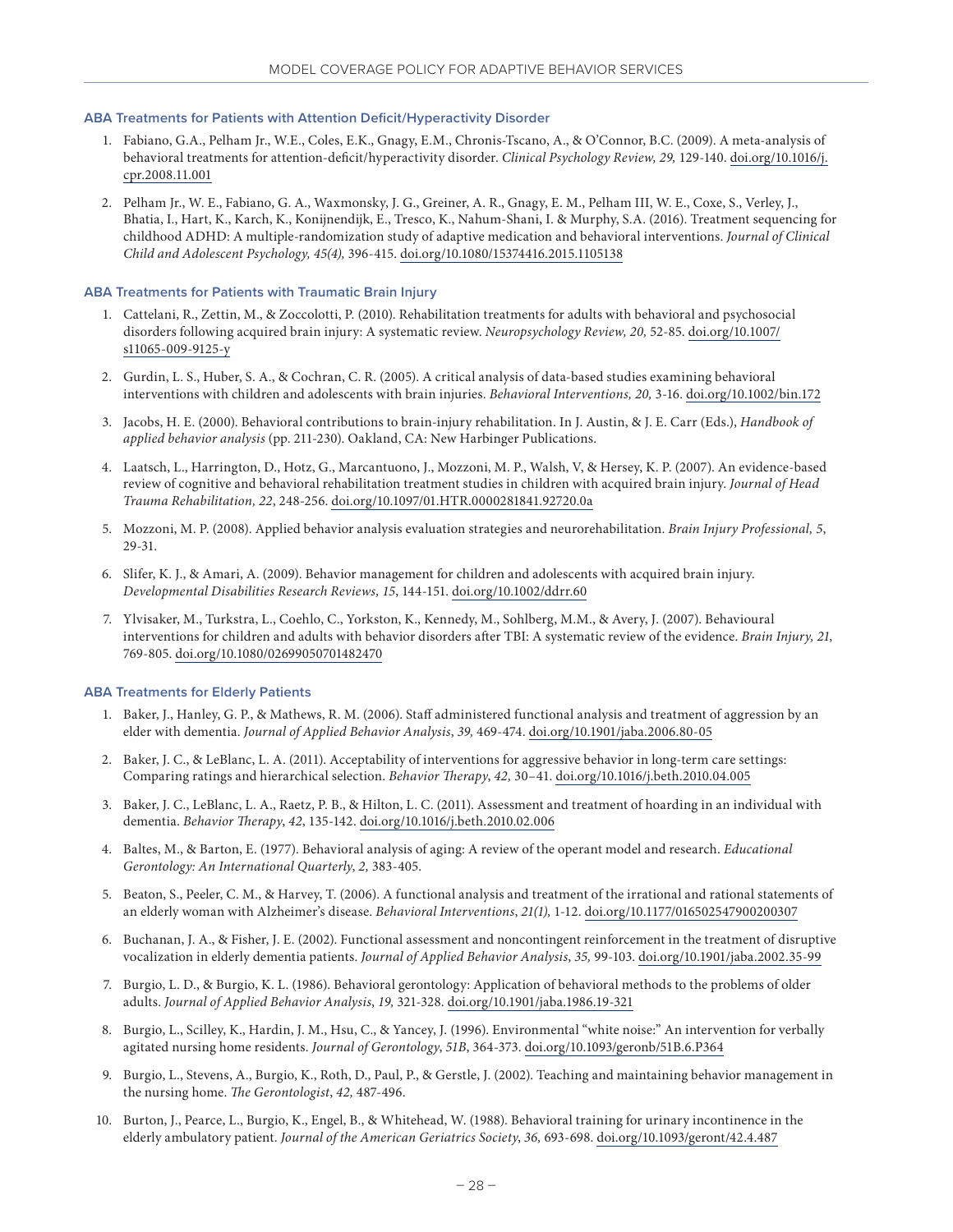- 11. Dixon, M., Baker, J. C., & Sadowski, K. A. (2011). Applying Skinner's analysis of verbal behavior to persons with dementia. *Behavior Therapy*, *42,* 120–126. [doi.org/10.1016/j.beth.2010.05.002](http://doi.org/10.1016/j.beth.2010.05.002)
- 12. Dwyer-Moore, K. J., & Dixon, M. R. (2007). Functional analysis and treatment of problem behavior of elderly adults in longterm care settings. *Journal of Applied Behavior Analysis*, *40,* 679–684. [doi.org/10.1901/jaba.2007.679-683](http://doi.org/10.1901/jaba.2007.679-683)
- 13. Engelman, K. K., Altus, D. E., & Mathews, R. M. (1999). Increasing engagement in daily activities by older adults with dementia. *Journal of Applied Behavior Analysis*, *32*, 107-110. [dx.doi.org/10.1901/jaba.1999.32-107](http://dx.doi.org/10.1901/jaba.1999.32-107)
- 14. Engstrom, E., Mudford, O., C., & Brand, D. (2015). Replication and extension of a check-in procedure to increase activity engagement among people with severe dementia. *Journal of Applied Behavior Analysis*, *48,* 460-465. [doi.org/10.1002/jaba.195](http://doi.org/10.1002/jaba.195)
- 15. Feliciano, L., Steers, M. E., Elite-Marcandontou, A., McLane, M., & Areán, P. A. (2009). Applications of preference assessment procedures in depression and agitation management in elders with dementia. *Clinical Gerontologist*, *32*, 239-259. [doi.](http://doi.org/10.1080/07317110902895226) [org/10.1080/07317110902895226](http://doi.org/10.1080/07317110902895226)
- 16. Fisher, J. E., & Buchanan, J. A. (2018). Presentation of preferred stimuli as an intervention for aggression in a person with dementia. *Behavior Analysis: Research and Practice*, *18,* 33-40. [dx.doi.org/10.1037/bar0000086](http://dx.doi.org/10.1037/bar0000086)
- 17. Heard, K., & Watson, T. S. (1999). Reducing wandering by persons with dementia using differential reinforcement. *Journal of Applied Behavior Analysis*, *32,* 381-384. [doi.org/10.1901/jaba.1999.32-381](http://doi.org/10.1901/jaba.1999.32-381)
- 18. Henry, L. M., & Horne, P. J. (2000). Partial remediation of speaker and listener behaviors in people with severe dementia. *Journal of Applied Behavior Analysis*, *33,* 631–634. [doi.org/10.1901/jaba.2000.33-631](http://doi.org/10.1901/jaba.2000.33-631)
- 19. Larrabee, D., Baker, J. C., & O'Neill, D. (2018). Effects of programmed discriminative stimuli in a functional analysis on language disruptions in older adults with neurocognitive disorders. *Behavior Analysis:Research and Practice*, *18(1),* 16-32. [dx.doi.org/10.1037/bar0000044](http://dx.doi.org/10.1037/bar0000044)
- 20. LeBlanc, L. A., Cherup, S. M., Feliciano, L., & Sidener, T. M. (2006). Using choice-making opportunities to increase activity engagement in individuals with dementia. *American Journal of Alzheimer's Disease & Other Dementias*, *21,* 318-325. [doi.](http://doi.org/10.1177/1533317506292183) [org/10.1177/1533317506292183](http://doi.org/10.1177/1533317506292183)
- 21. LeBlanc, L. A., Raetz, P. B., Baker, J. C., Strobel, M. J., & Feeney, B. J. (2008). Assessing preference in elders with dementia using multimedia and verbal Pleasant Events Schedules. *Behavioral Interventions*, *23*, 213-225. [doi.org/10.1002/bin.266](http://doi.org/10.1002/bin.266)
- 22. McClannahan, L. E., & Risley, T. R. (1975). Design of living environments for nursing-home residents: Increasing participation in recreation activities. *Journal of Applied Behavior Analysis*, *8*, 261-268. [doi.org/10.1901/jaba.1975.8-261](http://doi.org/10.1901/jaba.1975.8-261)
- 23. Noguchi, D., Kawano, Y., & Yamanaka, K. (2013). Care staff training in residential homes for managing behavioral and psychological symptoms of dementia based on different reinforcement procedures of applied behavior analysis: A process research. *Psychogeriatrics*, *13*, 108-117. [doi.org/10.1111/psyg.12006](http://doi.org/10.1111/psyg.12006)
- 24. Oleson, C. R., & Baker, J. C. (2014). Teaching mands to older adults with dementia. *The Analysis of Verbal Behavior*, *30*, 113- 127. [doi.org/10.1007/s40616-014-0018-7](http://doi.org/10.1007/s40616-014-0018-7)
- 25. Pachis, J. A., & Zonneveld, K. L. M. (2019). Comparison of prompting procedures to teach internet skills to older adults. *Journal of Applied Behavior Analysis*, *52*,173-187. [doi.org/10.1002/jaba.519](http://doi.org/10.1002/jaba.519)
- 26. Quick, M. J., Baker, J. C., & Ringdahl, J. E. (2018). Assessing the validity of engagement-based and selection-based preference assessments in elderly individuals with dementia. *Behavior Analysis:Research and Practice*, *18(1),* 92-102. [dx.doi.org/10.1037/](http://dx.doi.org/10.1037/bar0000070) [bar0000070](http://dx.doi.org/10.1037/bar0000070)
- 27. Raetz, P. B., LeBlanc, L. A., Baker, J. C., & Hilton, L. (2013). Utility of the multiple stimulus without replacement procedure and stability of preferences of older adults with dementia. *Journal of Applied Behavior Analysis. 46*, 765-780. [doi.org/10.1002/](http://doi.org/10.1002/jaba.88) [jaba.88](http://doi.org/10.1002/jaba.88)
- 28. Simmons, S. F., Alessi, C., & Schnelle, J. F. (2001). An intervention to increase fluid intake in nursing home residents: Prompting and preference compliance. *Journal of the American Geriatrics Society*, *49*, 926-933. [doi.](http://doi.org/10.1046/j.1532-5415.2001.49183.x) [org/10.1046/j.1532-5415.2001.49183.x](http://doi.org/10.1046/j.1532-5415.2001.49183.x)
- 29. Skinner, B. F. (1983). Intellectual self-management in old age. *American Psychologist*, *38*, 239-244. [doi.](http://doi.org/10.1037/0003-066X.38.3.239) [org/10.1037/0003-066X.38.3.239](http://doi.org/10.1037/0003-066X.38.3.239)
- 30. Stock, L. Z., & Milan, M. A. (1993). Improving dietary practices of elderly individuals: The power of prompting, feedback, and social reinforcement. *Journal of Applied Behavior Analysis*, *26*, 379-387. [doi.org/10.1901/jaba.1993.26-379](http://doi.org/10.1901/jaba.1993.26-379)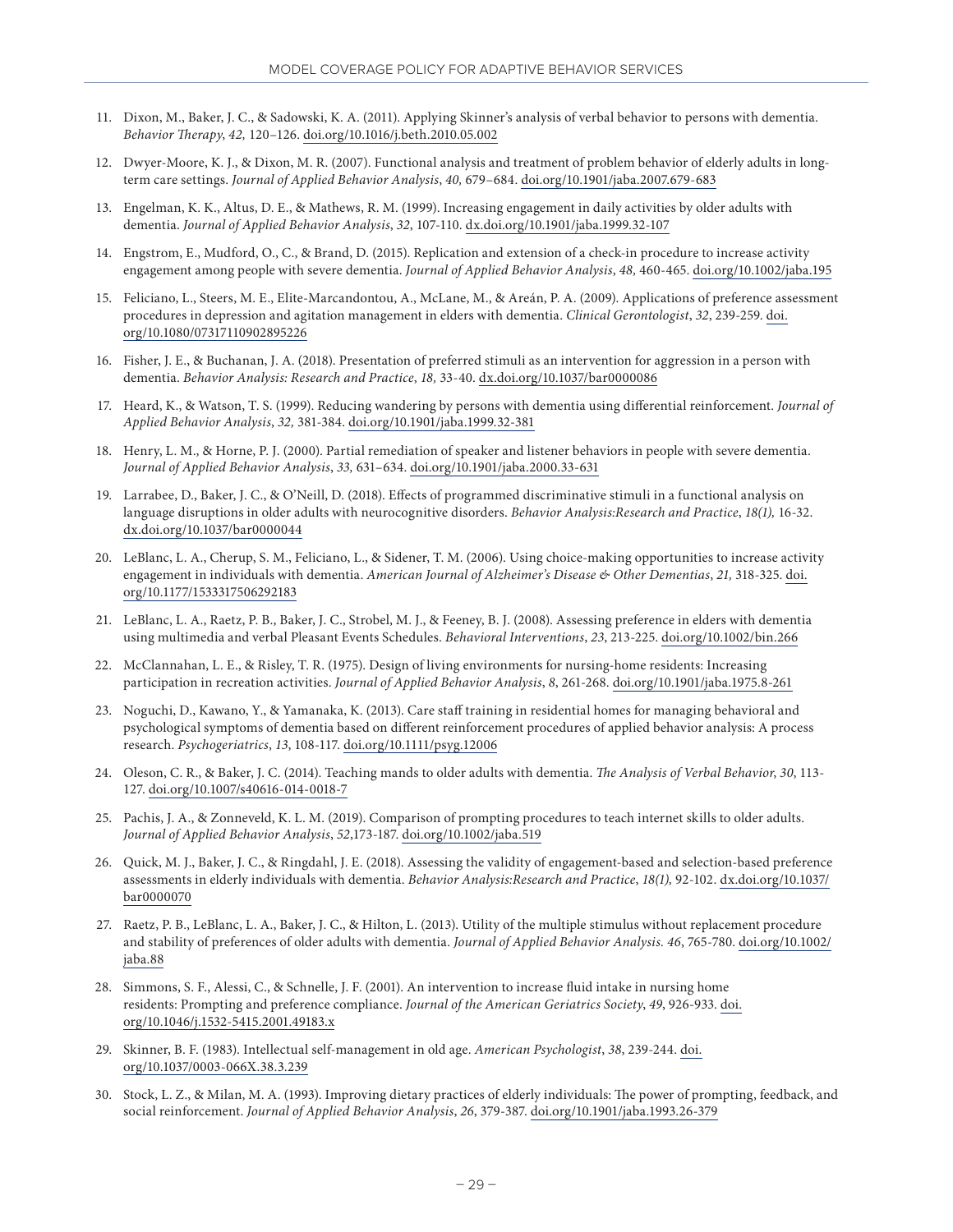#### **ABA Treatments for Patients with Tourette Syndrome**

- 1. McGuire, J., Piacentini, J., Brennan, E., Lewin, A.B., Murphy, T.K., Small, B.J., & Storch, E.A. (2014) A meta-analysis of behavior therapy for Tourette Syndrome. *Journal of Psychiatric Research, 50*, 106-112. [doi.org/10.1016/j.jpsychires.2013.12.009](http://doi.org/10.1016/j.jpsychires.2013.12.009)
- 2. Piacentini, J., Woods, D.W., Scahill, L., Wilhelm, S., Peterson, A.L., Chang, S., Ginsburg, G.S., Deckersbach, T., Dziura, J., Levi-Pearl, S., & Walkup, J.T. (2010). Behavior therapy for children with Tourette disorder: A randomized clinical trial. *Journal of the American Medical Association, 303,* 1929-1937. [doi.org/10.1001/jama.2010.607](http://doi.org/10.1001/jama.2010.607)

#### **Telehealth Delivery of ABA Services**

- 1. Applied Behavior Analysis (ABA) Coding Coalition (2020, April). *Reporting CPT Codes for Telehealth Delivery of Adaptive Behavior (ABA) Services*. Retrieved from [https://abacodes.org/wp-content/uploads/2020/04/ABACC-Telehealth-Practice-](https://abacodes.org/wp-content/uploads/2020/04/ABACC-Telehealth-Practice-Parameters.pdf)[Parameters.pdf](https://abacodes.org/wp-content/uploads/2020/04/ABACC-Telehealth-Practice-Parameters.pdf)
- 2. Barkaia, A., Stokes, T. F., & Mikiashvili, T. (2017). Intercontinental telehealth coaching of therapists to improve verbalizations by children with autism. *Journal of Applied Behavior Analysis, 50(3),* 582–589. [doi.org/10.1002/jaba.391](https://doi.org/10.1002/jaba.391)
- 3. Barretto, A., Wacker, D. P., Harding, J., Lee, J., & Berg, W. K. (2006). Using telemedicine to conduct behavioral assessments. *Journal of Applied Behavior Analysis, 39(3),* 333–340. [doi.org/10.1901/jaba.2006.173-04](http://doi.org/10.1901/jaba.2006.173-04)
- 4. Benson, S. S., Dimian, A. F., Elmquist, M., Simacek, J., McComas, J. J., & Symons, F. J. (2018). Coaching parents to assess and treat self-injurious behaviour via telehealth. *Journal of Intellectual Disability Research*, *62*(12), 1114–1123. [doi.org/10.1111/](https://doi.org/10.1111/jir.12456) [jir.12456](https://doi.org/10.1111/jir.12456)
- 5. Boisvert, M., Lang, R., Andrianopoulos, M., & Boscardin, M. L. (2010). Telepractice in the assessment and treatment of individuals with autism spectrum disorders: A systematic review. *Developmental Neurorehabilitation, 13*(6), 423–432. [doi.org](https://doi.org/10.3109/17518423.2010.499889) [/10.3109/17518423.2010.499889](https://doi.org/10.3109/17518423.2010.499889)
- 6. Dallery, J., & Glenn, I.M. (2005). Effects of an internet-based voucher reinforcement program for smoking abstinence: A feasibility study. *Journal of Applied Behavior Analysis, 38(3),* 349-357. [doi.org/10.1901/jaba.2005.150-04](https://doi.org/10.1901/jaba.2005.150-04)
- 7. Dallery, J., Glenn, I.M., & Raiff, B.R. (2007). An internet-based abstinence reinforcement treatment for cigarette smoking. *Drug and Alcohol Dependence, 86(2-3),* 230-238. [doi.org/10.1016/j.drugalcdep.2006.06.013](https://doi.org/10.1016/j.drugalcdep.2006.06.013)
- 8. Dallery, J., Meredith, S., & Glenn, I. M. (2008). A deposit contract method to deliver abstinence reinforcement for cigarette smoking. *Journal of Applied Behavior Analysis, 41*, 609–615. [dx.doi.org/10.1901/jaba.2008.41-609](http://dx.doi.org/10.1901/jaba.2008.41-609)
- 9. Dallery, J., Meredith, S., Jarvis, B., & Nuzzo, P.A. (2015). Internet-based group contingency management to promote smoking abstinence. *Experimental Clinical Psychopharmacology, 23(3)*, 176-183. [doi.org/10.1037/pha0000013](https://content.apa.org/doi/10.1037/pha0000013)
- 10. Dallery, J., Raiff, B.R., & Grabinski, M.J. (2013). Internet-based contingency management to promote smoking cessation: A randomized controlled study. *Journal of Applied Behavior Analysis, 46(4)*, 750-764. [doi.org/10.1002/jaba.89](https://doi.org/10.1002/jaba.89)
- 11. Dallery, J., Raiff, B.R., Grabinski, M.J., & Marsch, L.A. (2019). Technology-based contingency management in the treatment of substance-use disorders. *Perspectives on Behavior Science, 42*, 445-464. [doi.org/10.1007/s40614-019-00214-1](http://doi.org/10.1007/s40614-019-00214-1)
- 12. Dallery, J., Raiff, B.R., Kim, S.J., Marsch, L.A., Stitzer, M., & Grabinski, M.J. (2017). Nationwide access to an internet-based contingency management intervention to promote smoking cessation: A randomized controlled trial. *Addiction, 112(5),* 875- 883. [doi.org/10.1111/add.13715](http://doi.org/10.1111/add.13715)
- 13. Dallery, J., Kurti, A., & Erb, P. (2015). A new frontier: Integrating behavioral and digital technology to promote health behavior. *Behavior Analysis, 38(1),* 19-49. [doi.org/10.1007/s40614-014-0017-y](http://doi.org/10.1007/s40614-014-0017-y)
- 14. Ferguson, J., Craig, E. A., & Dounavi, K. (2019). Telehealth as a model for providing behaviour analytic interventions to individuals with autism spectrum disorder: A systematic review. *Journal of Autism and Developmental Disorders*, *49*(2), 582–616. [doi.org/10.1007/s10803-018-3724-5](http://doi.org/10.1007/s10803-018-3724-5)
- 15. Fisher, W. W., Luczynski, K.C., Hood, S.A., Lesser, A.D., Machado, M.A., & Piazza, C.C. (2014) Preliminary findings of a randomized clinical trial of a virtual training program for applied behavior analysis technicians. *Research in Autism Spectrum Disorders, 8*(9), 1044-1054. [doi.org/10.1016/j.rasd.2014.05.002](http://doi.org/10.1016/j.rasd.2014.05.002)
- 16. Gudmundsdottir, K., Sigurdardottir, Z. G., & Ala'i-Rosales, S. (2017). Evaluation of caregiver training via telecommunication for rural Icelandic children with autism. *Behavioral Development Bulletin, 22(1),* 215. [doi.org/10.1037/bdb0000040](http://doi.org/10.1037/bdb0000040)
- 17. Harvanko, A., Slone, S., Shelton, B., Dallery, J., Fields, S., & Reynolds, B. (2018). Web-based contingency management for adolescent tobacco smokers: A clinical trial. *Nicotine & Tobacco Research*, 1–7. [doi.org/10.1093/ntr/nty243](https://doi.org/10.1093/ntr/nty243)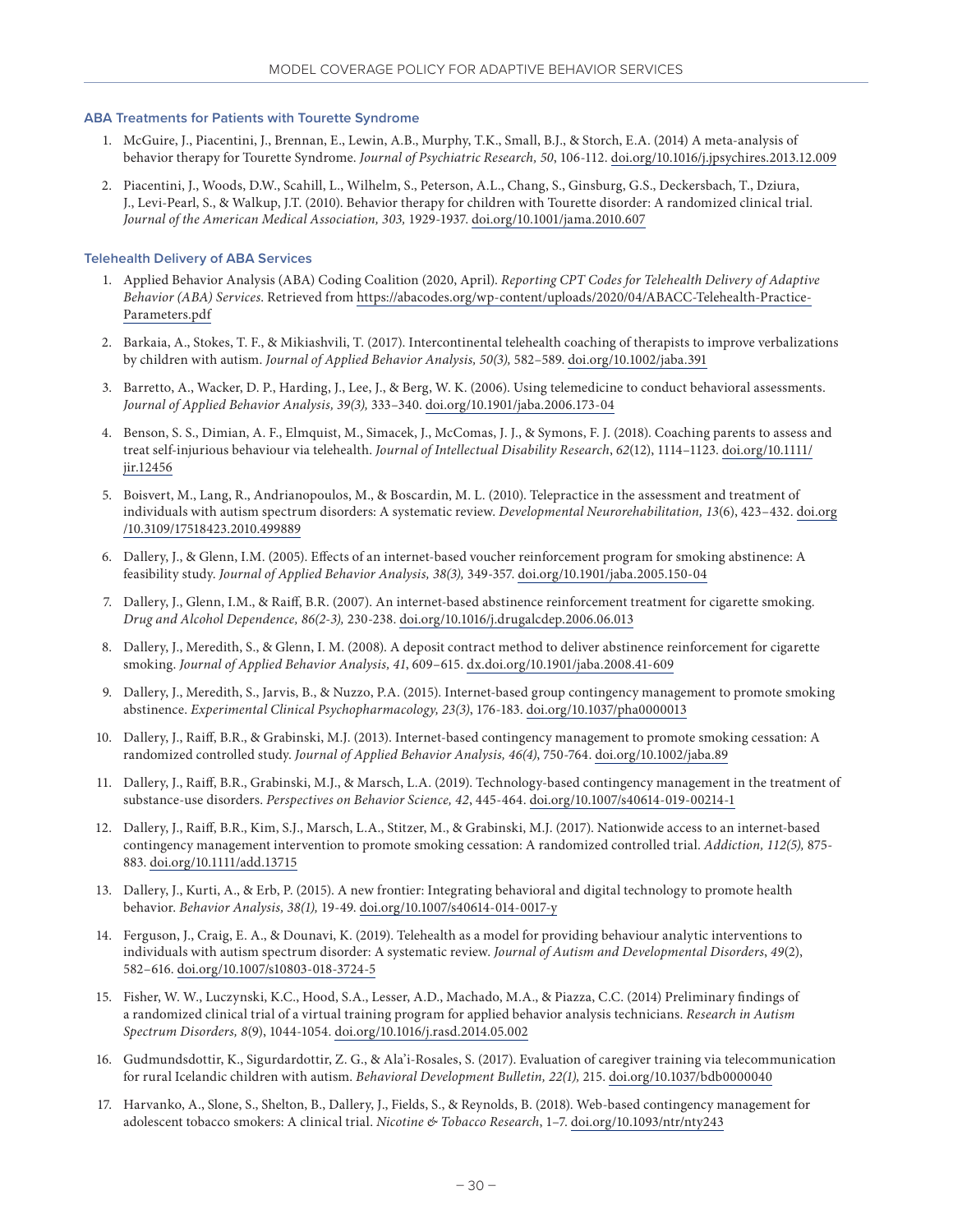- 18. Hay-Hansson, A. W., & Eldevik, S. (2013). Training discrete trials teaching skills using videoconference. *Research in Autism Spectrum Disorders, 7,* 1300–1309. [dx.doi.org/10.1016/j.rasd.2013.07.022](http://dx.doi.org/10.1016/j.rasd.2013.07.022)
- 19. Haymes, L. K., Storey, K., Maldonado, A., Post, M., & Montgomery, J. (2015). Using applied behavior analysis and smart technology for meeting the health needs of individuals with intellectual disabilities. *Developmental Neurorehabilitation, 18(6),* 407–419. [doi.org/10.3109/17518423.2013.850750](http://doi.org/10.3109/17518423.2013.850750)
- 20. Heitzman-Powell, L. S., Buzhardt, J., Rusinko, L. C., & Miller, T. M. (2014). Formative evaluation of an ABA outreach training program for parents of children with autism in remote areas. *Focus on Autism and Other Developmental Disabilities, 29(1),* 23–38. [doi.org/10.1177/1088357613504992.](http://doi.org/10.1177/1088357613504992)
- 21. Higgins, W. J., Luczynski, K. C., Carroll, R. A., Fisher, W. W., & Mudford, O. C. (2017). Evaluation of a telehealth training package to remotely train staff to conduct a preference assessment. *Journal of Applied Behavior Analysis, 50(2),* 238–251. [doi.](https://doi.org/10.1002/jaba.370) [org/10.1002/jaba.370](https://doi.org/10.1002/jaba.370)
- 22. Koffarnus, M. N., Bickel, W. K., & Kablinger, A. S. (2018). Remote alcohol monitoring to facilitate incentive-based treatment for alcohol use disorder: A randomized trial. *Alcoholism: Clinical & Experimental Research, 42*(12), 2423-2431. [doi.](http://doi.org/10.1111/acer.13891) [org/10.1111/acer.13891](http://doi.org/10.1111/acer.13891)
- 23. Kurti, A. N., & Dallery, J. (2013). Internet-based contingency management increases walking in sedentary adults. *Journal of Applied Behavior Analysis, 46*, 568–581. [dx.doi.org/10.1002/jaba.58](http://dx.doi.org/10.1002/jaba.58)
- 24. Lerman, D., O'Brien, M., Neely, L., Call, N. A., Tsami, L., Schieltz, K. M., Berg, W.K., Graber, J., Huang, P., Kopelman, T., & Cooper-Brown, L.J. (2020). Remote coaching of caregivers via telehealth: Challenges and potential solutions. *Journal of Behavioral Education, 29,* 195-221. [doi.org/10.1007/s10864-020-09378-2](http://doi.org/10.1007/s10864-020-09378-2)
- 25. Lindgren, S., Wacker, D., Schieltz, K., Suess, A., Pelzel, K., Kopelman, T., Lee, J., Romani, P., & O'Brien, M. (2020). A randomized controlled trial of functional communication training via telehealth for young children with autism spectrum disorder. *Journal of Autism and Developmental Disorders,* [doi.org/10.1007/s10803-020-04451-1](http://doi.org/10.1007/s10803-020-04451-1)
- 26. Lindgren, S., Wacker, D., Suess, A., Schieltz, K., Pelzel, K., Kopelman, T., Lee, J., Romani, P., & Waldron, D. (2016). Telehealth and autism: Treating challenging behavior at lower cost. *Pediatrics, 137(Supplement 2),* S167–S175. [doi.org/10.1542/](https://doi.org/10.1542/peds.2015-2851O) [peds.2015-2851O](https://doi.org/10.1542/peds.2015-2851O)
- 27. Machalicek, W., Lequia, J., Pinkelman, S., Knowles, C., Raulston, T., Davis, T., & Alresheed, F. (2016). Behavioral telehealth consultation with families of children with autism spectrum disorder. *Behavioral Interventions, 31,* 223–250. [doi.org/10.1002/](http://doi.org/10.1002/bin.1450) [bin.1450](http://doi.org/10.1002/bin.1450).
- 28. Monlux, K. D., Pollard, J. S., Bujanda Rodriguez, A. Y., & Hall, S. S. (2019). Telehealth delivery of function-based behavioral treatment for problem behaviors exhibited by boys with Fragile X Syndrome. *Journal of Autism and Developmental Disorders*, *49*(6), 2461–2475. [doi.org/10.1007/s10803-019-03963-9](http://doi.org/10.1007/s10803-019-03963-9)
- 29. Neely, L., Rispoli, M., Gerow, S., Hong, E. R., & Hagan-Burke, S. (2017). Fidelity outcomes for autism-focused interventionists coached via telepractice: A systematic literature review. *Journal of Developmental and Physical Disabilities, 29(6),* 849–874. [doi.org/10.1007/s10882-017-9550-4.](http://doi.org/10.1007/s10882-017-9550-4)
- 30. Pellegrino, A., & Reed, F. D. (15 June 2020). Using telehealth to teach valued skills to adults with intellectual and developmental disabilities. *Journal of Applied Behavior Analysis Early View.* [doi.org/10.1002/jaba.734](https://doi.org/10.1002/jaba.734)
- 31. Peterson, K. M., Piazza, C. C., Luczynski, K. C., & Fisher, W. W. (2017). Virtual-care delivery of applied behavior analysis services to children with autism spectrum disorder and related conditions. *Behavior Analysis: Research and Practice, 17(4),*  286. [doi.org/10.1037/bar0000030](http://dx.doi.org/10.1037/bar0000030)
- 32. Pollard, J. S., Karimi, K. A., & Ficcaglia, M. B. (2017). Ethical considerations in the design and implementation of a telehealth service delivery model. *Behavior Analysis: Research and Practice, 17(4),* 298–311. [doi.org/10.1037/bar0000053](https://doi.org/10.1037/bar0000053)
- 33. Raiff, B.R., & Dallery J. (2010). Internet-based contingency management to improve adherence with blood glucose testing recommendations for teens with Type 1 diabetes. *Journal of Applied Behavior Analysis, 43(3),* 487-491. doi.org/10.1901/ jaba.2010.43-487
- 34. Reynolds, B., Dallery, J., Schroff, P, Patak, M., & Leraas, K. (2008). A web-based contingency management program with adolescent smokers. *Journal of Applied Behavior Analysis, 41(4)*, 597-601. [doi.org/10.1901/jaba.2008.41-597](https://doi.org/10.1901/jaba.2008.41-597)
- 35. Romani, P. W., & Schieltz, K. M. (2017). Ethical considerations when delivering behavior analytic services for problem behavior via telehealth. *Behavior Analysis: Research and Practice, 17(4),* 312–324. [doi.org/10.1037/bar0000074](https://doi.org/10.1037/bar0000074)